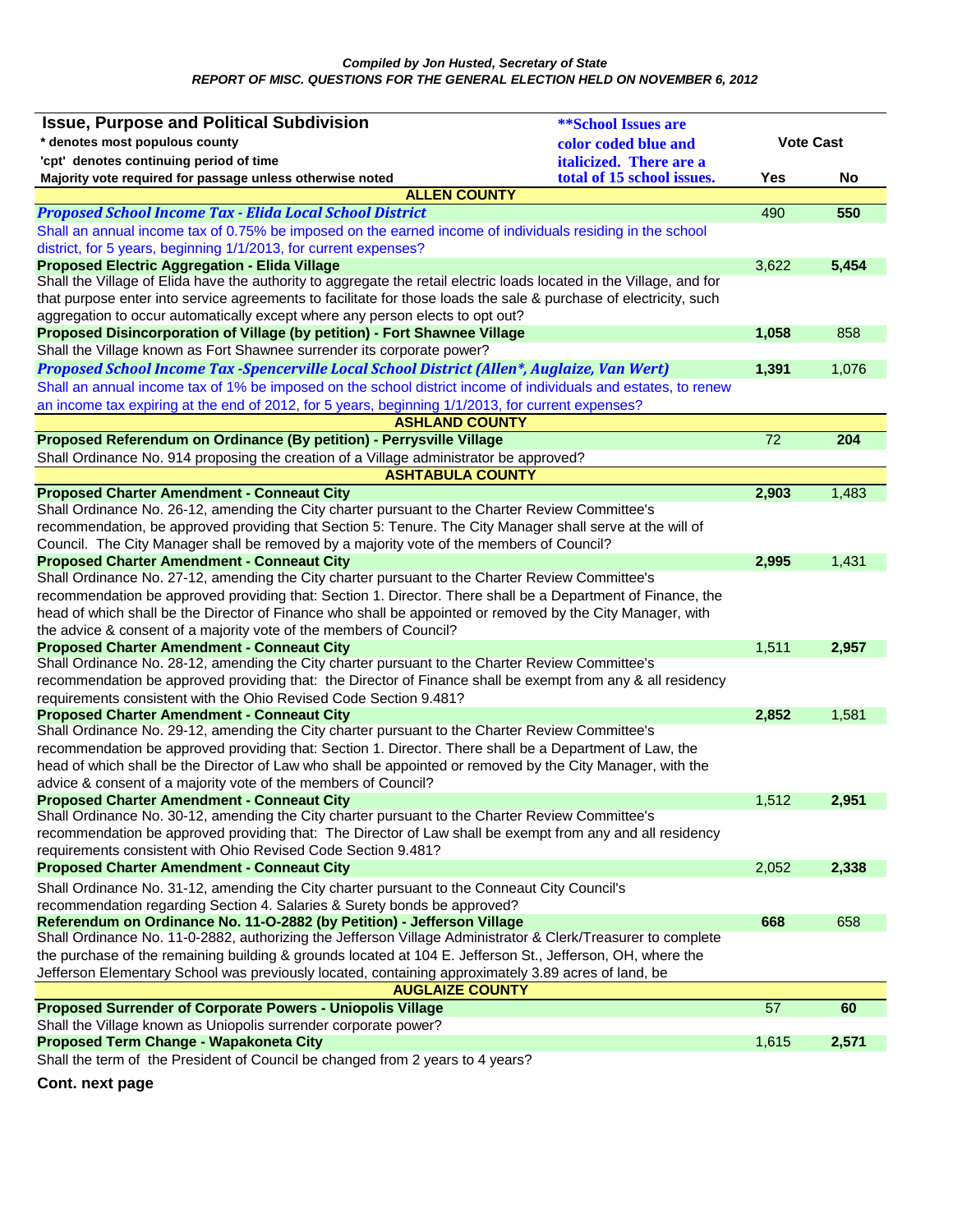| <b>Issue, Purpose and Political Subdivision</b>                                                                                                                                                                               | <b><i>**School Issues are</i></b> |                  |       |
|-------------------------------------------------------------------------------------------------------------------------------------------------------------------------------------------------------------------------------|-----------------------------------|------------------|-------|
| * denotes most populous county                                                                                                                                                                                                | color coded blue and              | <b>Vote Cast</b> |       |
| 'cpt' denotes continuing period of time                                                                                                                                                                                       | <i>italicized.</i> There are a    |                  |       |
| Majority vote required for passage unless otherwise noted                                                                                                                                                                     | total of 15 school issues.        | Yes              | No    |
| <b>AUGLAIZE COUNTY cont.</b>                                                                                                                                                                                                  |                                   |                  |       |
| Proposed Term Change - Wapakoneta City                                                                                                                                                                                        |                                   | 1,757            | 2,385 |
| Shall the term of office members of the legislative authority of the City be changed from 2 years to 4 years, &<br>shall the legislative authority be authorized to establish staggered 4 term years, with the terms of the 4 |                                   |                  |       |
| members elected from wards being 4 year terms beginning with the 1/1/2014 term, & with the terms of the 3                                                                                                                     |                                   |                  |       |
| members elected from the City at-large being 2 year terms, beginning 1/1/2014 but then 4 year terms                                                                                                                           |                                   |                  |       |
| thereafter?                                                                                                                                                                                                                   |                                   |                  |       |
| <b>BROWN COUNTY</b>                                                                                                                                                                                                           |                                   |                  |       |
| <b>Proposed Sales &amp; Use Tax - Brown County</b>                                                                                                                                                                            |                                   | 12,379           | 6,354 |
| Shall the resolution of the Brown County commissioners to continue the sales & use tax in the amount of 1/4%,                                                                                                                 |                                   |                  |       |
| to implement & operate a 9-1-1 emergency systems for 5 years, commencing in 2014, be approved?                                                                                                                                |                                   |                  |       |
| <b>BUTLER COUNTY</b>                                                                                                                                                                                                          |                                   |                  |       |
| <b>Proposed Reapportionment of Municipal Income Tax - Fairfield City</b>                                                                                                                                                      |                                   | 10,664           | 8,084 |
| Shall Ordinance No. 31-12, providing for the reapportionment of a total of 0.1% of the existing 1.5% municipal                                                                                                                |                                   |                  |       |
| income tax from capital improvements & street improvement, reconstruction & repair purposes to general                                                                                                                        |                                   |                  |       |
| municipal operations & other purposes identified in the ordinance, be passed?                                                                                                                                                 |                                   |                  |       |
| <b>CHAMPAIGN COUNTY</b>                                                                                                                                                                                                       |                                   |                  |       |
| Proposed Electric Aggregation - Champaign County (Unincorporated areas)<br>Shall the Champaign County have the authority to aggregate the retail electric loads located in the                                                |                                   | 2,926            | 6,863 |
| unincorporated areas of the County, and for that purpose enter into service agreements to facilitate for those                                                                                                                |                                   |                  |       |
| loads the sale & purchase of electricity, such aggregation to occur automatically except where any person                                                                                                                     |                                   |                  |       |
| elects to opt out?                                                                                                                                                                                                            |                                   |                  |       |
| <b>Proposed Electric Aggregation - North Lewisburg Village</b>                                                                                                                                                                |                                   | 251              | 263   |
| Shall the Village of North Lewisburg have the authority to aggregate the retail electric loads located in the                                                                                                                 |                                   |                  |       |
| Village, and for that purpose enter into service agreements to facilitate for those loads the sale & purchase of                                                                                                              |                                   |                  |       |
| electricity, such aggregation to occur automatically except where any person elects to opt out?                                                                                                                               |                                   |                  |       |
| <b>CLARK COUNTY</b>                                                                                                                                                                                                           |                                   |                  |       |
| Proposed School Income Tax - Northeastern Local School District (Clark*, Champaign)                                                                                                                                           |                                   | 4,889            | 7,297 |
| Shall an annual income tax of 1% be imposed on the earned income of individuals residing if the school district,                                                                                                              |                                   |                  |       |
| for cpt, beginning 1/1/2013, for current expenses?                                                                                                                                                                            |                                   |                  |       |
| <b>CLINTON COUNTY</b>                                                                                                                                                                                                         |                                   |                  |       |
| Proposed Referendum on Ordinance - Blanchester Village<br>Shall Ordinance No. 2012.003 proposing a 1% levy on income for general municipal operations, maintenance,                                                           |                                   | 645              | 917   |
| new equipment, extension & enlargement of municipal services & facilities & capital improvements, be                                                                                                                          |                                   |                  |       |
| approved?                                                                                                                                                                                                                     |                                   |                  |       |
| <b>Proposed Electric Aggregation - Clinton County</b>                                                                                                                                                                         |                                   | 4,622            | 4,511 |
| Shall the Clinton County have the authority to aggregate the retail electric loads located in the County, and for                                                                                                             |                                   |                  |       |
| that purpose enter into service agreements to facilitate for those loads the sale & purchase of electricity, such                                                                                                             |                                   |                  |       |
| aggregation to occur automatically except where any person elects to opt out?                                                                                                                                                 |                                   |                  |       |
| Proposed School Income Tax - East Clinton Local School District (Clinton*, Fayette, Highland)                                                                                                                                 |                                   | 1,192            | 1,919 |
| Shall an annual income tax of 1.25% be imposed on the earned income of individuals residing in the school                                                                                                                     |                                   |                  |       |
| district, for 5 years, beginning 1/1/2013, for current expenses?                                                                                                                                                              |                                   |                  |       |
| <b>Proposed Electric Aggregation - Midland Village</b>                                                                                                                                                                        |                                   | 46               | 40    |
| Shall the Village of Midland have the authority to aggregate the retail electric loads located in the Village, and                                                                                                            |                                   |                  |       |
| for that purpose enter into service agreements to facilitate for those loads the sale & purchase of electricity,                                                                                                              |                                   |                  |       |
| such aggregation to occur automatically except where any person elects to opt out?                                                                                                                                            |                                   |                  |       |
| <b>Proposed Electric Aggregation - Sabina Village</b>                                                                                                                                                                         |                                   | 363              | 468   |
| Shall the Village of Sabina have the authority to aggregate the retail electric loads located in the Village, and                                                                                                             |                                   |                  |       |
| for that purpose enter into service agreements to facilitate for those loads the sale & purchase of electricity,                                                                                                              |                                   |                  |       |
| such aggregation to occur automatically except where any person elects to opt out?                                                                                                                                            |                                   |                  |       |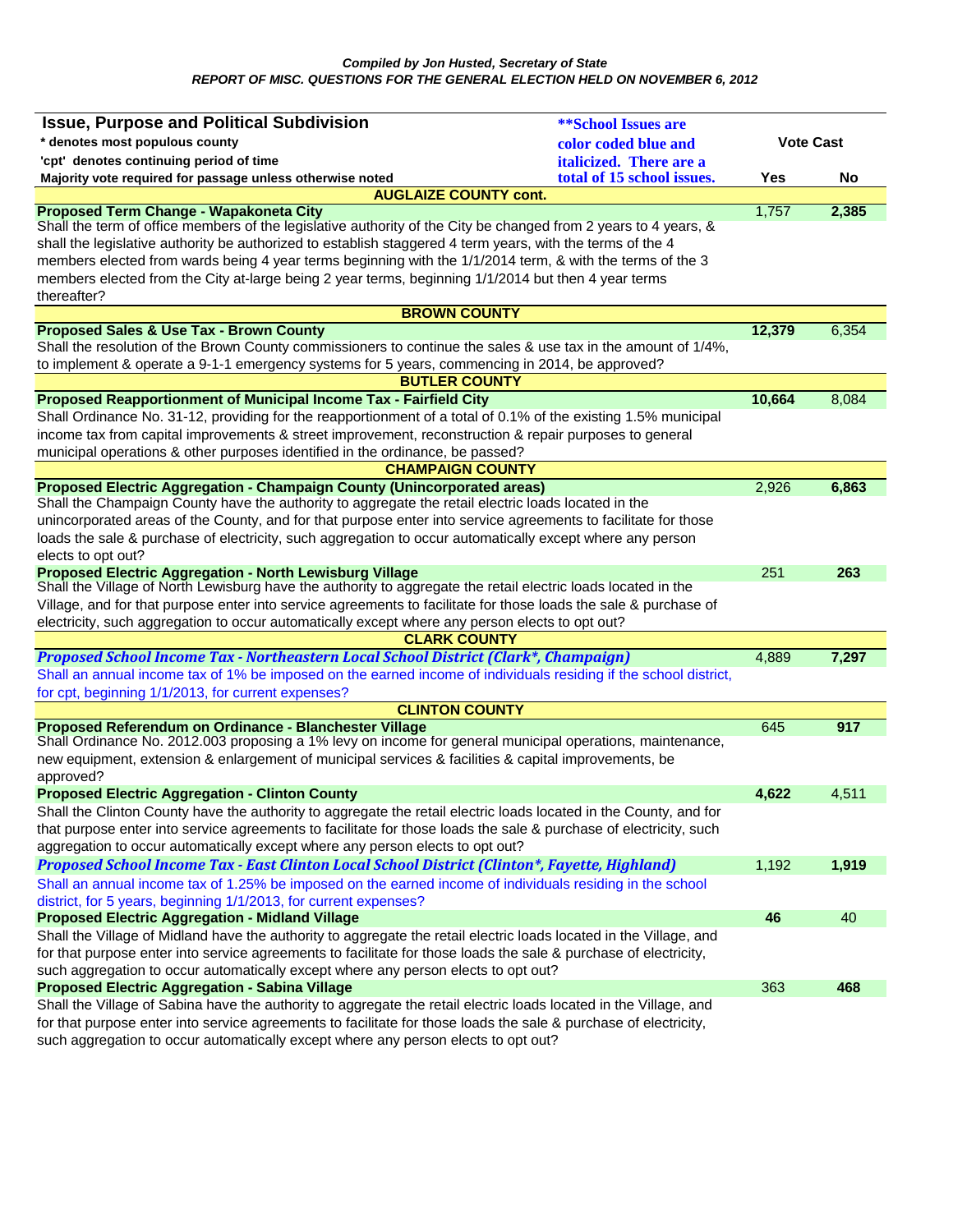| <b>Issue, Purpose and Political Subdivision</b>                                                                                                                                            | <b><i>**School Issues are</i></b> |                  |       |
|--------------------------------------------------------------------------------------------------------------------------------------------------------------------------------------------|-----------------------------------|------------------|-------|
| * denotes most populous county                                                                                                                                                             | color coded blue and              | <b>Vote Cast</b> |       |
| 'cpt' denotes continuing period of time                                                                                                                                                    | <i>italicized.</i> There are a    |                  |       |
| Majority vote required for passage unless otherwise noted                                                                                                                                  | total of 15 school issues.        | Yes              | No    |
| <b>CRAWFORD COUNTY</b>                                                                                                                                                                     |                                   |                  |       |
| <b>Proposed Municipal Income Tax - Bucyrus City</b>                                                                                                                                        |                                   | 2,960            | 1,933 |
| Shall the Ordinance providing for the continuation of an existing 1/2% levy on income to be used exclusively for                                                                           |                                   |                  |       |
| construction, general improvement & continued maintenance, repair & upkeep of public streets, thoroughfares                                                                                |                                   |                  |       |
| & alleys, curbs, gutters, catch basins & wheelchair ramps within the city & to purchase such street equipment &                                                                            |                                   |                  |       |
| machinery necessary to accomplish same, for 6 years, commencing 7/1/2013, be passed?                                                                                                       |                                   |                  |       |
| <b>Proposed Municipal Income Tax - Bucyrus City</b>                                                                                                                                        |                                   | 2,395            | 2,496 |
| Shall the Ordinance providing for a 1/2% increase levy on income to be used exclusively for general municipal                                                                              |                                   |                  |       |
| operation, maintenance of equipment, new equipment, extension, enlargement & improvement of municipal                                                                                      |                                   |                  |       |
| services, facilities & capital improvements of the City, for a cpt, commencing 1/1/2013, be passed?                                                                                        |                                   |                  |       |
| Proposed Charter Amendment - Galion City (Crawford*, Richland)                                                                                                                             |                                   | 2,378            | 1,778 |
| Shall the Charter of the City be abolished, effective 5/31/2013 & election of officers as provided for by general                                                                          |                                   |                  |       |
| statutory law?                                                                                                                                                                             |                                   |                  |       |
| <b>CUYAHOGA COUNTY</b>                                                                                                                                                                     |                                   |                  |       |
| <b>Proposed Charter Amendment - Bay Village City</b>                                                                                                                                       |                                   | 3,421            | 5,350 |
| Shall Article IV Administrative Officer & Departments, Section 4.1 General Provisions, of the Charter of the City                                                                          |                                   |                  |       |
| be amended to give council the authority to combine or abolish any city department?                                                                                                        |                                   |                  |       |
| <b>Proposed Charter Amendment - Bay Village City</b><br>Shall Article VI Civil Service Commission, Section 6.3 Classification of Service, of the Charter of the City be                    |                                   | 2,446            | 6,075 |
| amended to provide that classified service shall be comprised of all positions not specifically included with the                                                                          |                                   |                  |       |
| unclassified service?                                                                                                                                                                      |                                   |                  |       |
| <b>Proposed Charter Amendment - Bay Village City</b>                                                                                                                                       |                                   | 3,678            | 5,038 |
| Shall Article VI Civil Service Commission, Section 6.7 Regional Participation, of the Charter of the City be                                                                               |                                   |                  |       |
| adopted to permit participation in regional civil service programs?                                                                                                                        |                                   |                  |       |
| <b>Proposed Charter Amendment - Bay Village City</b>                                                                                                                                       |                                   | 3,292            | 4,585 |
| Shall Article XIII, Disqualification, Section 13.3 of the Charter of the City regarding disqualifications of certain                                                                       |                                   |                  |       |
| city officials, be amended?                                                                                                                                                                |                                   |                  |       |
| <b>Advisory Election - Bedford Heights City</b>                                                                                                                                            |                                   | 3,556            | 1,731 |
| Shall the name of former Bedford Heights Mayor Jimmy Dimora be removed from the city's Community Center,                                                                                   |                                   |                  |       |
| which is currently named the "City of Bedford Heights Jimmy Dimora Community Center," & renamed the City                                                                                   |                                   |                  |       |
| of Bedford Heights Community Center?"                                                                                                                                                      |                                   |                  |       |
| <b>Proposed Charter Amendment - Bedford Heights City</b>                                                                                                                                   |                                   | 2,672            | 2,177 |
| Shall Article V, Section 5.01 of the Charter of the City be amended to state that nomination for the elective                                                                              |                                   |                  |       |
| office of Council-at-Large be made only by petition, signed by not less that 75 registered electors of the City?                                                                           |                                   |                  |       |
| <b>Proposed Charter Amendment - Bedford Heights City</b>                                                                                                                                   |                                   | 3,722            | 1,049 |
| Shall Article V, Section 5.02 of the Charter of the City be amended to require that nominating petitions be filed                                                                          |                                   |                  |       |
| with election officials not later than June 1st?                                                                                                                                           |                                   |                  |       |
| <b>Proposed Charter Amendment - Bedford Heights City</b>                                                                                                                                   |                                   | 3,514            | 1,386 |
| Shall Article VI, Section 6.03 of the Charter of the City be amended & supplemented to state that no person                                                                                |                                   |                  |       |
| shall serve as President of Council for more that two consecutive terms?                                                                                                                   |                                   |                  |       |
| <b>Proposed Charter Amendment - Bedford Heights City</b>                                                                                                                                   |                                   | 2,950            | 1,630 |
| Shall Article VI, Section 6.09 of the Charter of the City be amended to eliminate the provision that the Clerk of<br>Council shall serve as the Secretary of the Civil Service Commission? |                                   |                  |       |
|                                                                                                                                                                                            |                                   | 4,027            | 683   |
| <b>Proposed Charter Amendment - Bedford Heights City</b><br>Shall Article VII, Section 7.08 of the Charter of the City be amended to provide that in the event that the Mayor              |                                   |                  |       |
| is absent, incapacitated or is unable for any cause to perform his/her duties, the Mayor or his/her designee                                                                               |                                   |                  |       |
| shall inform the President of Council directly that the Mayor is unable to perform his/her duties & that it is                                                                             |                                   |                  |       |
| necessary for the President of Council to assume the duties of the Mayor?                                                                                                                  |                                   |                  |       |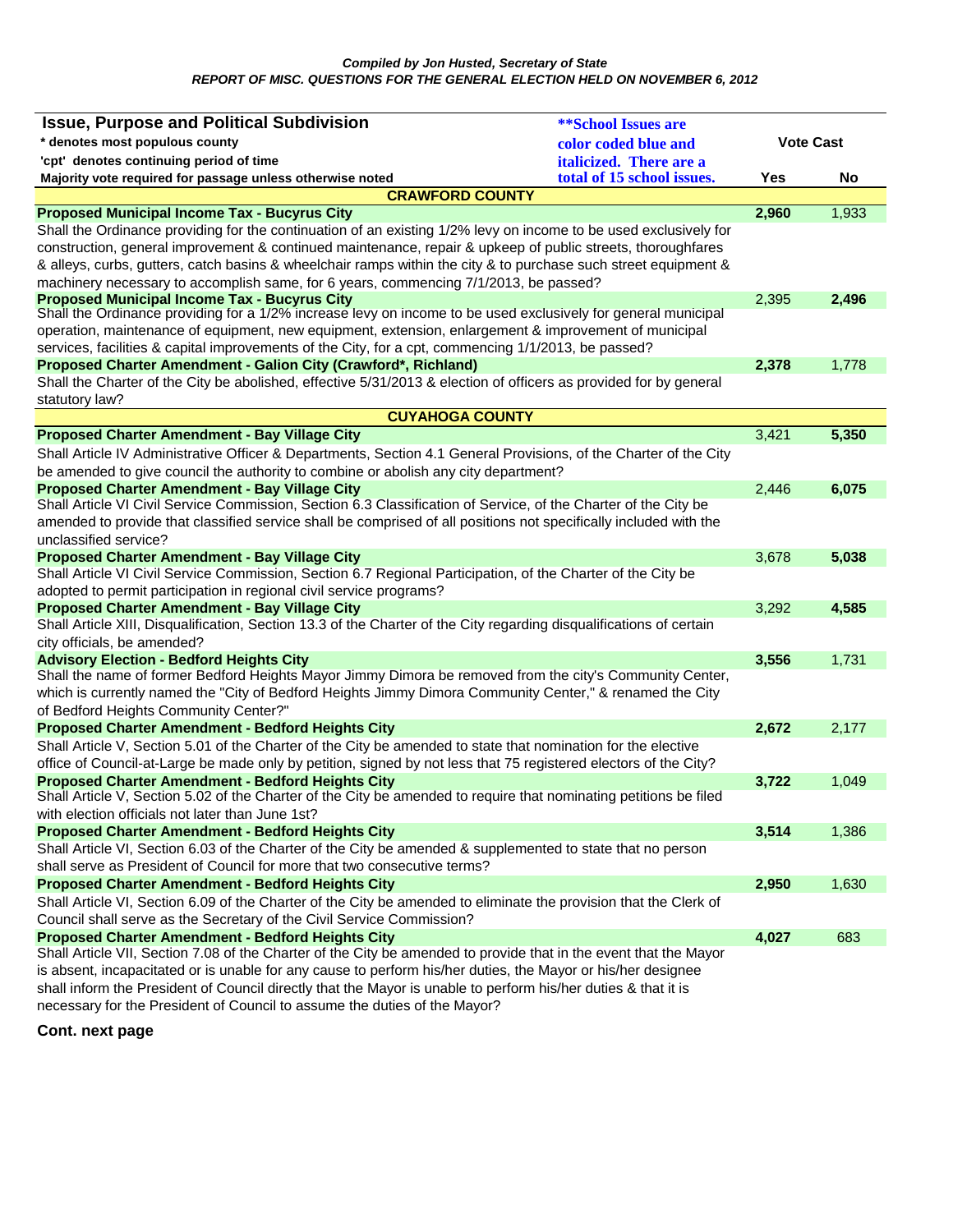| <b>Issue, Purpose and Political Subdivision</b>                                                                                                                                                                                                                                                                                                                                                                                                                     | <b>**School Issues are</b> |                  |       |
|---------------------------------------------------------------------------------------------------------------------------------------------------------------------------------------------------------------------------------------------------------------------------------------------------------------------------------------------------------------------------------------------------------------------------------------------------------------------|----------------------------|------------------|-------|
| * denotes most populous county                                                                                                                                                                                                                                                                                                                                                                                                                                      | color coded blue and       | <b>Vote Cast</b> |       |
| 'cpt' denotes continuing period of time                                                                                                                                                                                                                                                                                                                                                                                                                             | italicized. There are a    |                  |       |
| Majority vote required for passage unless otherwise noted                                                                                                                                                                                                                                                                                                                                                                                                           | total of 15 school issues. | Yes              | No    |
| <b>CUYAHOGA COUNTY cont.</b>                                                                                                                                                                                                                                                                                                                                                                                                                                        |                            |                  |       |
| <b>Proposed Charter Amendment - Bedford Heights City</b>                                                                                                                                                                                                                                                                                                                                                                                                            |                            | 4,147            | 564   |
| Shall Article VII, Section 7.09 of the Charter of the City be amended to provide that, upon the vacancy in the                                                                                                                                                                                                                                                                                                                                                      |                            |                  |       |
| office of Mayor, a successor to fill the vacated office of Mayor shall be elected at the next regular municipal                                                                                                                                                                                                                                                                                                                                                     |                            |                  |       |
| election as defined by law?                                                                                                                                                                                                                                                                                                                                                                                                                                         |                            |                  |       |
| <b>Proposed Charter Amendment - Bedford Heights City</b><br>Shall Article VIII, Section 8.05 of the Charter of the City be amended to eliminate the provision that if the                                                                                                                                                                                                                                                                                           |                            | 2,761            | 1,797 |
| Director of Water Reclamation is removed other than for cause he/she be entitled to return to the position in the                                                                                                                                                                                                                                                                                                                                                   |                            |                  |       |
| Division of Water Reclamation held prior to his/her appointment as Director?                                                                                                                                                                                                                                                                                                                                                                                        |                            |                  |       |
| <b>Proposed Charter Amendment - Bedford Heights City</b>                                                                                                                                                                                                                                                                                                                                                                                                            |                            | 2,767            | 1,794 |
| Shall Article VIII, Section 8.06.01 of the Charter of the City be amended to eliminate the provision that if the                                                                                                                                                                                                                                                                                                                                                    |                            |                  |       |
| Director of Public Service is removed other than for cause he/she shall be entitled to return to the position in                                                                                                                                                                                                                                                                                                                                                    |                            |                  |       |
| the Division of Public Service held prior to his/her appointment as Director?                                                                                                                                                                                                                                                                                                                                                                                       |                            |                  |       |
| <b>Proposed Charter Amendment - Bedford Heights City</b>                                                                                                                                                                                                                                                                                                                                                                                                            |                            | 3,861            | 652   |
| Shall Article XIV, Section 14.01.01 of the Charter of the City be amended to provide that beginning with the<br>General Election in November 2018 & every 7 years thereafter, there shall be elected a Commission of 9                                                                                                                                                                                                                                              |                            |                  |       |
| qualified electors of the Municipality to be known as the Charter Review Commission with nomination &                                                                                                                                                                                                                                                                                                                                                               |                            |                  |       |
| election of members as provided in Article V of this Charter?                                                                                                                                                                                                                                                                                                                                                                                                       |                            |                  |       |
| <b>Proposed Charter Amendment - Bedford Heights City</b>                                                                                                                                                                                                                                                                                                                                                                                                            |                            | 3,540            | 1,118 |
| Shall Article XIV, Section 14.01.01 of the Charter of the City be amended to provide that the first organizational<br>meeting of the Charter Review Commission shall occur within 30 days after the certification of the election the                                                                                                                                                                                                                               |                            |                  |       |
| Charter Review Commission members by the Cuyahoga County Board of Elections?                                                                                                                                                                                                                                                                                                                                                                                        |                            |                  |       |
| <b>Proposed Charter Amendment - Bedford Heights City</b>                                                                                                                                                                                                                                                                                                                                                                                                            |                            | 3,731            | 903   |
|                                                                                                                                                                                                                                                                                                                                                                                                                                                                     |                            |                  |       |
| Shall the Charter of the City be amended & supplemented to provide that each department created by the<br>Charter or by Ordinance of Council shall be under the charge & supervision of the Director of that Department?                                                                                                                                                                                                                                            |                            |                  |       |
| <b>Proposed Charter Amendment - Bedford Heights City</b>                                                                                                                                                                                                                                                                                                                                                                                                            |                            | 3,405            | 1,378 |
|                                                                                                                                                                                                                                                                                                                                                                                                                                                                     |                            |                  |       |
| Shall Article XIV, Miscellaneous Provisions of the Charter of the City be amended & supplemented by the<br>addition of Section 14.07, Restrictions on the Naming of Municipal Buildings & Facilities, such that no municipal<br>building or facility shall be named after an individual until after that individual's death; & any such naming shall<br>be submitted to the electors for approval or disapproval at the next election held in November of any year? |                            |                  |       |
| <b>Proposed Charter Amendment - Berea City</b>                                                                                                                                                                                                                                                                                                                                                                                                                      |                            | 5,638            | 1,853 |
| Shall Section XIII, Item 6(a), of the Charter of the City be amended to require that declaration of candidacy                                                                                                                                                                                                                                                                                                                                                       |                            |                  |       |
| petitions for party candidates be filed the with Cuyahoga County Board of Elections not later than 90 days                                                                                                                                                                                                                                                                                                                                                          |                            |                  |       |
| before the primary election & the protest to party candidacy be filed not later that 74 days before the primary                                                                                                                                                                                                                                                                                                                                                     |                            |                  |       |
| election?                                                                                                                                                                                                                                                                                                                                                                                                                                                           |                            |                  |       |
| <b>Proposed Ordinance (by Petition) - Brecksville City</b><br>Shall the proposed ordinance titled "In support of movement to amend the U. S. Constitution to establish that                                                                                                                                                                                                                                                                                         |                            | 3,759            | 3,529 |
| corporations are not people & money is not speech", be adopted?                                                                                                                                                                                                                                                                                                                                                                                                     |                            |                  |       |
| <b>Proposed Zoning Amendment - Brecksville City</b>                                                                                                                                                                                                                                                                                                                                                                                                                 |                            | 4,446            | 2,745 |
| Shall Ordinance No. 4695 amending the Zoning Map of the City of Brecksville to change the classification of                                                                                                                                                                                                                                                                                                                                                         |                            |                  |       |
| Permanent Parcel Numbers 601-34-018, 601-34-019, & 601-34-086 Brecksville Road from R-8 Single Family                                                                                                                                                                                                                                                                                                                                                               |                            |                  |       |
| to C-F Community Facilities, be approved?                                                                                                                                                                                                                                                                                                                                                                                                                           |                            |                  |       |
| Proposed Charter Amendment (by Petition) - Broadview Heights City                                                                                                                                                                                                                                                                                                                                                                                                   |                            | 6,406            | 3,246 |
| Shall Article II of the Charter of the City be amended to add a Community Bill of Rights which bans most                                                                                                                                                                                                                                                                                                                                                            |                            |                  |       |
| commercial oil & natural gas extraction as well as the storage, transportation or depositing of oil & gas drilling                                                                                                                                                                                                                                                                                                                                                  |                            |                  |       |
| waste products within the City?                                                                                                                                                                                                                                                                                                                                                                                                                                     |                            |                  |       |
| <b>Proposed Charter Amendment - Broadview Heights City</b>                                                                                                                                                                                                                                                                                                                                                                                                          |                            | 5,674            | 3,975 |
| Shall Article XI, Section 2 of the Charter of the City be amended to provide that the 3.2 mills limit on the levy to                                                                                                                                                                                                                                                                                                                                                |                            |                  |       |
| fund a full-time fire & emergency medical service be changed to a rate not to exceed 4.2 mills, for each one<br>dollar of valuation on all property?                                                                                                                                                                                                                                                                                                                |                            |                  |       |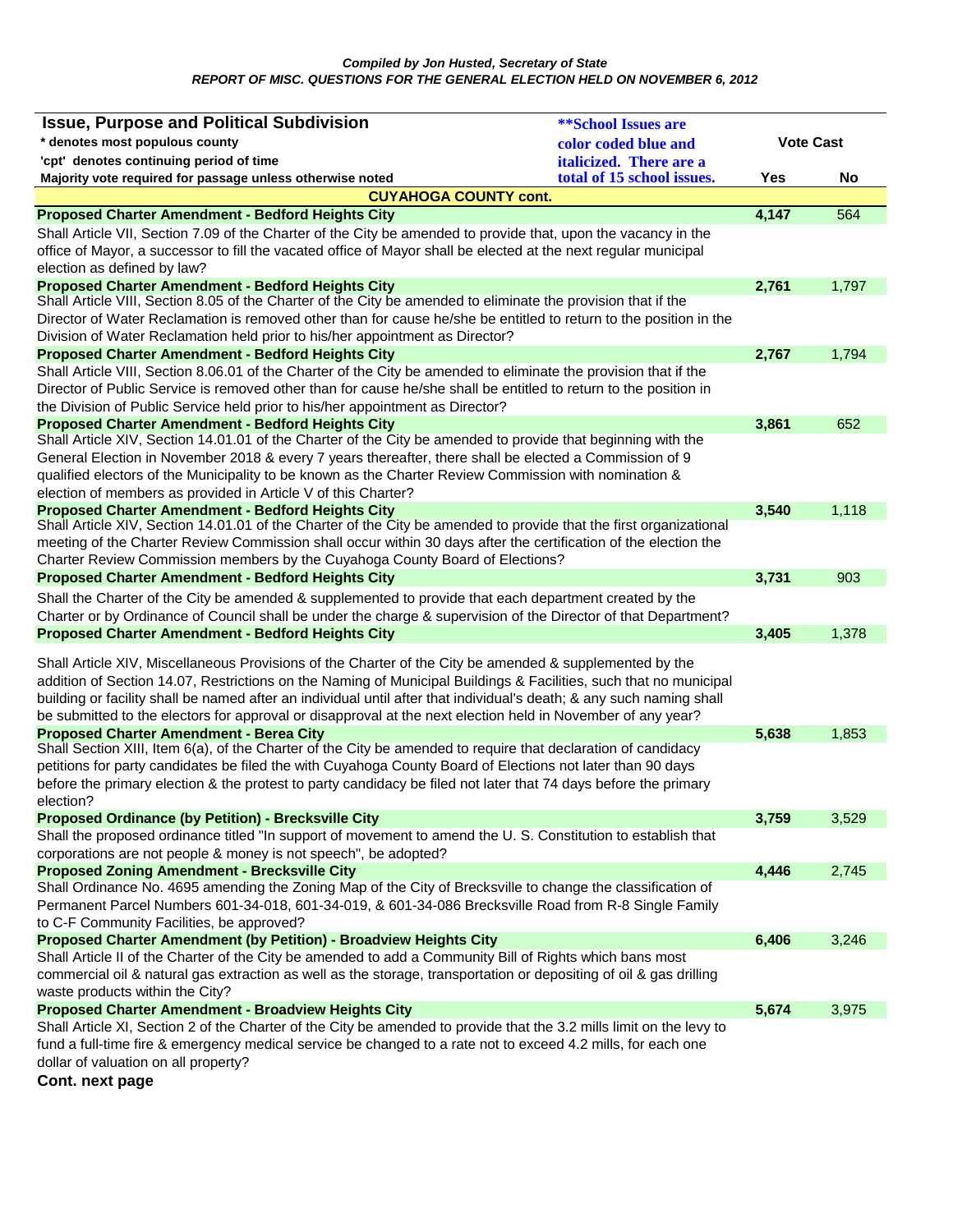| * denotes most populous county<br><b>Vote Cast</b><br>color coded blue and<br>'cpt' denotes continuing period of time<br>italicized. There are a<br>total of 15 school issues.<br>Majority vote required for passage unless otherwise noted<br>Yes<br>No<br><b>CUYAHOGA COUNTY cont.</b><br><b>Proposed Charter Amendment (by Petition) - Brook Park City</b><br>2,794<br>5,027<br>Shall the Charter of the City, Articles XII in its entirety, Article XV, Sections 15.03 (a) & 15.03 (b), & Article XVI<br>Section 16.02 regarding making municipal elections non partisan, fulfilling a vacancy in the office of Council<br>President & requiring all proposed amendments to the Charter recommended by the Charter Review<br>Commission, be presented to the electors of the City, be amended?<br><b>Proposed Charter Amendment (by Petition) - Brook Park City</b><br>5,289<br>2,936<br>Shall the Charter of the City, Article VIII, Section 8.04 be amended to provide a minimum daily staffing level in<br>the Fire Department of 8 firefighter suppression & EMS personnel on each shift & Article VIII, Section 8.05, be<br>amended to provide that the Police Department consist of a Police Chief & no less than 43 police officers?<br>Proposed Charter Amendment - Brooklyn Heights Village<br>640<br>123<br>Shall Article VII, Section 7.02 of the Charter of the Village be amended to require that nominating petitions be<br>filed with election officials not later than 90 days before the election?<br>Proposed Municipal Income Tax - Chagrin Falls Village<br>1,021<br>1,375<br>Shall the Ordinance providing for a 0.5% levy on income, to a rate of 2% per annum, to pay costs & debt<br>charges associated with design, construction, improvement & maintenance of public roadways, effective<br>60,651<br>60,688<br>Shall Sections 118 & 126 of the Charter of the City regarding the Fire Force, Control by Chief & Division into<br>300,185<br>153,310<br>Shall Article 2, Section 2.03 Powers & Duties & Article 3, Section 3.09 Powers & Duties of the Council, of the<br>Charter of the County be amended to require that the County develop & implement biennial operating & capital<br>improvement budgets?<br><b>Proposed Charter Amendment - Cuyahoga County</b><br>307,912<br>143,675<br>Shall Article 11, Section 11.01 County Audit Committee & Article 11, Section 11.03 Director of Internal<br>Auditing: Appointment, Duties & Qualifications, of the Charter of the County be amended to change the term of<br>office of the appointed Director of Internal Auditing so that it does not coincide with the term of the County<br>Executive?<br>121<br>194<br>Proposed Charter Amendment - Cuyahoga Heights Village<br>Shall Article I, Section 4; Article II, Section 1, 1A, 1B, 2, 3, 4 & Article VIII, Section 1, of the Charter of the<br>Village, regarding the elimination of the elected Clerk of the Village and in Article III, Section 3, the creation of<br>the appointed position of Finance Director, be amended?<br>Proposed Charter Amendment - Cuyahoga Heights Village<br>261<br>50<br>Shall Article I, Section 4, of the Charter of the Village be amended to provide payment of stormwater fees<br>imposed on residents of the Village from the Village Sewer User Charge Fund?<br>179<br>138<br>Shall Article II, Section 1, of the Charter of the Village be amended to provide for staggered 4 year terms for<br>3,232<br>3,097<br>Shall Section 115(h) of the Charter of the City be amended to move the primary election for the office of Mayor<br>Proposed Referendum on Ordinance 101-11 (by Petition) - East Cleveland City<br>3,749<br>3,227<br>Shall Ordinance No. 101-11, proposing to amend Ordinance 41-09 to adjust the salary ranges for city<br>employees be approved?<br><b>Proposed Zoning Amendment - Fairview Park City</b><br>1,385<br>6,647<br>Shall the Ordinance providing for the rezoning of certain real property known as 21270 Lorain Road from<br>General Business A to Civic & Recreational, be adopted?<br><b>Proposed Charter Amendment - Garfield Heights City</b><br>7,121<br>2,874<br>Shall Section 3, Nominations, of the Charter of the City be amended to require that nominating petitions be<br>filed not later than 90 days before the election? | <b>Issue, Purpose and Political Subdivision</b>         | <b>**School Issues are</b> |  |
|---------------------------------------------------------------------------------------------------------------------------------------------------------------------------------------------------------------------------------------------------------------------------------------------------------------------------------------------------------------------------------------------------------------------------------------------------------------------------------------------------------------------------------------------------------------------------------------------------------------------------------------------------------------------------------------------------------------------------------------------------------------------------------------------------------------------------------------------------------------------------------------------------------------------------------------------------------------------------------------------------------------------------------------------------------------------------------------------------------------------------------------------------------------------------------------------------------------------------------------------------------------------------------------------------------------------------------------------------------------------------------------------------------------------------------------------------------------------------------------------------------------------------------------------------------------------------------------------------------------------------------------------------------------------------------------------------------------------------------------------------------------------------------------------------------------------------------------------------------------------------------------------------------------------------------------------------------------------------------------------------------------------------------------------------------------------------------------------------------------------------------------------------------------------------------------------------------------------------------------------------------------------------------------------------------------------------------------------------------------------------------------------------------------------------------------------------------------------------------------------------------------------------------------------------------------------------------------------------------------------------------------------------------------------------------------------------------------------------------------------------------------------------------------------------------------------------------------------------------------------------------------------------------------------------------------------------------------------------------------------------------------------------------------------------------------------------------------------------------------------------------------------------------------------------------------------------------------------------------------------------------------------------------------------------------------------------------------------------------------------------------------------------------------------------------------------------------------------------------------------------------------------------------------------------------------------------------------------------------------------------------------------------------------------------------------------------------------------------------------------------------------------------------------------------------------------------------------------------------------------------------------------------------------------------------------------------------------------------------------------------------------------------------------------------------------------------------------------------------------------------------------------------------------------------------------------------------------------------------------------------------------------------------------------------------------------------------------------------------|---------------------------------------------------------|----------------------------|--|
|                                                                                                                                                                                                                                                                                                                                                                                                                                                                                                                                                                                                                                                                                                                                                                                                                                                                                                                                                                                                                                                                                                                                                                                                                                                                                                                                                                                                                                                                                                                                                                                                                                                                                                                                                                                                                                                                                                                                                                                                                                                                                                                                                                                                                                                                                                                                                                                                                                                                                                                                                                                                                                                                                                                                                                                                                                                                                                                                                                                                                                                                                                                                                                                                                                                                                                                                                                                                                                                                                                                                                                                                                                                                                                                                                                                                                                                                                                                                                                                                                                                                                                                                                                                                                                                                                                                                                         |                                                         |                            |  |
|                                                                                                                                                                                                                                                                                                                                                                                                                                                                                                                                                                                                                                                                                                                                                                                                                                                                                                                                                                                                                                                                                                                                                                                                                                                                                                                                                                                                                                                                                                                                                                                                                                                                                                                                                                                                                                                                                                                                                                                                                                                                                                                                                                                                                                                                                                                                                                                                                                                                                                                                                                                                                                                                                                                                                                                                                                                                                                                                                                                                                                                                                                                                                                                                                                                                                                                                                                                                                                                                                                                                                                                                                                                                                                                                                                                                                                                                                                                                                                                                                                                                                                                                                                                                                                                                                                                                                         |                                                         |                            |  |
|                                                                                                                                                                                                                                                                                                                                                                                                                                                                                                                                                                                                                                                                                                                                                                                                                                                                                                                                                                                                                                                                                                                                                                                                                                                                                                                                                                                                                                                                                                                                                                                                                                                                                                                                                                                                                                                                                                                                                                                                                                                                                                                                                                                                                                                                                                                                                                                                                                                                                                                                                                                                                                                                                                                                                                                                                                                                                                                                                                                                                                                                                                                                                                                                                                                                                                                                                                                                                                                                                                                                                                                                                                                                                                                                                                                                                                                                                                                                                                                                                                                                                                                                                                                                                                                                                                                                                         |                                                         |                            |  |
|                                                                                                                                                                                                                                                                                                                                                                                                                                                                                                                                                                                                                                                                                                                                                                                                                                                                                                                                                                                                                                                                                                                                                                                                                                                                                                                                                                                                                                                                                                                                                                                                                                                                                                                                                                                                                                                                                                                                                                                                                                                                                                                                                                                                                                                                                                                                                                                                                                                                                                                                                                                                                                                                                                                                                                                                                                                                                                                                                                                                                                                                                                                                                                                                                                                                                                                                                                                                                                                                                                                                                                                                                                                                                                                                                                                                                                                                                                                                                                                                                                                                                                                                                                                                                                                                                                                                                         |                                                         |                            |  |
|                                                                                                                                                                                                                                                                                                                                                                                                                                                                                                                                                                                                                                                                                                                                                                                                                                                                                                                                                                                                                                                                                                                                                                                                                                                                                                                                                                                                                                                                                                                                                                                                                                                                                                                                                                                                                                                                                                                                                                                                                                                                                                                                                                                                                                                                                                                                                                                                                                                                                                                                                                                                                                                                                                                                                                                                                                                                                                                                                                                                                                                                                                                                                                                                                                                                                                                                                                                                                                                                                                                                                                                                                                                                                                                                                                                                                                                                                                                                                                                                                                                                                                                                                                                                                                                                                                                                                         |                                                         |                            |  |
|                                                                                                                                                                                                                                                                                                                                                                                                                                                                                                                                                                                                                                                                                                                                                                                                                                                                                                                                                                                                                                                                                                                                                                                                                                                                                                                                                                                                                                                                                                                                                                                                                                                                                                                                                                                                                                                                                                                                                                                                                                                                                                                                                                                                                                                                                                                                                                                                                                                                                                                                                                                                                                                                                                                                                                                                                                                                                                                                                                                                                                                                                                                                                                                                                                                                                                                                                                                                                                                                                                                                                                                                                                                                                                                                                                                                                                                                                                                                                                                                                                                                                                                                                                                                                                                                                                                                                         |                                                         |                            |  |
|                                                                                                                                                                                                                                                                                                                                                                                                                                                                                                                                                                                                                                                                                                                                                                                                                                                                                                                                                                                                                                                                                                                                                                                                                                                                                                                                                                                                                                                                                                                                                                                                                                                                                                                                                                                                                                                                                                                                                                                                                                                                                                                                                                                                                                                                                                                                                                                                                                                                                                                                                                                                                                                                                                                                                                                                                                                                                                                                                                                                                                                                                                                                                                                                                                                                                                                                                                                                                                                                                                                                                                                                                                                                                                                                                                                                                                                                                                                                                                                                                                                                                                                                                                                                                                                                                                                                                         |                                                         |                            |  |
|                                                                                                                                                                                                                                                                                                                                                                                                                                                                                                                                                                                                                                                                                                                                                                                                                                                                                                                                                                                                                                                                                                                                                                                                                                                                                                                                                                                                                                                                                                                                                                                                                                                                                                                                                                                                                                                                                                                                                                                                                                                                                                                                                                                                                                                                                                                                                                                                                                                                                                                                                                                                                                                                                                                                                                                                                                                                                                                                                                                                                                                                                                                                                                                                                                                                                                                                                                                                                                                                                                                                                                                                                                                                                                                                                                                                                                                                                                                                                                                                                                                                                                                                                                                                                                                                                                                                                         |                                                         |                            |  |
|                                                                                                                                                                                                                                                                                                                                                                                                                                                                                                                                                                                                                                                                                                                                                                                                                                                                                                                                                                                                                                                                                                                                                                                                                                                                                                                                                                                                                                                                                                                                                                                                                                                                                                                                                                                                                                                                                                                                                                                                                                                                                                                                                                                                                                                                                                                                                                                                                                                                                                                                                                                                                                                                                                                                                                                                                                                                                                                                                                                                                                                                                                                                                                                                                                                                                                                                                                                                                                                                                                                                                                                                                                                                                                                                                                                                                                                                                                                                                                                                                                                                                                                                                                                                                                                                                                                                                         |                                                         |                            |  |
|                                                                                                                                                                                                                                                                                                                                                                                                                                                                                                                                                                                                                                                                                                                                                                                                                                                                                                                                                                                                                                                                                                                                                                                                                                                                                                                                                                                                                                                                                                                                                                                                                                                                                                                                                                                                                                                                                                                                                                                                                                                                                                                                                                                                                                                                                                                                                                                                                                                                                                                                                                                                                                                                                                                                                                                                                                                                                                                                                                                                                                                                                                                                                                                                                                                                                                                                                                                                                                                                                                                                                                                                                                                                                                                                                                                                                                                                                                                                                                                                                                                                                                                                                                                                                                                                                                                                                         |                                                         |                            |  |
|                                                                                                                                                                                                                                                                                                                                                                                                                                                                                                                                                                                                                                                                                                                                                                                                                                                                                                                                                                                                                                                                                                                                                                                                                                                                                                                                                                                                                                                                                                                                                                                                                                                                                                                                                                                                                                                                                                                                                                                                                                                                                                                                                                                                                                                                                                                                                                                                                                                                                                                                                                                                                                                                                                                                                                                                                                                                                                                                                                                                                                                                                                                                                                                                                                                                                                                                                                                                                                                                                                                                                                                                                                                                                                                                                                                                                                                                                                                                                                                                                                                                                                                                                                                                                                                                                                                                                         |                                                         |                            |  |
|                                                                                                                                                                                                                                                                                                                                                                                                                                                                                                                                                                                                                                                                                                                                                                                                                                                                                                                                                                                                                                                                                                                                                                                                                                                                                                                                                                                                                                                                                                                                                                                                                                                                                                                                                                                                                                                                                                                                                                                                                                                                                                                                                                                                                                                                                                                                                                                                                                                                                                                                                                                                                                                                                                                                                                                                                                                                                                                                                                                                                                                                                                                                                                                                                                                                                                                                                                                                                                                                                                                                                                                                                                                                                                                                                                                                                                                                                                                                                                                                                                                                                                                                                                                                                                                                                                                                                         |                                                         |                            |  |
|                                                                                                                                                                                                                                                                                                                                                                                                                                                                                                                                                                                                                                                                                                                                                                                                                                                                                                                                                                                                                                                                                                                                                                                                                                                                                                                                                                                                                                                                                                                                                                                                                                                                                                                                                                                                                                                                                                                                                                                                                                                                                                                                                                                                                                                                                                                                                                                                                                                                                                                                                                                                                                                                                                                                                                                                                                                                                                                                                                                                                                                                                                                                                                                                                                                                                                                                                                                                                                                                                                                                                                                                                                                                                                                                                                                                                                                                                                                                                                                                                                                                                                                                                                                                                                                                                                                                                         |                                                         |                            |  |
|                                                                                                                                                                                                                                                                                                                                                                                                                                                                                                                                                                                                                                                                                                                                                                                                                                                                                                                                                                                                                                                                                                                                                                                                                                                                                                                                                                                                                                                                                                                                                                                                                                                                                                                                                                                                                                                                                                                                                                                                                                                                                                                                                                                                                                                                                                                                                                                                                                                                                                                                                                                                                                                                                                                                                                                                                                                                                                                                                                                                                                                                                                                                                                                                                                                                                                                                                                                                                                                                                                                                                                                                                                                                                                                                                                                                                                                                                                                                                                                                                                                                                                                                                                                                                                                                                                                                                         |                                                         |                            |  |
|                                                                                                                                                                                                                                                                                                                                                                                                                                                                                                                                                                                                                                                                                                                                                                                                                                                                                                                                                                                                                                                                                                                                                                                                                                                                                                                                                                                                                                                                                                                                                                                                                                                                                                                                                                                                                                                                                                                                                                                                                                                                                                                                                                                                                                                                                                                                                                                                                                                                                                                                                                                                                                                                                                                                                                                                                                                                                                                                                                                                                                                                                                                                                                                                                                                                                                                                                                                                                                                                                                                                                                                                                                                                                                                                                                                                                                                                                                                                                                                                                                                                                                                                                                                                                                                                                                                                                         |                                                         |                            |  |
|                                                                                                                                                                                                                                                                                                                                                                                                                                                                                                                                                                                                                                                                                                                                                                                                                                                                                                                                                                                                                                                                                                                                                                                                                                                                                                                                                                                                                                                                                                                                                                                                                                                                                                                                                                                                                                                                                                                                                                                                                                                                                                                                                                                                                                                                                                                                                                                                                                                                                                                                                                                                                                                                                                                                                                                                                                                                                                                                                                                                                                                                                                                                                                                                                                                                                                                                                                                                                                                                                                                                                                                                                                                                                                                                                                                                                                                                                                                                                                                                                                                                                                                                                                                                                                                                                                                                                         |                                                         |                            |  |
|                                                                                                                                                                                                                                                                                                                                                                                                                                                                                                                                                                                                                                                                                                                                                                                                                                                                                                                                                                                                                                                                                                                                                                                                                                                                                                                                                                                                                                                                                                                                                                                                                                                                                                                                                                                                                                                                                                                                                                                                                                                                                                                                                                                                                                                                                                                                                                                                                                                                                                                                                                                                                                                                                                                                                                                                                                                                                                                                                                                                                                                                                                                                                                                                                                                                                                                                                                                                                                                                                                                                                                                                                                                                                                                                                                                                                                                                                                                                                                                                                                                                                                                                                                                                                                                                                                                                                         |                                                         |                            |  |
|                                                                                                                                                                                                                                                                                                                                                                                                                                                                                                                                                                                                                                                                                                                                                                                                                                                                                                                                                                                                                                                                                                                                                                                                                                                                                                                                                                                                                                                                                                                                                                                                                                                                                                                                                                                                                                                                                                                                                                                                                                                                                                                                                                                                                                                                                                                                                                                                                                                                                                                                                                                                                                                                                                                                                                                                                                                                                                                                                                                                                                                                                                                                                                                                                                                                                                                                                                                                                                                                                                                                                                                                                                                                                                                                                                                                                                                                                                                                                                                                                                                                                                                                                                                                                                                                                                                                                         |                                                         |                            |  |
|                                                                                                                                                                                                                                                                                                                                                                                                                                                                                                                                                                                                                                                                                                                                                                                                                                                                                                                                                                                                                                                                                                                                                                                                                                                                                                                                                                                                                                                                                                                                                                                                                                                                                                                                                                                                                                                                                                                                                                                                                                                                                                                                                                                                                                                                                                                                                                                                                                                                                                                                                                                                                                                                                                                                                                                                                                                                                                                                                                                                                                                                                                                                                                                                                                                                                                                                                                                                                                                                                                                                                                                                                                                                                                                                                                                                                                                                                                                                                                                                                                                                                                                                                                                                                                                                                                                                                         | 1/1/2013, be passed?                                    |                            |  |
|                                                                                                                                                                                                                                                                                                                                                                                                                                                                                                                                                                                                                                                                                                                                                                                                                                                                                                                                                                                                                                                                                                                                                                                                                                                                                                                                                                                                                                                                                                                                                                                                                                                                                                                                                                                                                                                                                                                                                                                                                                                                                                                                                                                                                                                                                                                                                                                                                                                                                                                                                                                                                                                                                                                                                                                                                                                                                                                                                                                                                                                                                                                                                                                                                                                                                                                                                                                                                                                                                                                                                                                                                                                                                                                                                                                                                                                                                                                                                                                                                                                                                                                                                                                                                                                                                                                                                         | <b>Proposed Charter Amendment - Cleveland City</b>      |                            |  |
|                                                                                                                                                                                                                                                                                                                                                                                                                                                                                                                                                                                                                                                                                                                                                                                                                                                                                                                                                                                                                                                                                                                                                                                                                                                                                                                                                                                                                                                                                                                                                                                                                                                                                                                                                                                                                                                                                                                                                                                                                                                                                                                                                                                                                                                                                                                                                                                                                                                                                                                                                                                                                                                                                                                                                                                                                                                                                                                                                                                                                                                                                                                                                                                                                                                                                                                                                                                                                                                                                                                                                                                                                                                                                                                                                                                                                                                                                                                                                                                                                                                                                                                                                                                                                                                                                                                                                         |                                                         |                            |  |
|                                                                                                                                                                                                                                                                                                                                                                                                                                                                                                                                                                                                                                                                                                                                                                                                                                                                                                                                                                                                                                                                                                                                                                                                                                                                                                                                                                                                                                                                                                                                                                                                                                                                                                                                                                                                                                                                                                                                                                                                                                                                                                                                                                                                                                                                                                                                                                                                                                                                                                                                                                                                                                                                                                                                                                                                                                                                                                                                                                                                                                                                                                                                                                                                                                                                                                                                                                                                                                                                                                                                                                                                                                                                                                                                                                                                                                                                                                                                                                                                                                                                                                                                                                                                                                                                                                                                                         | Classified & Unclassified service, be amended?          |                            |  |
|                                                                                                                                                                                                                                                                                                                                                                                                                                                                                                                                                                                                                                                                                                                                                                                                                                                                                                                                                                                                                                                                                                                                                                                                                                                                                                                                                                                                                                                                                                                                                                                                                                                                                                                                                                                                                                                                                                                                                                                                                                                                                                                                                                                                                                                                                                                                                                                                                                                                                                                                                                                                                                                                                                                                                                                                                                                                                                                                                                                                                                                                                                                                                                                                                                                                                                                                                                                                                                                                                                                                                                                                                                                                                                                                                                                                                                                                                                                                                                                                                                                                                                                                                                                                                                                                                                                                                         | Proposed Charter Amendment - Cuyahoga County            |                            |  |
|                                                                                                                                                                                                                                                                                                                                                                                                                                                                                                                                                                                                                                                                                                                                                                                                                                                                                                                                                                                                                                                                                                                                                                                                                                                                                                                                                                                                                                                                                                                                                                                                                                                                                                                                                                                                                                                                                                                                                                                                                                                                                                                                                                                                                                                                                                                                                                                                                                                                                                                                                                                                                                                                                                                                                                                                                                                                                                                                                                                                                                                                                                                                                                                                                                                                                                                                                                                                                                                                                                                                                                                                                                                                                                                                                                                                                                                                                                                                                                                                                                                                                                                                                                                                                                                                                                                                                         |                                                         |                            |  |
|                                                                                                                                                                                                                                                                                                                                                                                                                                                                                                                                                                                                                                                                                                                                                                                                                                                                                                                                                                                                                                                                                                                                                                                                                                                                                                                                                                                                                                                                                                                                                                                                                                                                                                                                                                                                                                                                                                                                                                                                                                                                                                                                                                                                                                                                                                                                                                                                                                                                                                                                                                                                                                                                                                                                                                                                                                                                                                                                                                                                                                                                                                                                                                                                                                                                                                                                                                                                                                                                                                                                                                                                                                                                                                                                                                                                                                                                                                                                                                                                                                                                                                                                                                                                                                                                                                                                                         |                                                         |                            |  |
|                                                                                                                                                                                                                                                                                                                                                                                                                                                                                                                                                                                                                                                                                                                                                                                                                                                                                                                                                                                                                                                                                                                                                                                                                                                                                                                                                                                                                                                                                                                                                                                                                                                                                                                                                                                                                                                                                                                                                                                                                                                                                                                                                                                                                                                                                                                                                                                                                                                                                                                                                                                                                                                                                                                                                                                                                                                                                                                                                                                                                                                                                                                                                                                                                                                                                                                                                                                                                                                                                                                                                                                                                                                                                                                                                                                                                                                                                                                                                                                                                                                                                                                                                                                                                                                                                                                                                         |                                                         |                            |  |
|                                                                                                                                                                                                                                                                                                                                                                                                                                                                                                                                                                                                                                                                                                                                                                                                                                                                                                                                                                                                                                                                                                                                                                                                                                                                                                                                                                                                                                                                                                                                                                                                                                                                                                                                                                                                                                                                                                                                                                                                                                                                                                                                                                                                                                                                                                                                                                                                                                                                                                                                                                                                                                                                                                                                                                                                                                                                                                                                                                                                                                                                                                                                                                                                                                                                                                                                                                                                                                                                                                                                                                                                                                                                                                                                                                                                                                                                                                                                                                                                                                                                                                                                                                                                                                                                                                                                                         |                                                         |                            |  |
|                                                                                                                                                                                                                                                                                                                                                                                                                                                                                                                                                                                                                                                                                                                                                                                                                                                                                                                                                                                                                                                                                                                                                                                                                                                                                                                                                                                                                                                                                                                                                                                                                                                                                                                                                                                                                                                                                                                                                                                                                                                                                                                                                                                                                                                                                                                                                                                                                                                                                                                                                                                                                                                                                                                                                                                                                                                                                                                                                                                                                                                                                                                                                                                                                                                                                                                                                                                                                                                                                                                                                                                                                                                                                                                                                                                                                                                                                                                                                                                                                                                                                                                                                                                                                                                                                                                                                         |                                                         |                            |  |
|                                                                                                                                                                                                                                                                                                                                                                                                                                                                                                                                                                                                                                                                                                                                                                                                                                                                                                                                                                                                                                                                                                                                                                                                                                                                                                                                                                                                                                                                                                                                                                                                                                                                                                                                                                                                                                                                                                                                                                                                                                                                                                                                                                                                                                                                                                                                                                                                                                                                                                                                                                                                                                                                                                                                                                                                                                                                                                                                                                                                                                                                                                                                                                                                                                                                                                                                                                                                                                                                                                                                                                                                                                                                                                                                                                                                                                                                                                                                                                                                                                                                                                                                                                                                                                                                                                                                                         |                                                         |                            |  |
|                                                                                                                                                                                                                                                                                                                                                                                                                                                                                                                                                                                                                                                                                                                                                                                                                                                                                                                                                                                                                                                                                                                                                                                                                                                                                                                                                                                                                                                                                                                                                                                                                                                                                                                                                                                                                                                                                                                                                                                                                                                                                                                                                                                                                                                                                                                                                                                                                                                                                                                                                                                                                                                                                                                                                                                                                                                                                                                                                                                                                                                                                                                                                                                                                                                                                                                                                                                                                                                                                                                                                                                                                                                                                                                                                                                                                                                                                                                                                                                                                                                                                                                                                                                                                                                                                                                                                         |                                                         |                            |  |
|                                                                                                                                                                                                                                                                                                                                                                                                                                                                                                                                                                                                                                                                                                                                                                                                                                                                                                                                                                                                                                                                                                                                                                                                                                                                                                                                                                                                                                                                                                                                                                                                                                                                                                                                                                                                                                                                                                                                                                                                                                                                                                                                                                                                                                                                                                                                                                                                                                                                                                                                                                                                                                                                                                                                                                                                                                                                                                                                                                                                                                                                                                                                                                                                                                                                                                                                                                                                                                                                                                                                                                                                                                                                                                                                                                                                                                                                                                                                                                                                                                                                                                                                                                                                                                                                                                                                                         |                                                         |                            |  |
|                                                                                                                                                                                                                                                                                                                                                                                                                                                                                                                                                                                                                                                                                                                                                                                                                                                                                                                                                                                                                                                                                                                                                                                                                                                                                                                                                                                                                                                                                                                                                                                                                                                                                                                                                                                                                                                                                                                                                                                                                                                                                                                                                                                                                                                                                                                                                                                                                                                                                                                                                                                                                                                                                                                                                                                                                                                                                                                                                                                                                                                                                                                                                                                                                                                                                                                                                                                                                                                                                                                                                                                                                                                                                                                                                                                                                                                                                                                                                                                                                                                                                                                                                                                                                                                                                                                                                         |                                                         |                            |  |
|                                                                                                                                                                                                                                                                                                                                                                                                                                                                                                                                                                                                                                                                                                                                                                                                                                                                                                                                                                                                                                                                                                                                                                                                                                                                                                                                                                                                                                                                                                                                                                                                                                                                                                                                                                                                                                                                                                                                                                                                                                                                                                                                                                                                                                                                                                                                                                                                                                                                                                                                                                                                                                                                                                                                                                                                                                                                                                                                                                                                                                                                                                                                                                                                                                                                                                                                                                                                                                                                                                                                                                                                                                                                                                                                                                                                                                                                                                                                                                                                                                                                                                                                                                                                                                                                                                                                                         |                                                         |                            |  |
|                                                                                                                                                                                                                                                                                                                                                                                                                                                                                                                                                                                                                                                                                                                                                                                                                                                                                                                                                                                                                                                                                                                                                                                                                                                                                                                                                                                                                                                                                                                                                                                                                                                                                                                                                                                                                                                                                                                                                                                                                                                                                                                                                                                                                                                                                                                                                                                                                                                                                                                                                                                                                                                                                                                                                                                                                                                                                                                                                                                                                                                                                                                                                                                                                                                                                                                                                                                                                                                                                                                                                                                                                                                                                                                                                                                                                                                                                                                                                                                                                                                                                                                                                                                                                                                                                                                                                         |                                                         |                            |  |
|                                                                                                                                                                                                                                                                                                                                                                                                                                                                                                                                                                                                                                                                                                                                                                                                                                                                                                                                                                                                                                                                                                                                                                                                                                                                                                                                                                                                                                                                                                                                                                                                                                                                                                                                                                                                                                                                                                                                                                                                                                                                                                                                                                                                                                                                                                                                                                                                                                                                                                                                                                                                                                                                                                                                                                                                                                                                                                                                                                                                                                                                                                                                                                                                                                                                                                                                                                                                                                                                                                                                                                                                                                                                                                                                                                                                                                                                                                                                                                                                                                                                                                                                                                                                                                                                                                                                                         |                                                         |                            |  |
|                                                                                                                                                                                                                                                                                                                                                                                                                                                                                                                                                                                                                                                                                                                                                                                                                                                                                                                                                                                                                                                                                                                                                                                                                                                                                                                                                                                                                                                                                                                                                                                                                                                                                                                                                                                                                                                                                                                                                                                                                                                                                                                                                                                                                                                                                                                                                                                                                                                                                                                                                                                                                                                                                                                                                                                                                                                                                                                                                                                                                                                                                                                                                                                                                                                                                                                                                                                                                                                                                                                                                                                                                                                                                                                                                                                                                                                                                                                                                                                                                                                                                                                                                                                                                                                                                                                                                         |                                                         |                            |  |
|                                                                                                                                                                                                                                                                                                                                                                                                                                                                                                                                                                                                                                                                                                                                                                                                                                                                                                                                                                                                                                                                                                                                                                                                                                                                                                                                                                                                                                                                                                                                                                                                                                                                                                                                                                                                                                                                                                                                                                                                                                                                                                                                                                                                                                                                                                                                                                                                                                                                                                                                                                                                                                                                                                                                                                                                                                                                                                                                                                                                                                                                                                                                                                                                                                                                                                                                                                                                                                                                                                                                                                                                                                                                                                                                                                                                                                                                                                                                                                                                                                                                                                                                                                                                                                                                                                                                                         |                                                         |                            |  |
|                                                                                                                                                                                                                                                                                                                                                                                                                                                                                                                                                                                                                                                                                                                                                                                                                                                                                                                                                                                                                                                                                                                                                                                                                                                                                                                                                                                                                                                                                                                                                                                                                                                                                                                                                                                                                                                                                                                                                                                                                                                                                                                                                                                                                                                                                                                                                                                                                                                                                                                                                                                                                                                                                                                                                                                                                                                                                                                                                                                                                                                                                                                                                                                                                                                                                                                                                                                                                                                                                                                                                                                                                                                                                                                                                                                                                                                                                                                                                                                                                                                                                                                                                                                                                                                                                                                                                         | Proposed Charter Amendment - Cuyahoga Heights Village   |                            |  |
|                                                                                                                                                                                                                                                                                                                                                                                                                                                                                                                                                                                                                                                                                                                                                                                                                                                                                                                                                                                                                                                                                                                                                                                                                                                                                                                                                                                                                                                                                                                                                                                                                                                                                                                                                                                                                                                                                                                                                                                                                                                                                                                                                                                                                                                                                                                                                                                                                                                                                                                                                                                                                                                                                                                                                                                                                                                                                                                                                                                                                                                                                                                                                                                                                                                                                                                                                                                                                                                                                                                                                                                                                                                                                                                                                                                                                                                                                                                                                                                                                                                                                                                                                                                                                                                                                                                                                         |                                                         |                            |  |
|                                                                                                                                                                                                                                                                                                                                                                                                                                                                                                                                                                                                                                                                                                                                                                                                                                                                                                                                                                                                                                                                                                                                                                                                                                                                                                                                                                                                                                                                                                                                                                                                                                                                                                                                                                                                                                                                                                                                                                                                                                                                                                                                                                                                                                                                                                                                                                                                                                                                                                                                                                                                                                                                                                                                                                                                                                                                                                                                                                                                                                                                                                                                                                                                                                                                                                                                                                                                                                                                                                                                                                                                                                                                                                                                                                                                                                                                                                                                                                                                                                                                                                                                                                                                                                                                                                                                                         | Council members?                                        |                            |  |
|                                                                                                                                                                                                                                                                                                                                                                                                                                                                                                                                                                                                                                                                                                                                                                                                                                                                                                                                                                                                                                                                                                                                                                                                                                                                                                                                                                                                                                                                                                                                                                                                                                                                                                                                                                                                                                                                                                                                                                                                                                                                                                                                                                                                                                                                                                                                                                                                                                                                                                                                                                                                                                                                                                                                                                                                                                                                                                                                                                                                                                                                                                                                                                                                                                                                                                                                                                                                                                                                                                                                                                                                                                                                                                                                                                                                                                                                                                                                                                                                                                                                                                                                                                                                                                                                                                                                                         | <b>Proposed Charter Amendment - East Cleveland City</b> |                            |  |
|                                                                                                                                                                                                                                                                                                                                                                                                                                                                                                                                                                                                                                                                                                                                                                                                                                                                                                                                                                                                                                                                                                                                                                                                                                                                                                                                                                                                                                                                                                                                                                                                                                                                                                                                                                                                                                                                                                                                                                                                                                                                                                                                                                                                                                                                                                                                                                                                                                                                                                                                                                                                                                                                                                                                                                                                                                                                                                                                                                                                                                                                                                                                                                                                                                                                                                                                                                                                                                                                                                                                                                                                                                                                                                                                                                                                                                                                                                                                                                                                                                                                                                                                                                                                                                                                                                                                                         |                                                         |                            |  |
|                                                                                                                                                                                                                                                                                                                                                                                                                                                                                                                                                                                                                                                                                                                                                                                                                                                                                                                                                                                                                                                                                                                                                                                                                                                                                                                                                                                                                                                                                                                                                                                                                                                                                                                                                                                                                                                                                                                                                                                                                                                                                                                                                                                                                                                                                                                                                                                                                                                                                                                                                                                                                                                                                                                                                                                                                                                                                                                                                                                                                                                                                                                                                                                                                                                                                                                                                                                                                                                                                                                                                                                                                                                                                                                                                                                                                                                                                                                                                                                                                                                                                                                                                                                                                                                                                                                                                         | to the second Tuesday of September?                     |                            |  |
|                                                                                                                                                                                                                                                                                                                                                                                                                                                                                                                                                                                                                                                                                                                                                                                                                                                                                                                                                                                                                                                                                                                                                                                                                                                                                                                                                                                                                                                                                                                                                                                                                                                                                                                                                                                                                                                                                                                                                                                                                                                                                                                                                                                                                                                                                                                                                                                                                                                                                                                                                                                                                                                                                                                                                                                                                                                                                                                                                                                                                                                                                                                                                                                                                                                                                                                                                                                                                                                                                                                                                                                                                                                                                                                                                                                                                                                                                                                                                                                                                                                                                                                                                                                                                                                                                                                                                         |                                                         |                            |  |
|                                                                                                                                                                                                                                                                                                                                                                                                                                                                                                                                                                                                                                                                                                                                                                                                                                                                                                                                                                                                                                                                                                                                                                                                                                                                                                                                                                                                                                                                                                                                                                                                                                                                                                                                                                                                                                                                                                                                                                                                                                                                                                                                                                                                                                                                                                                                                                                                                                                                                                                                                                                                                                                                                                                                                                                                                                                                                                                                                                                                                                                                                                                                                                                                                                                                                                                                                                                                                                                                                                                                                                                                                                                                                                                                                                                                                                                                                                                                                                                                                                                                                                                                                                                                                                                                                                                                                         |                                                         |                            |  |
|                                                                                                                                                                                                                                                                                                                                                                                                                                                                                                                                                                                                                                                                                                                                                                                                                                                                                                                                                                                                                                                                                                                                                                                                                                                                                                                                                                                                                                                                                                                                                                                                                                                                                                                                                                                                                                                                                                                                                                                                                                                                                                                                                                                                                                                                                                                                                                                                                                                                                                                                                                                                                                                                                                                                                                                                                                                                                                                                                                                                                                                                                                                                                                                                                                                                                                                                                                                                                                                                                                                                                                                                                                                                                                                                                                                                                                                                                                                                                                                                                                                                                                                                                                                                                                                                                                                                                         |                                                         |                            |  |
|                                                                                                                                                                                                                                                                                                                                                                                                                                                                                                                                                                                                                                                                                                                                                                                                                                                                                                                                                                                                                                                                                                                                                                                                                                                                                                                                                                                                                                                                                                                                                                                                                                                                                                                                                                                                                                                                                                                                                                                                                                                                                                                                                                                                                                                                                                                                                                                                                                                                                                                                                                                                                                                                                                                                                                                                                                                                                                                                                                                                                                                                                                                                                                                                                                                                                                                                                                                                                                                                                                                                                                                                                                                                                                                                                                                                                                                                                                                                                                                                                                                                                                                                                                                                                                                                                                                                                         |                                                         |                            |  |
|                                                                                                                                                                                                                                                                                                                                                                                                                                                                                                                                                                                                                                                                                                                                                                                                                                                                                                                                                                                                                                                                                                                                                                                                                                                                                                                                                                                                                                                                                                                                                                                                                                                                                                                                                                                                                                                                                                                                                                                                                                                                                                                                                                                                                                                                                                                                                                                                                                                                                                                                                                                                                                                                                                                                                                                                                                                                                                                                                                                                                                                                                                                                                                                                                                                                                                                                                                                                                                                                                                                                                                                                                                                                                                                                                                                                                                                                                                                                                                                                                                                                                                                                                                                                                                                                                                                                                         |                                                         |                            |  |
|                                                                                                                                                                                                                                                                                                                                                                                                                                                                                                                                                                                                                                                                                                                                                                                                                                                                                                                                                                                                                                                                                                                                                                                                                                                                                                                                                                                                                                                                                                                                                                                                                                                                                                                                                                                                                                                                                                                                                                                                                                                                                                                                                                                                                                                                                                                                                                                                                                                                                                                                                                                                                                                                                                                                                                                                                                                                                                                                                                                                                                                                                                                                                                                                                                                                                                                                                                                                                                                                                                                                                                                                                                                                                                                                                                                                                                                                                                                                                                                                                                                                                                                                                                                                                                                                                                                                                         |                                                         |                            |  |
|                                                                                                                                                                                                                                                                                                                                                                                                                                                                                                                                                                                                                                                                                                                                                                                                                                                                                                                                                                                                                                                                                                                                                                                                                                                                                                                                                                                                                                                                                                                                                                                                                                                                                                                                                                                                                                                                                                                                                                                                                                                                                                                                                                                                                                                                                                                                                                                                                                                                                                                                                                                                                                                                                                                                                                                                                                                                                                                                                                                                                                                                                                                                                                                                                                                                                                                                                                                                                                                                                                                                                                                                                                                                                                                                                                                                                                                                                                                                                                                                                                                                                                                                                                                                                                                                                                                                                         |                                                         |                            |  |
|                                                                                                                                                                                                                                                                                                                                                                                                                                                                                                                                                                                                                                                                                                                                                                                                                                                                                                                                                                                                                                                                                                                                                                                                                                                                                                                                                                                                                                                                                                                                                                                                                                                                                                                                                                                                                                                                                                                                                                                                                                                                                                                                                                                                                                                                                                                                                                                                                                                                                                                                                                                                                                                                                                                                                                                                                                                                                                                                                                                                                                                                                                                                                                                                                                                                                                                                                                                                                                                                                                                                                                                                                                                                                                                                                                                                                                                                                                                                                                                                                                                                                                                                                                                                                                                                                                                                                         |                                                         |                            |  |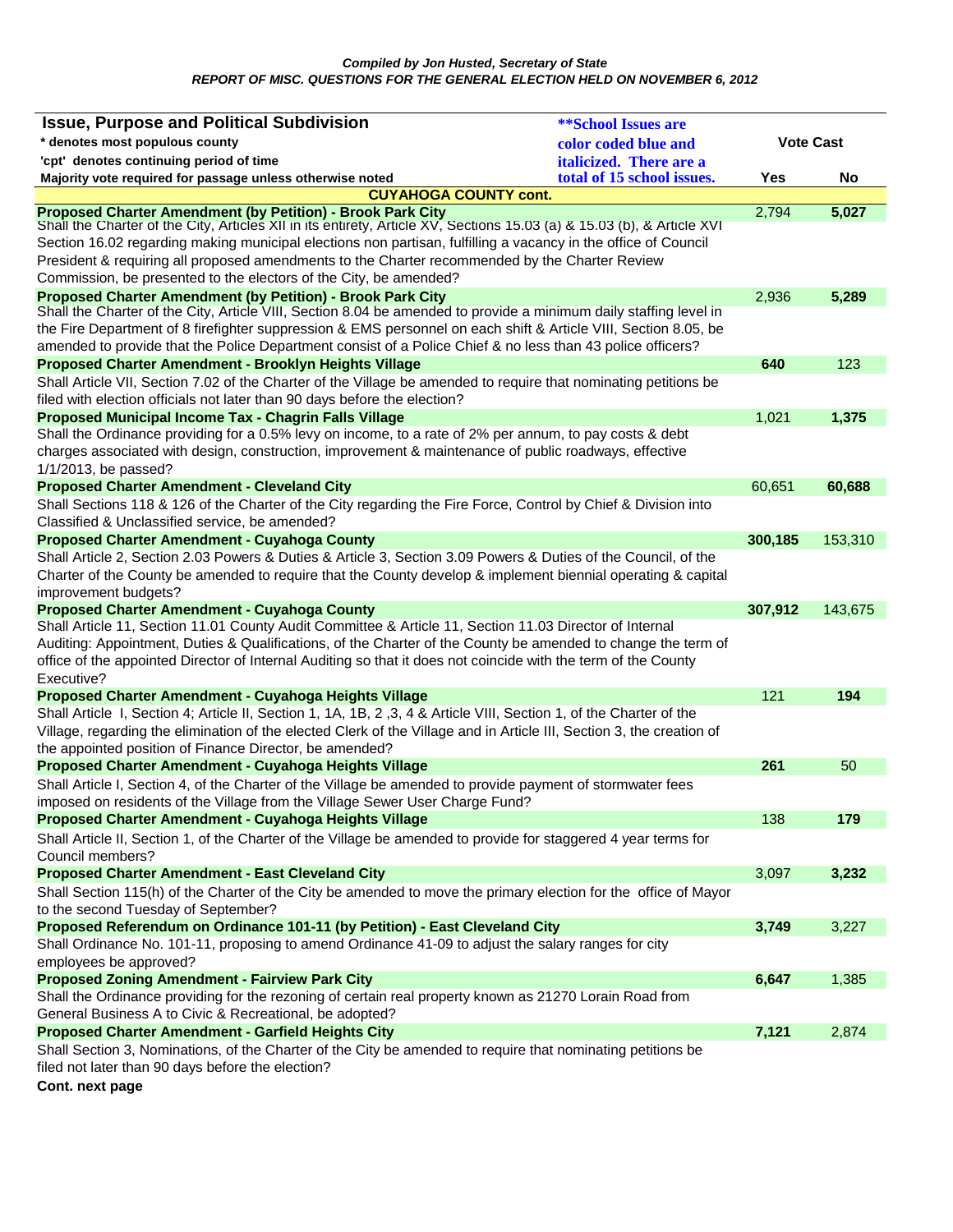| <b>Issue, Purpose and Political Subdivision</b>                                                                                                                                                                         | <b>**School Issues are</b>     |                  |       |
|-------------------------------------------------------------------------------------------------------------------------------------------------------------------------------------------------------------------------|--------------------------------|------------------|-------|
| * denotes most populous county                                                                                                                                                                                          | color coded blue and           | <b>Vote Cast</b> |       |
| 'cpt' denotes continuing period of time                                                                                                                                                                                 | <i>italicized.</i> There are a |                  |       |
| Majority vote required for passage unless otherwise noted                                                                                                                                                               | total of 15 school issues.     | Yes              | No    |
| <b>CUYAHOGA COUNTY cont.</b>                                                                                                                                                                                            |                                |                  |       |
| <b>Proposed Charter Amendment (by Petition) - Garfield Heights City</b>                                                                                                                                                 |                                | 4,557            | 7,047 |
| Shall new Section 60 of the Charter of the City proposing to limit the City's authority to charge a fee for trash                                                                                                       |                                |                  |       |
| collection & the City's ability to pay for trash collection be adopted?                                                                                                                                                 |                                |                  |       |
| <b>Proposed Zoning Amendment - Garfield Heights City</b>                                                                                                                                                                |                                | 5,882            | 4,447 |
| Shall Ordinance No. 31-2012, amending the zoning map of the City by rezoning Permanent Parcel 542-30-001,                                                                                                               |                                |                  |       |
| located at 11108 Granger Road from Single Family Residential (U-1) to General Business (U-4), be approved?                                                                                                              |                                |                  |       |
| <b>Proposed Charter Amendment - Glenwillow Village</b>                                                                                                                                                                  |                                | 246              | 76    |
| Shall Article XII of the Charter of the Village be amended to require nominating petitions be filed with election                                                                                                       |                                |                  |       |
| officials not later than 90 days before the election & eliminate the 100 day petition circulation restriction?                                                                                                          |                                |                  |       |
| <b>Proposed Zoning Amendment - Highland Heights City</b><br>Shall Ordinance No. 13-2012, amending the zoning map of the City by rezoning Permanent Parcel No. 822-27-                                                   |                                | 3,151            | 1,532 |
| 041 on Brainerd Road from Single Family Residential District (U-1) to Automobile Parking District (P), be                                                                                                               |                                |                  |       |
| approved?                                                                                                                                                                                                               |                                |                  |       |
| <b>Proposed Zoning Amendment - Highland Heights City</b>                                                                                                                                                                |                                | 2,736            | 2,184 |
| Shall Ordinance No. 23-2012, amending the zoning map of the City by rezoning Permanent Parcel No. 822-27-                                                                                                               |                                |                  |       |
| 021 at the southeast corner of Wilson Mills & Brainard Rds., subject to the Brainard Crossing GetGo                                                                                                                     |                                |                  |       |
| Development Agreement, from Local Business District (L-B) to Motor Service District (M-S), be approved?                                                                                                                 |                                |                  |       |
| <b>Proposed Charter Amendment - Independence City</b>                                                                                                                                                                   |                                | 2,773            | 904   |
| Shall Article V of the Charter of the City be amended to require petitions for elective office be filed 90 days prior                                                                                                   |                                |                  |       |
| to the next municipal election?                                                                                                                                                                                         |                                |                  |       |
| <b>Proposed Charter Amendment - Lakewood City</b>                                                                                                                                                                       |                                | 15,169           | 3,803 |
| Shall Article XIX, Section 6, Declarations of Candidacy, of the Second Amended Charter of the City be                                                                                                                   |                                |                  |       |
| amended to require that nominating petitions be filed with election officials not later than 90 days before the                                                                                                         |                                |                  |       |
| <b>Proposed Charter Amendment - Maple Heights City</b>                                                                                                                                                                  |                                | 5,600            | 3,574 |
| Shall Article XVIII, Section 3(e), of the Charter of the City be amended to change the candidate filing deadline                                                                                                        |                                |                  |       |
| to 90 days prior to the primary election?                                                                                                                                                                               |                                |                  |       |
| <b>Proposed Charter Amendment - Middleburg Heights City</b>                                                                                                                                                             |                                | 4,827            | 1,964 |
| Shall Article XIV, Section 14.02 & Article XIV, Section 14.01 of the Charter of the City, to save the cost of a                                                                                                         |                                |                  |       |
| primary election, be amended to eliminate the municipal primary election & require that nominating petitions be                                                                                                         |                                |                  |       |
| filed with election officials not later than 75 days before the regular election?                                                                                                                                       |                                |                  |       |
| <b>Proposed Zoning Amendment - Moreland Hills Village</b>                                                                                                                                                               |                                | 1,264            | 644   |
| Shall Ordinance No. 2012-52, providing for the amendment of the Village zoning map, by rezoning Permanent<br>Parcel No. 912-10-011, located at 34550 Chagrin Blvd. from Dwelling House District (U1) to Retail Business |                                |                  |       |
|                                                                                                                                                                                                                         |                                |                  |       |
| District, be approved?<br><b>Proposed Ordinance - Newburgh Heights Village</b>                                                                                                                                          |                                | 468              | 164   |
| Shall the proposed codified ordinance regarding the passage of an amendment to the U.S. Constitution                                                                                                                    |                                |                  |       |
| declaring that only human beings not corporation, are legal persons with constitutional rights be adopted?                                                                                                              |                                |                  |       |
| <b>Proposed Charter Amendment - North Royalton City</b>                                                                                                                                                                 |                                | 6,799            | 5,413 |
| Shall Article III, The Council, Subsection (f), Meetings, of the Charter of the City be amended to state that                                                                                                           |                                |                  |       |
| public hearings conducted by Council & the notice shall be handled in such manner as Council may by                                                                                                                     |                                |                  |       |
| Ordinance provide?                                                                                                                                                                                                      |                                |                  |       |
| <b>Proposed Charter Amendment - North Royalton City</b>                                                                                                                                                                 |                                | 7,497            | 4,582 |
| Shall Article III, the Council, Subsection (f), Meetings, of the Charter of the City be amended to state that all                                                                                                       |                                |                  |       |
| executive sessions shall be permitted in accordance with the provisions set in the Codified Ordinances of the                                                                                                           |                                |                  |       |
| City or in the Laws of Ohio?                                                                                                                                                                                            |                                |                  |       |
| <b>Proposed Charter Amendment - North Royalton City</b>                                                                                                                                                                 |                                | 8,265            | 4,556 |
| Shall Article IV, The Mayor, Subsection (b), qualifications, of the Charter of the City be amended to allow the                                                                                                         |                                |                  |       |
| Mayor the opportunity to represent the city on regional boards & councils of government?                                                                                                                                |                                |                  |       |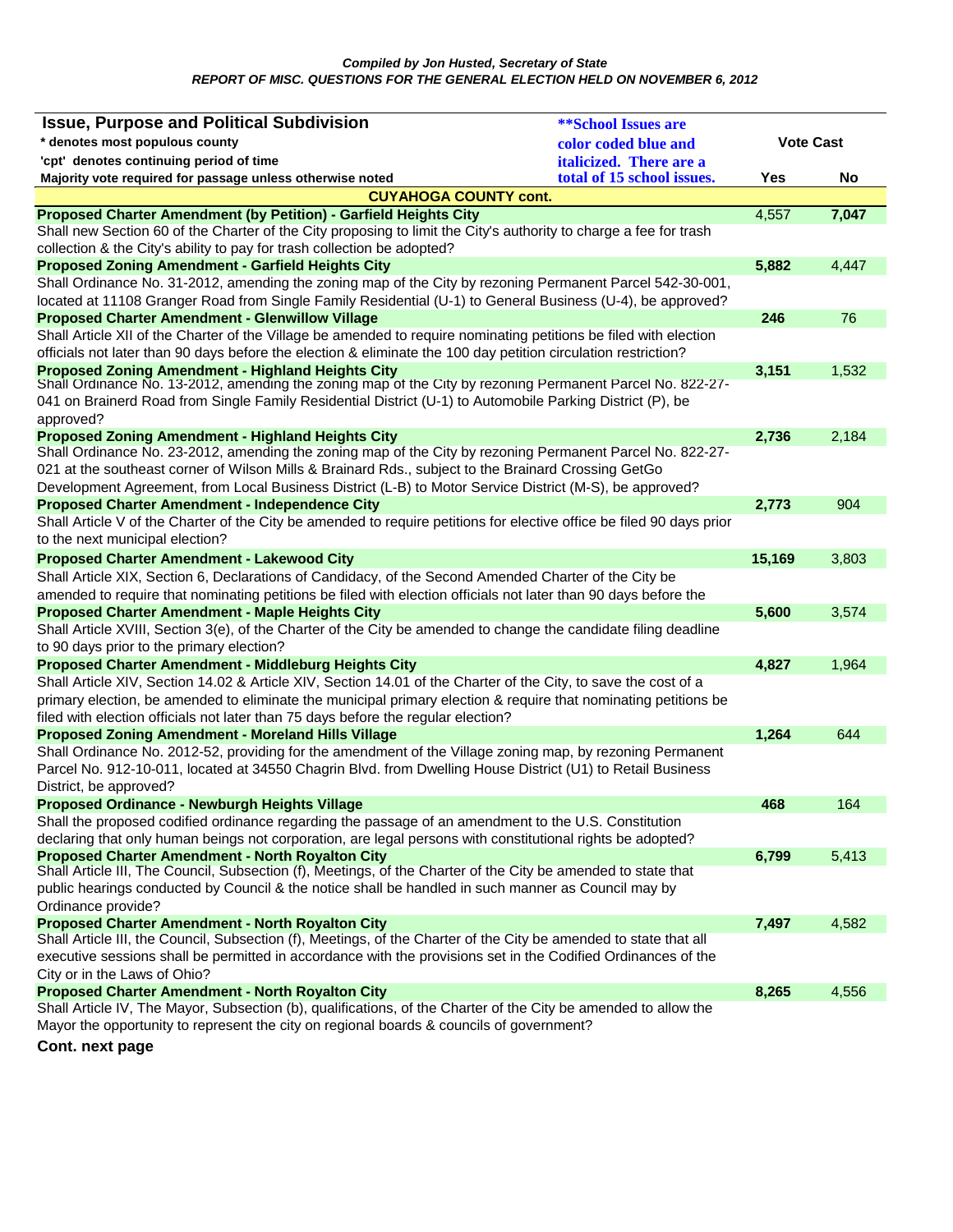## *Compiled by Jon Husted, Secretary of State REPORT OF MISC. QUESTIONS FOR THE GENERAL ELECTION HELD ON NOVEMBER 6, 2012*

| <b>Issue, Purpose and Political Subdivision</b>                                                                                                                  | <b>**School Issues are</b> |                  |       |
|------------------------------------------------------------------------------------------------------------------------------------------------------------------|----------------------------|------------------|-------|
| * denotes most populous county                                                                                                                                   | color coded blue and       | <b>Vote Cast</b> |       |
| 'cpt' denotes continuing period of time                                                                                                                          | italicized. There are a    |                  |       |
| Majority vote required for passage unless otherwise noted                                                                                                        | total of 15 school issues. | Yes              | No    |
| <b>CUYAHOGA COUNTY cont.</b>                                                                                                                                     |                            |                  |       |
| <b>Proposed Charter Amendment - North Royalton City</b>                                                                                                          |                            | 9,332            | 3,125 |
| Shall Article XII, Planning Commission, Subsection (d), Mandatory Referral, of the Charter of the City be                                                        |                            |                  |       |
| amended to clarify & correct imprecise language pertaining to Planning Commission referrals to City Council?                                                     |                            |                  |       |
| <b>Proposed Charter Amendment - North Royalton City</b>                                                                                                          |                            | 6,236            | 6,675 |
| Shall Article XIV, Taxation, Subsection (a), Submission of Extra Levy to Vote, of the Charter of the City be                                                     |                            |                  |       |
| amended to provide that all extra levies shall require a simple majority vote for passage at any election?                                                       |                            |                  | 395   |
| Proposed Charter Amendment - Oakwood Village<br>Shall Article VI, Nomination, Election & Qualification, Section 6.05, Nominations, of the Charter of the City be |                            | 1,290            |       |
| amended to require that nominating petitions be filed with election officials not later than 90 days before the                                                  |                            |                  |       |
| primary election?                                                                                                                                                |                            |                  |       |
| <b>Proposed Charter Amendment - Olmsted Falls City</b>                                                                                                           |                            | 2,980            | 804   |
| Shall Article VI, Section 6.01 of the Charter of the City be amended to require that nominating petitions be filed                                               |                            |                  |       |
| with election officials not later than 90 days before the election?                                                                                              |                            |                  |       |
| <b>Proposed Charter Amendment - Parma Heights City</b>                                                                                                           |                            | 5,533            | 1.749 |
| Shall Article VI, Section 1, of the Charter of the City be amended to require that nominating petitions be filed                                                 |                            |                  |       |
| with election officials not later than 90 days before the election?                                                                                              |                            |                  |       |
| <b>Proposed Charter Amendment - Pepper Pike City</b>                                                                                                             |                            | 2,225            | 1,141 |
| Shall the Charter of the City be amended by adopting Article III The Council, Section 8 Zoning Ordinance &                                                       |                            |                  |       |
| amending Article VIII Initiative, Referendum & Recall, Section 1 Initiative & Referendum, regarding amending                                                     |                            |                  |       |
| the Zoning Code, and the Zone Map?                                                                                                                               |                            |                  |       |
| <b>Proposed Municipal Income Tax - Richmond Heights City</b>                                                                                                     |                            | 2,637            | 2,761 |
| Shall the Ordinance providing for a 0.25% increase levy on income to a rate of 2.25% per annum, for general                                                      |                            |                  |       |
| municipal functions of the City, effective 1/1/2013, be passed?                                                                                                  |                            |                  |       |
| <b>Proposed Charter Amendment - Rocky River City</b>                                                                                                             |                            | 8,004            | 1,981 |
| Shall Article IX, Sections 3 & 5 of the Charter of the City be amended to require all candidate nominating                                                       |                            |                  |       |
| petitions be filed with election officials not later than 90 days before the primary election?                                                                   |                            |                  |       |
| <b>Proposed Charter Amendment - Seven Hills City</b>                                                                                                             |                            | 4,380            | 1,417 |
| Shall Article VI, Section 1, Nominations, & Article VI, Section 2, Elections of the Charter of the City be                                                       |                            |                  |       |
| amended to require that nominating petitions be filed with election officials not later than 90 days before the<br>election?                                     |                            |                  |       |
| <b>Proposed Charter Amendment - Solon City</b>                                                                                                                   |                            | 7,454            | 3,606 |
| Shall Article IV, Section 6 of the Charter of the City be amended to allow the Council to take action relating to                                                |                            |                  |       |
| any changes in boundaries or zoning ordinances of the City under an emergency measure if necessary, while                                                        |                            |                  |       |
| still requiring approval by a majority of the electors city-wide & in each applicable ward?                                                                      |                            |                  |       |
| Proposed Charter Amendment - Solon City                                                                                                                          |                            | 8,755            | 2,013 |
| Shall Article 8, Section 1 of the Charter of the City be amended to require that nominating petitions be filed with                                              |                            |                  |       |
| election officials not later than 90 days before the election?                                                                                                   |                            |                  |       |
| <b>Proposed Zoning Amendment - Solon City</b>                                                                                                                    |                            | 8,045            | 3,108 |
| Shall the Ordinance permitting pet stores in the C-2, "Restricted Commercial" zoning district within the City be                                                 |                            |                  |       |
| approved?                                                                                                                                                        |                            |                  |       |
| <b>Proposed Zoning Amendment - Solon City</b>                                                                                                                    |                            | 8,098            | 2,544 |
| Shall The Ordinance amending the permitted uses in the C-5, "Industrial Retail & Service District," within the<br>City be approved?                              |                            |                  |       |
| <b>Proposed Charter Amendment (by Petition) - South Euclid City</b>                                                                                              |                            | 7,234            | 2,355 |
| Shall Article V Administrative Departments & Commissions Section 1 General Provisions of the Charter of the                                                      |                            |                  |       |
| City be amended, to provide that members of council shall confirm or reject the Mayor's appointment of the                                                       |                            |                  |       |
| Director of Law within 30 days of the Council meeting following the notification of appointment, & every 2 years                                                 |                            |                  |       |
| thereafter?                                                                                                                                                      |                            |                  |       |
| <b>Proposed Charter Amendment (by Petition) - South Euclid City</b>                                                                                              |                            | 7,063            | 3,125 |
| Shall new Article IX-B Trash Collection, of the Charter of the City be adopted, limiting the City's authority to                                                 |                            |                  |       |
| charge a tax for trash collection & disposal?                                                                                                                    |                            |                  |       |
| Cont. next page                                                                                                                                                  |                            |                  |       |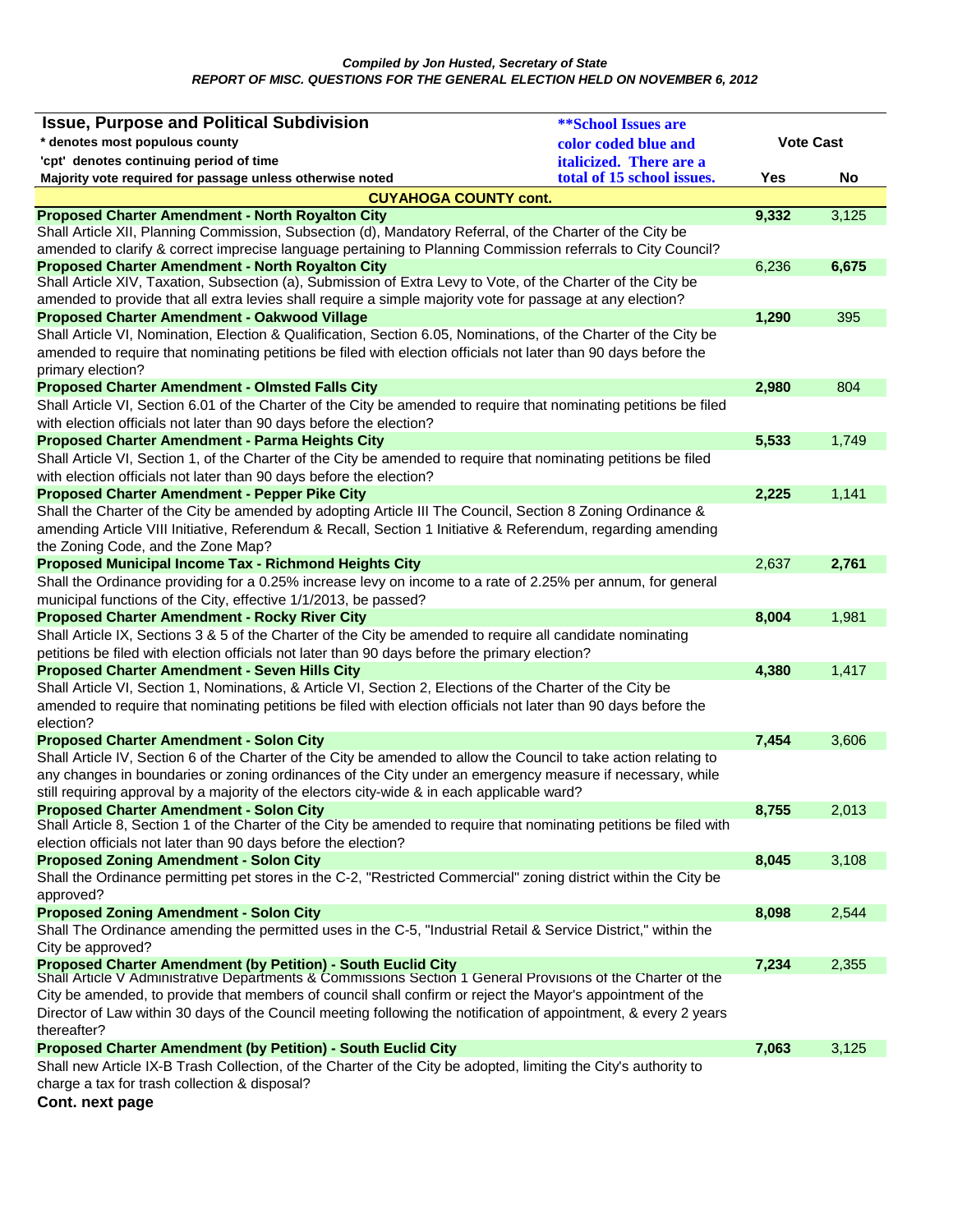| <b>Issue, Purpose and Political Subdivision</b>                                                                                                                                                       | <b>**School Issues are</b> |                  |       |
|-------------------------------------------------------------------------------------------------------------------------------------------------------------------------------------------------------|----------------------------|------------------|-------|
| * denotes most populous county                                                                                                                                                                        | color coded blue and       | <b>Vote Cast</b> |       |
| 'cpt' denotes continuing period of time                                                                                                                                                               | italicized. There are a    |                  |       |
| Majority vote required for passage unless otherwise noted                                                                                                                                             | total of 15 school issues. | Yes              | No    |
| <b>CUYAHOGA COUNTY cont.</b>                                                                                                                                                                          |                            |                  |       |
| <b>Proposed Charter Amendment - Strongsville City</b>                                                                                                                                                 |                            | 16,031           | 4,644 |
| Shall Article VII, Section 2 of the Charter of the City be amended to require that nominating petitions for                                                                                           |                            |                  |       |
| elective municipal offices be filed with election officials not later than 90 days before the primary election?                                                                                       |                            |                  |       |
| <b>Proposed Zoning Amendment - Strongsville City</b>                                                                                                                                                  |                            | 16,475           | 5,010 |
| Shall the Zoning Map of the City be amended to change the classification of certain real estate located at                                                                                            |                            |                  |       |
| 10798 Prospect Road (PPN 391-16-019) from its present classification of R1-75 (One Family 75) to SR-1<br>(Senior Residence) classification?                                                           |                            |                  |       |
| <b>Proposed Charter Amendment - University Heights City</b>                                                                                                                                           |                            | 4,072            | 1,081 |
| Shall Article 2, Section 1 of the Charter of the City be amended to require that nominating petitions be filed with                                                                                   |                            |                  |       |
| election officials not later than 90 days before the election?                                                                                                                                        |                            |                  |       |
| Proposed Municipal Income Tax - Walton Hills Village                                                                                                                                                  |                            | 654              | 778   |
| Shall the Ordinance providing for a 0.5% levy on income, to a rate of 2.5% per annum, for general village                                                                                             |                            |                  |       |
| operations & capital improvements of the Village, effective 1/1/2013, be passed?                                                                                                                      |                            |                  |       |
| <b>Proposed Charter Amendment - Warrensville Heights City</b>                                                                                                                                         |                            | 4,596            | 1,251 |
| Shall Article VIII, Nominations & Elections, Section 2, Nominating Procedures, of the Charter of the City be                                                                                          |                            |                  |       |
| amended to require that nominating petitions be filed with election officials not later than 90 days before the                                                                                       |                            |                  |       |
| election?                                                                                                                                                                                             |                            |                  |       |
| <b>Proposed Zoning Amendment - Westlake City</b>                                                                                                                                                      |                            | 11,603           | 3,604 |
| Shall Ordinance No. 2012-83, providing for the amendment of the zoning map by adding a part of PPN 211-25-                                                                                            |                            |                  |       |
| 001 to the Crocker Park PUD District, thereby changing the zoning from Shopping Center District to PUD, be                                                                                            |                            |                  |       |
| approved?                                                                                                                                                                                             |                            |                  |       |
| <b>Proposed Charter Amendment - Woodmere Village</b>                                                                                                                                                  |                            | 176              | 188   |
| Shall Article VI-2 of the Village Charter requiring the Village to adhere to the provisions set forth in Chapter                                                                                      |                            |                  |       |
| 4117 of the Ohio Revised Code regarding collective bargaining in order to provide for the wages, terms &<br>conditions of employment for all sworn full-time police officers, be repealed?            |                            |                  |       |
| <b>DARKE COUNTY</b>                                                                                                                                                                                   |                            |                  |       |
| <b>Proposed Municipal Income Tax - Union City Village</b>                                                                                                                                             |                            | 153              | 281   |
| Shall the Ordinance providing for a 1/2% levy on income for police department operations, commencing                                                                                                  |                            |                  |       |
| 1/1/2013, be passed?                                                                                                                                                                                  |                            |                  |       |
| <b>FAIRFIELD COUNTY</b>                                                                                                                                                                               |                            |                  |       |
| <b>Proposed Municipal Income Tax - Baltimore Village</b>                                                                                                                                              |                            | 423              | 917   |
| Shall the Ordinance providing for a 0.75% levy on income for 4 years, beginning 1/1/2013, for police protection                                                                                       |                            |                  |       |
| and services, be passed?                                                                                                                                                                              |                            |                  |       |
| Proposed Replacement of School Income Tax - Walnut Township Local School District<br>Shall the existing tax of 1.25% imposed on the school district of individuals and estates be replaced with a tax |                            | 806              | 1,336 |
| of 1.75% on the earned income of individuals residing in the school district, for 10 years, beginning 1/1/2014,                                                                                       |                            |                  |       |
| for current operating expenses? If the new tax is not approved, the existing tax will remain in effect under its                                                                                      |                            |                  |       |
| original authority, for the remainder of its previously approved term.                                                                                                                                |                            |                  |       |
| <b>FRANKLIN COUNTY</b>                                                                                                                                                                                |                            |                  |       |
| <b>Proposed Resolution &amp; Contract - Blendon Township</b>                                                                                                                                          |                            | 3,190            | 1,003 |
| Shall the resolution of the Township trustees approving the contract with the City of Westerville, Ohio for the                                                                                       |                            |                  |       |
| designation of a joint economic development zone, be approved?                                                                                                                                        |                            |                  |       |
| Proposed Limited Home Rule Government - Blendon Township (unincorporated areas)                                                                                                                       |                            | 2,308            | 1,153 |
| Shall the Township adopt a limited home rule government, under which government the board of Township                                                                                                 |                            |                  |       |
| Trustees, by resolution, may exercise limited powers of local self-government & limited police powers?<br><b>Proposed Electric Aggregation - Madison Township</b>                                     |                            | 5,056            | 5,250 |
| Shall Madison Township have the authority to aggregate the retail electric loads located in the Township, and                                                                                         |                            |                  |       |
| for that purpose enter into service agreements to facilitate for those loads the sale & purchase of electricity,                                                                                      |                            |                  |       |
| such aggregation to occur automatically except where any person elects to opt out?                                                                                                                    |                            |                  |       |
|                                                                                                                                                                                                       |                            |                  |       |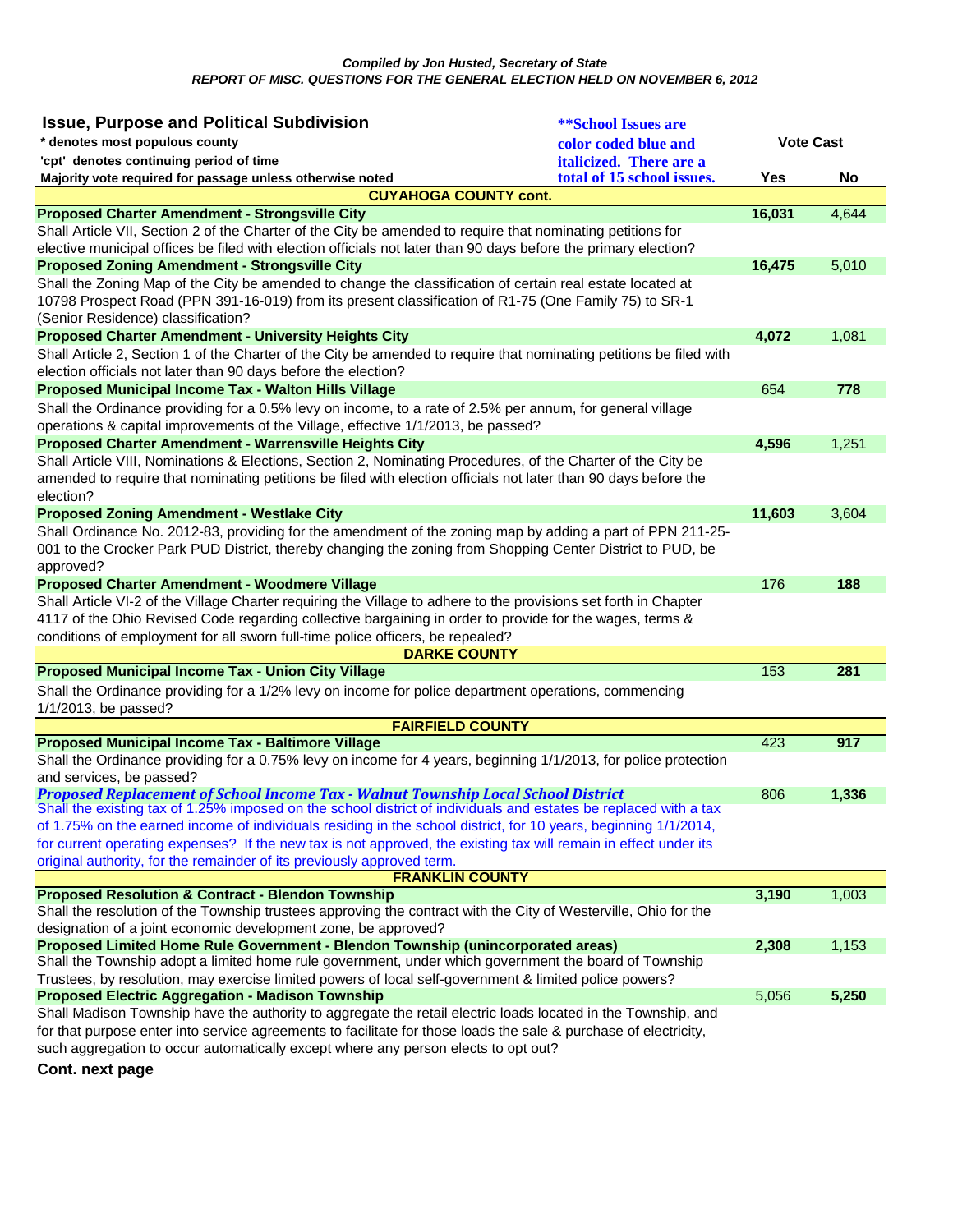| <b>Issue, Purpose and Political Subdivision</b>                                                                                                                     | <b>**School Issues are</b> |                  |        |
|---------------------------------------------------------------------------------------------------------------------------------------------------------------------|----------------------------|------------------|--------|
| * denotes most populous county                                                                                                                                      | color coded blue and       | <b>Vote Cast</b> |        |
| 'cpt' denotes continuing period of time                                                                                                                             | italicized. There are a    |                  |        |
| Majority vote required for passage unless otherwise noted                                                                                                           | total of 15 school issues. | Yes              | No     |
| <b>FRANKLIN COUNTY cont.</b>                                                                                                                                        |                            |                  |        |
| <b>Proposed Gas Aggregation - Madison Township</b>                                                                                                                  |                            | 5,123            | 5,177  |
| Shall Madison Township have the authority to aggregate the retail natural gas loads located in the Township,                                                        |                            |                  |        |
| and for that purpose enter into service agreements to facilitate for those loads the sale & purchase of natural                                                     |                            |                  |        |
| gas, such aggregation to occur automatically except where any person elects to opt out?                                                                             |                            |                  |        |
| Proposed Charter Amendment - Reynoldsburg City (Franklin*, Fairfield, Licking)                                                                                      |                            | 6,439            | 7,389  |
| Shall the proposed charter amendment to eliminate Subsection 6.01 (c) as reported by the Charter Review<br>Commission of the City be adopted?                       |                            |                  |        |
| Proposed Charter Amendment - Reynoldsburg City (Franklin*, Fairfield, Licking)                                                                                      |                            | 8,702            | 6,160  |
| Shall Section 7.01 of the City Charter be amended to create a Planning Commission consisting of 5 citizen                                                           |                            |                  |        |
| members who are electors of the City; to name the Director of Development as an Ex-Officio member of the                                                            |                            |                  |        |
| Commission who may take part in discussions, but not cast any vote; & to stipulate that each citizen on the                                                         |                            |                  |        |
| Commission shall serve a term of 3 years?                                                                                                                           |                            |                  |        |
| Proposed Charter Amendment - Reynoldsburg City (Franklin*, Fairfield, Licking)                                                                                      |                            | 8,609            | 6,219  |
| Shall Section 7.02 of the City Charter be amended to create a Board of Zoning & Building appeals consisting of                                                      |                            |                  |        |
| 5 citizen members who are electors of the City; to name the Director of Development as an Ex-Officio member                                                         |                            |                  |        |
| of the Board who may take part in discussions, but shall not cast any vote; & to stipulate that each citizen on                                                     |                            |                  |        |
| the Board shall serve a term of 3 years?                                                                                                                            |                            |                  |        |
| Proposed Charter Amendment - Reynoldsburg City (Franklin*, Fairfield, Licking)                                                                                      |                            | 8,585            | 6,896  |
| Shall Section 9.01 of the City Charter be amended to eliminate the Primary election in the City if the number of                                                    |                            |                  |        |
| candidates from a political party is less than or equal to the number of positions to be filled in the next General                                                 |                            |                  |        |
| election, at which point candidates would appear on the General election ballot only?<br><b>FULTON COUNTY</b>                                                       |                            |                  |        |
| <b>Proposed Charter Amendment - Delta Village</b>                                                                                                                   |                            | 794              | 626    |
| Shall Section 12.06 of the Charter of the Village regarding the salaries of the Mayor & individual council                                                          |                            |                  |        |
| members & the procedure to make changes to the salaries of any elected official of the municipality, be                                                             |                            |                  |        |
| adopted?                                                                                                                                                            |                            |                  |        |
| <b>GALLIA COUNTY</b>                                                                                                                                                |                            |                  |        |
| Proposed Municipal Income Tax - Rio Grande Village                                                                                                                  |                            | 102              | 95     |
| Shall the Ordinance providing for a 1/2% increase over the current 1% levy on income for police & fire                                                              |                            |                  |        |
| protection, wages, benefits, equipment, supplies & apparatus, for 5 years, be passed?                                                                               |                            |                  |        |
| <b>GREENE COUNTY</b>                                                                                                                                                |                            |                  |        |
| <b>Adoption of Limited Home Rule - Sugarcreek Township</b><br>Shall the Township adopt a limited home rule government, under which government the board of Township |                            | 1,866            | 2,397  |
| Trustees, by resolution, may exercise limited powers of local self-government & limited police powers?                                                              |                            |                  |        |
| <b>HAMILTON COUNTY</b>                                                                                                                                              |                            |                  |        |
| <b>Proposed Municipal Income Tax - Addyston Village</b>                                                                                                             |                            | 186              | 142    |
| Shall the Ordinance providing for 0.5% levy on income to provide for the general operations of the Village,                                                         |                            |                  |        |
| effective 1/1/2013, be passed?                                                                                                                                      |                            |                  |        |
| <b>Proposed Electric Aggregation - Addyston Village</b>                                                                                                             |                            | 174              | 132    |
| Shall the Village of Addyston have the authority to aggregate the retail electric loads located in the Village, and                                                 |                            |                  |        |
| for that purpose enter into service agreements to facilitate for those loads the sale & purchase of electricity,                                                    |                            |                  |        |
| such aggregation to occur automatically except where any person elects to opt out?                                                                                  |                            |                  |        |
| Proposed Charter Amendment - Cincinnati City<br>Shall the Charter of the City be amended to provide that the members of City Council shall be elected at-large      |                            | 65,104           | 61,652 |
| for 4-year terms by amending existing Sections 4, 5 & 5a of Article II, "Legislative Power", existing Section 3 of                                                  |                            |                  |        |
| Article III, "Mayor", existing Sections 1, 2a & 2b of Article IX, "Nominations and Elections", and existing                                                         |                            |                  |        |
| Sections 1, 4 & 7 of Article XIII, "Campaign Finance"?                                                                                                              |                            |                  |        |
| <b>Proposed Electric Aggregation - Cleves Village</b>                                                                                                               |                            | 736              | 609    |
| Shall the Village of Cleves have the authority to aggregate the retail electric loads located in the Village, and for                                               |                            |                  |        |
| that purpose enter into service agreements to facilitate for those loads the sale & purchase of electricity, such                                                   |                            |                  |        |
| aggregation to occur automatically except where any person elects to opt out?                                                                                       |                            |                  |        |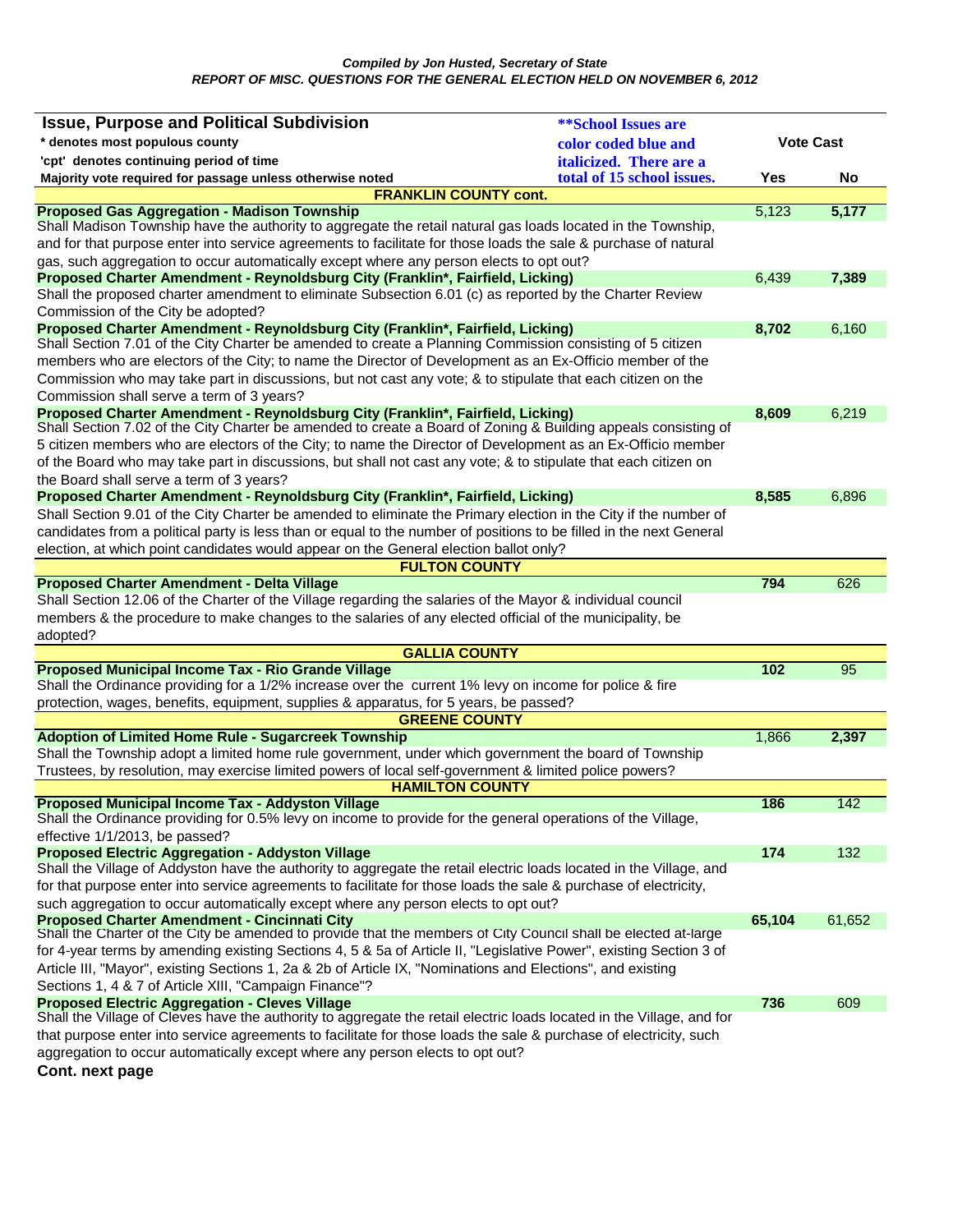| <b>Issue, Purpose and Political Subdivision</b>                                                                                                                                                                                       | <b>**School Issues are</b> |                  |       |
|---------------------------------------------------------------------------------------------------------------------------------------------------------------------------------------------------------------------------------------|----------------------------|------------------|-------|
| * denotes most populous county                                                                                                                                                                                                        | color coded blue and       | <b>Vote Cast</b> |       |
| 'cpt' denotes continuing period of time                                                                                                                                                                                               | italicized. There are a    |                  |       |
| Majority vote required for passage unless otherwise noted                                                                                                                                                                             | total of 15 school issues. | Yes              | No    |
| <b>HAMILTON COUNTY cont.</b>                                                                                                                                                                                                          |                            |                  |       |
| <b>Proposed Gas Aggregation - Cleves Village</b>                                                                                                                                                                                      |                            | 776              | 569   |
| Shall the Village of Cleves have the authority to aggregate the retail natural gas loads located in the Village,                                                                                                                      |                            |                  |       |
| and for that purpose enter into service agreements to facilitate for those loads the sale & purchase of natural                                                                                                                       |                            |                  |       |
| gas, such aggregation to occur automatically except where any person elects to opt out?                                                                                                                                               |                            |                  |       |
| <b>Proposed Electric Aggregation - Deer Park City</b>                                                                                                                                                                                 |                            | 1,456            | 1,099 |
| Shall the City of Deer Park have the authority to aggregate the retail electric loads located in the City, and for                                                                                                                    |                            |                  |       |
| that purpose enter into service agreements to facilitate for those loads the sale & purchase of electricity, such                                                                                                                     |                            |                  |       |
| aggregation to occur automatically except where any person elects to opt out?                                                                                                                                                         |                            |                  |       |
| <b>Proposed Gas Aggregation - Deer Park City</b>                                                                                                                                                                                      |                            | 1,530            | 1,052 |
| Shall the City of Deer Park have the authority to aggregate the retail natural gas loads located in the City, and<br>for that purpose enter into service agreements to facilitate for those loads the sale & purchase of natural gas, |                            |                  |       |
|                                                                                                                                                                                                                                       |                            |                  |       |
| such aggregation to occur automatically except where any person elects to opt out?<br><b>Proposed Electric Aggregation - Forest Park City</b>                                                                                         |                            | 4,150            | 4,371 |
| Shall the City of Forest Park have the authority to aggregate the retail electric loads located in the City, and for                                                                                                                  |                            |                  |       |
| that purpose enter into service agreements to facilitate for those loads the sale & purchase of electricity, such                                                                                                                     |                            |                  |       |
| aggregation to occur automatically except where any person elects to opt out?                                                                                                                                                         |                            |                  |       |
| <b>Proposed Gas Aggregation - Forest Park City</b>                                                                                                                                                                                    |                            | 4,242            | 4,315 |
| Shall the City of Forest Park have the authority to aggregate the retail natural gas loads located in the City, and                                                                                                                   |                            |                  |       |
| for that purpose enter into service agreements to facilitate for those loads the sale & purchase of natural gas,                                                                                                                      |                            |                  |       |
| such aggregation to occur automatically except where any person elects to opt out?                                                                                                                                                    |                            |                  |       |
| Proposed Municipal Income Tax - Loveland City (Hamilton*, Clermont, Warren)                                                                                                                                                           |                            | 2,602            | 3,678 |
| Shall the Ordinance 2012-26 providing for an increase in the levy on income by an additional 0.25%, for cpt,                                                                                                                          |                            |                  |       |
| effective 1/1/2013, to provide for general municipal operations, maintenance of equipment, new equipment, to                                                                                                                          |                            |                  |       |
| extend, enlarge & improve municipal services & facilities, & capital improvements of the City &/or legal                                                                                                                              |                            |                  |       |
| municipal purposes, which shall be levied, collected & paid with respect to all income & profits subject to the                                                                                                                       |                            |                  |       |
| City income tax, be passed?                                                                                                                                                                                                           |                            |                  |       |
| Proposed Electric Aggregation - Loveland City (Hamilton*, Clermont, Warren)                                                                                                                                                           |                            | 3,704            | 2,011 |
| Shall the City of Loveland have the authority to aggregate the retail electric loads located in the City, and for                                                                                                                     |                            |                  |       |
| that purpose enter into service agreements to facilitate for those loads the sale & purchase of electricity, such                                                                                                                     |                            |                  |       |
| aggregation to occur automatically except where any person elects to opt out?                                                                                                                                                         |                            |                  |       |
| Proposed Gas Aggregation - Loveland City (Hamilton*, Clermont, Warren)                                                                                                                                                                |                            | 3,717            | 2,019 |
| Shall the City of Loveland have the authority to aggregate the retail natural gas loads located in the City, and                                                                                                                      |                            |                  |       |
| for that purpose enter into service agreements to facilitate for those loads the sale & purchase of natural gas,                                                                                                                      |                            |                  |       |
| such aggregation to occur automatically except where any person elects to opt out?                                                                                                                                                    |                            |                  |       |
| <b>Proposed Charter Amendment - Madeira City</b>                                                                                                                                                                                      |                            | 1,501            | 3,853 |
| Shall Article XII - Initiative, Referendum and Recall of the Charter of the City, be amended by adding Section 5.                                                                                                                     |                            |                  |       |
| Powers Reserved By The People?<br><b>Proposed Electric Aggregation - Miami Township</b>                                                                                                                                               |                            |                  |       |
| Shall the Township of Miami have the authority to aggregate the retail electric loads located in the Township,                                                                                                                        |                            | 3,551            | 2,082 |
| and for that purpose enter into service agreements to facilitate for those loads the sale & purchase of                                                                                                                               |                            |                  |       |
| electricity, such aggregation to occur automatically except where any person elects to opt out?                                                                                                                                       |                            |                  |       |
| <b>Proposed Gas Aggregation - Miami Township</b>                                                                                                                                                                                      |                            | 3,553            | 2,044 |
| Shall the Township of Miami have the authority to aggregate the retail natural gas loads located in the                                                                                                                               |                            |                  |       |
| Township, and for that purpose enter into service agreements to facilitate for those loads the sale & purchase                                                                                                                        |                            |                  |       |
| of natural gas, such aggregation to occur automatically except where any person elects to opt out?                                                                                                                                    |                            |                  |       |
| Proposed Zoning Plan - Miami Township (unzoned areas of Precincts B & C)                                                                                                                                                              |                            | 98               | 183   |
| Shall the plan for County rural zoning, submitted by the Hamilton County Rural Zoning commission & adopted                                                                                                                            |                            |                  |       |
| by the Board of County Commissioners on August 8, 2012, be put into effect in the unzoned portions of                                                                                                                                 |                            |                  |       |
| Precincts B and C of the Township?                                                                                                                                                                                                    |                            |                  |       |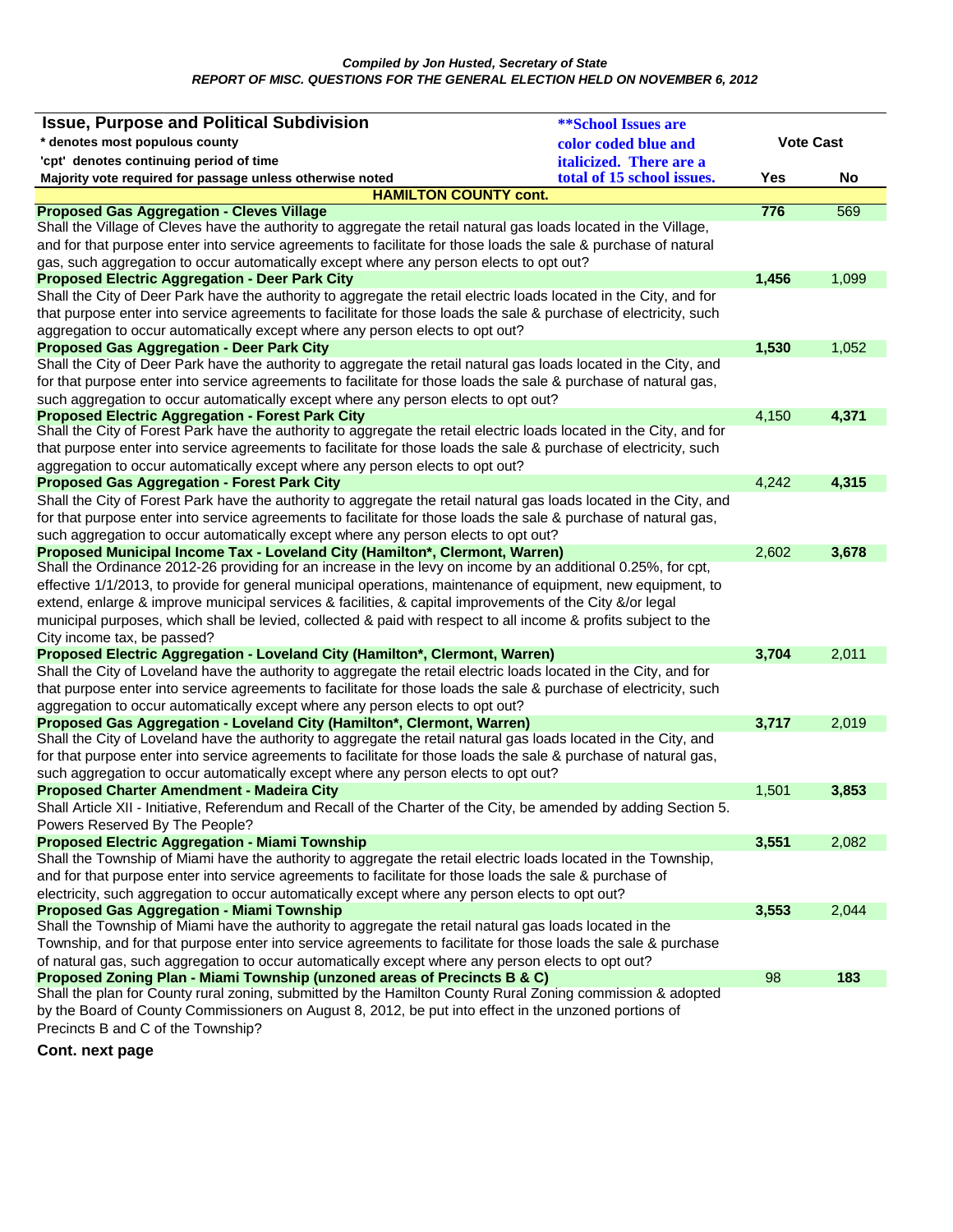*Compiled by Jon Husted, Secretary of State REPORT OF MISC. QUESTIONS FOR THE GENERAL ELECTION HELD ON NOVEMBER 6, 2012* 

| <b>Issue, Purpose and Political Subdivision</b>                                                                                                                                                                         | <b><i>**School Issues are</i></b> |                  |       |
|-------------------------------------------------------------------------------------------------------------------------------------------------------------------------------------------------------------------------|-----------------------------------|------------------|-------|
| * denotes most populous county                                                                                                                                                                                          | color coded blue and              | <b>Vote Cast</b> |       |
| 'cpt' denotes continuing period of time                                                                                                                                                                                 | <i>italicized.</i> There are a    |                  |       |
| Majority vote required for passage unless otherwise noted                                                                                                                                                               | total of 15 school issues.        | Yes              | No    |
| <b>HAMILTON COUNTY cont.</b>                                                                                                                                                                                            |                                   |                  |       |
| <b>Proposed Charter - Mt. Healthy City</b>                                                                                                                                                                              |                                   | 1,636            | 1,154 |
| Shall the proposed charter, as reported by the Charter Commission of the City, be adopted?                                                                                                                              |                                   |                  |       |
| Referendum on Ordinance No. 11-1620 (by Petition) - Mt. Healthy City                                                                                                                                                    |                                   | 948              | 1,980 |
| Shall the Ordinance passed by the Council changing the zoning for the property at 7272 Hamilton Ave. from                                                                                                               |                                   |                  |       |
| "D" Residential Multi-Family to "E-1" Retail Business District, effective 10/18/2011, be approved?                                                                                                                      |                                   |                  |       |
| <b>Proposed Electric Aggregation - North Bend Village</b><br>Shall the Village of North Bend have the authority to aggregate the retail electric loads located in the Village,                                          |                                   | 404              | 166   |
| and for that purpose enter into service agreements to facilitate for those loads the sale & purchase of                                                                                                                 |                                   |                  |       |
|                                                                                                                                                                                                                         |                                   |                  |       |
| electricity, such aggregation to occur automatically except where any person elects to opt out?<br>Proposed Charter Amendment (by Petition) - North College Hill City                                                   |                                   | 2,829            | 1,464 |
| Shall Article XIII: Nominations & Elections of the Charter of the City be amended by adding Section 13.09                                                                                                               |                                   |                  |       |
| Setting Term Limits for City Elective Offices, be adopted?                                                                                                                                                              |                                   |                  |       |
| Proposed Electric Aggregation - Sharonville City (Hamilton*, Butler)                                                                                                                                                    |                                   | 3,475            | 2,461 |
| Shall the City of Sharonville have the authority to aggregate the retail electric loads located in the City, and for                                                                                                    |                                   |                  |       |
| that purpose enter into service agreements to facilitate for those loads the sale & purchase of electricity, such                                                                                                       |                                   |                  |       |
| aggregation to occur automatically except where any person elects to opt out?                                                                                                                                           |                                   |                  |       |
| Proposed Gas Aggregation - Sharonville City (Hamilton*, Butler)                                                                                                                                                         |                                   | 3,490            | 2,424 |
| Shall the City of Sharonville have the authority to aggregate the retail natural gas loads located in the City, and                                                                                                     |                                   |                  |       |
| for that purpose enter into service agreements to facilitate for those loads the sale & purchase of natural gas,                                                                                                        |                                   |                  |       |
| such aggregation to occur automatically except where any person elects to opt out?                                                                                                                                      |                                   |                  |       |
| Proposed Charter Amendment - Woodlawn Village                                                                                                                                                                           |                                   | 1,089            | 536   |
| Shall the proposed Charter amendments, as recommended by the Village Charter Review Commission, be                                                                                                                      |                                   |                  |       |
| adopted?                                                                                                                                                                                                                |                                   |                  |       |
| <b>HANCOCK COUNTY</b>                                                                                                                                                                                                   |                                   |                  |       |
| <b>Proposed Municipal Income Tax - Findlay City</b><br>Shall the Ordinance providing for a 0.25% levy on income, to constitute a 1.25% levy on income to replenish                                                      |                                   | 8,219            | 9,154 |
| the city's general funds so that current city services, general fund & capital improvement fund operations may                                                                                                          |                                   |                  |       |
| be maintained, beginning 1/1/2013, be passed?                                                                                                                                                                           |                                   |                  |       |
| <b>HARDIN COUNTY</b>                                                                                                                                                                                                    |                                   |                  |       |
| <b>Proposed Municipal Income Tax - Kenton City</b>                                                                                                                                                                      |                                   | 976              | 1,711 |
| Shall the Ordinance providing for an additional 1/4% levy on income for a total of 1-3/4% levy on income to                                                                                                             |                                   |                  |       |
| improve & maintain the streets, parks, increase staff at the police department & fire department & make other                                                                                                           |                                   |                  |       |
| capital improvements in the City beginning 1/1/2013 for 5 years, be passed?                                                                                                                                             |                                   |                  |       |
| <b>HOCKING COUNTY</b>                                                                                                                                                                                                   |                                   |                  |       |
| <b>Proposed Electric Aggregation - Marion Township</b>                                                                                                                                                                  |                                   | 573              | 541   |
| Shall the Township of Marion have the authority to aggregate the retail electric loads located in the Township,                                                                                                         |                                   |                  |       |
| and for that purpose enter into service agreements to facilitate for those loads the sale & purchase of                                                                                                                 |                                   |                  |       |
| electricity, such aggregation to occur automatically except where any person elects to opt out?                                                                                                                         |                                   |                  |       |
| <b>HOLMES COUNTY</b>                                                                                                                                                                                                    |                                   |                  |       |
| <b>Proposed Municipal Income Tax - Millersburg Village</b>                                                                                                                                                              |                                   |                  | 580   |
|                                                                                                                                                                                                                         |                                   | 641              |       |
| Shall the ordinance providing for an increased levy on income from 1% to 1.5%, effective 7/1/2013, for general                                                                                                          |                                   |                  |       |
| municipal operation, maintenance, new equipment, capital improvements & extensions & enlargements of                                                                                                                    |                                   |                  |       |
| municipal services & facilities, be passed?                                                                                                                                                                             |                                   |                  |       |
| Proposed Referendum on Ordinance 2012-105 (by Petition) - Millersburg Village                                                                                                                                           |                                   | 293              | 909   |
| Shall Ordinance No. 2012-105 to create Chapter 951 of the Millersburg Code of Ordinances to provide for the                                                                                                             |                                   |                  |       |
| imposition of a street lighting fee, be passed?                                                                                                                                                                         |                                   |                  |       |
| <b>HURON COUNTY</b>                                                                                                                                                                                                     |                                   |                  |       |
| <b>Proposed Municipal Income Tax - Willard City</b>                                                                                                                                                                     |                                   | 817              | 1,120 |
| Shall Ordinance No. 5477 providing for a additional 1/8% levy on income from 1/1/2013, to 12/31/2017, to be<br>used for the continued employment of the additional personnel hired by the police department, be passed? |                                   |                  |       |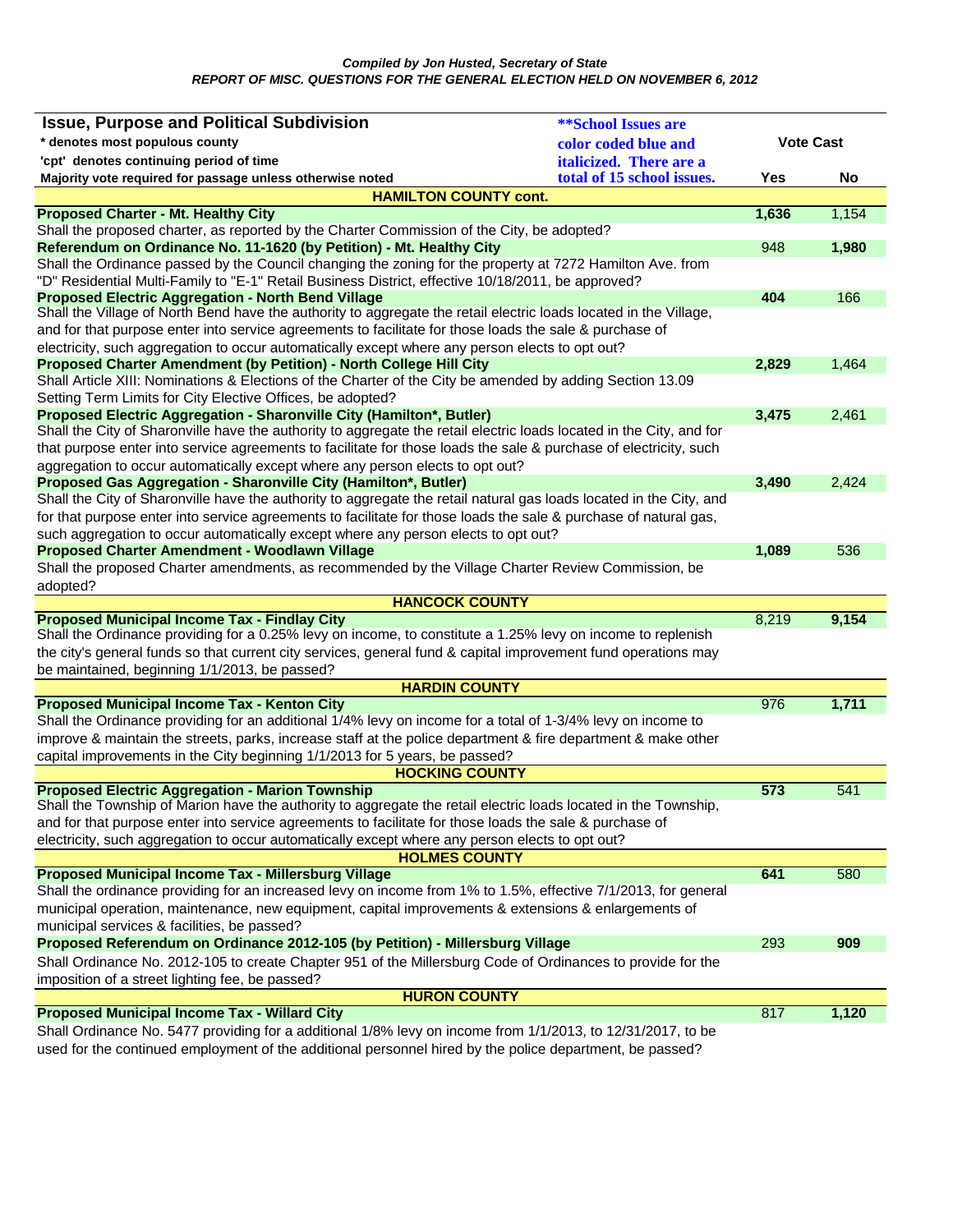| <b>Issue, Purpose and Political Subdivision</b>                                                                                                                        | <b>**School Issues are</b> |                  |        |
|------------------------------------------------------------------------------------------------------------------------------------------------------------------------|----------------------------|------------------|--------|
| * denotes most populous county                                                                                                                                         | color coded blue and       | <b>Vote Cast</b> |        |
| 'cpt' denotes continuing period of time                                                                                                                                | italicized. There are a    |                  |        |
| Majority vote required for passage unless otherwise noted                                                                                                              | total of 15 school issues. | Yes              | No     |
| <b>KNOX COUNTY</b>                                                                                                                                                     |                            |                  |        |
| <b>Proposed Sales &amp; Use Tax - Knox County</b>                                                                                                                      |                            | 14,637           | 12,478 |
| Shall the resolution of the County Commissioners proposing the continuation of a 1/4% sales & use tax for 5                                                            |                            |                  |        |
| years, to provide for the operation of a 9-1-1 system, be approved?                                                                                                    |                            |                  |        |
| <b>LAKE COUNTY</b>                                                                                                                                                     |                            |                  |        |
| <b>Proposed Charter Amendment - Eastlake City</b>                                                                                                                      |                            | 5,250            | 2,711  |
| Shall Section 4 of Article V of the Charter of the City regarding the procedure to fill a vacancy of a council                                                         |                            |                  |        |
| members position, should a vacancy occur, be adopted?                                                                                                                  |                            | 5,510            |        |
| <b>Proposed Charter Amendment - Eastlake City</b>                                                                                                                      |                            |                  | 2,331  |
| Shall Section 6 of Article V of the Charter of the City regarding choosing a President of Council at City                                                              |                            |                  |        |
| Council's organizational meeting and every 2 years after; what the duties of the President of Council will be and                                                      |                            |                  |        |
| in the event of the absence of the Mayor, what his/her responsibilities are, be adopted?                                                                               |                            |                  |        |
| <b>Proposed Charter Amendment - Willowick City</b><br>Shall Article VIII, Section 8.9, Garbage and Rubbish Collection, of the Charter of the City be eliminated in its |                            | 3,533            | 3,212  |
| entirety & require Council to provide all single-family dwellings with garbage & rubbish collection, including                                                         |                            |                  |        |
| yard waste & grass clippings, be paid from the General Fund & included in the annual estimate as provided by                                                           |                            |                  |        |
| Section 8.1 of the City Charter?                                                                                                                                       |                            |                  |        |
| <b>LICKING COUNTY</b>                                                                                                                                                  |                            |                  |        |
| <b>Proposed Charter Amendment - Heath City</b>                                                                                                                         |                            | 3,002            | 1,222  |
|                                                                                                                                                                        |                            |                  |        |
| Shall Section 3.05 titled "President of Council" regarding duties in the event the Mayor is absent, be amended?<br><b>Proposed Charter Amendment - Heath City</b>      |                            | 2,207            | 1,674  |
| Shall Section 4.16 "Publication of Ordinances and Resolutions" be amended?                                                                                             |                            |                  |        |
| <b>Proposed Charter Amendment - Heath City</b>                                                                                                                         |                            | 3,136            | 1,002  |
| Shall Section 5.06 titled "Vacancies" regarding filling the position for Mayor for various reasons and giving a                                                        |                            |                  |        |
| time line to fill it, be amended?                                                                                                                                      |                            |                  |        |
| <b>Proposed Charter Amendment - Heath City</b>                                                                                                                         |                            | 2,937            | 1,132  |
| Shall Section 6.06 titled "Vacancies" regarding filling the position for Auditor for various reasons and giving a                                                      |                            |                  |        |
| time line to fill it, be amended?                                                                                                                                      |                            |                  |        |
| <b>Proposed Municipal Income Tax - Heath City</b>                                                                                                                      |                            | 1,678            | 2,892  |
| Shall the ordinance providing for a 0.4% levy on income beginning 1/1/2013, to provide for the general                                                                 |                            |                  |        |
| municipal operations & capital improvements, be passed?                                                                                                                |                            |                  |        |
| Proposed School Income Tax - Johnstown-Monroe Local School District (Licking*, Delaware)                                                                               |                            | 2,666            | 2,369  |
| Shall an annual income tax of 1% be imposed on the school district income of individuals and estates to renew                                                          |                            |                  |        |
| an income tax expiring at the end of 2013, for 5 years, beginning 1/1/2014, to provide for current operating                                                           |                            |                  |        |
| expenses of the school district?                                                                                                                                       |                            |                  |        |
| <b>Proposed Charter Amendment - Newark City</b>                                                                                                                        |                            | 8,438            | 7,757  |
| Shall Article 10.02 (A) "Bidding", regarding bidding procedures for purchases & giving Council authority to                                                            |                            |                  |        |
| establish a threshold amount for contracts, be amended?                                                                                                                |                            |                  |        |
| <b>Proposed Charter Amendment - Newark City</b><br>Shall Article 11.02 (A) "Planning Commission" be amended by adding However, no one citizen member of the            |                            | 11,985           | 4,681  |
| Planning Commission shall be permitted for any reason to serve more that 5, 4-year terms on the Commission                                                             |                            |                  |        |
| after the date of this amendment?                                                                                                                                      |                            |                  |        |
| <b>Proposed Charter Amendment - Newark City</b>                                                                                                                        |                            | 11,845           | 4.675  |
| Shall Article 11.04 "Citizens Advisory Council on Recreation" be amended by changing members' term to 4                                                                |                            |                  |        |
| years & adding : However no one citizen member of the Advisory council shall be permitted for any reason to                                                            |                            |                  |        |
| serve more than 5 4-year terms after the date this amendment?                                                                                                          |                            |                  |        |
| <b>Proposed Charter Amendment - Newark City</b>                                                                                                                        |                            | 11,996           | 4,626  |
| Shall Article 11.03 (A) "Board of Zoning Adjustment" be amended by adding: However, no one citizen member                                                              |                            |                  |        |
| of the Board of Zoning Adjustment shall be permitted for any reason to serve more than 5 4-year terms on the                                                           |                            |                  |        |
| Board after the date of this amendment?                                                                                                                                |                            |                  |        |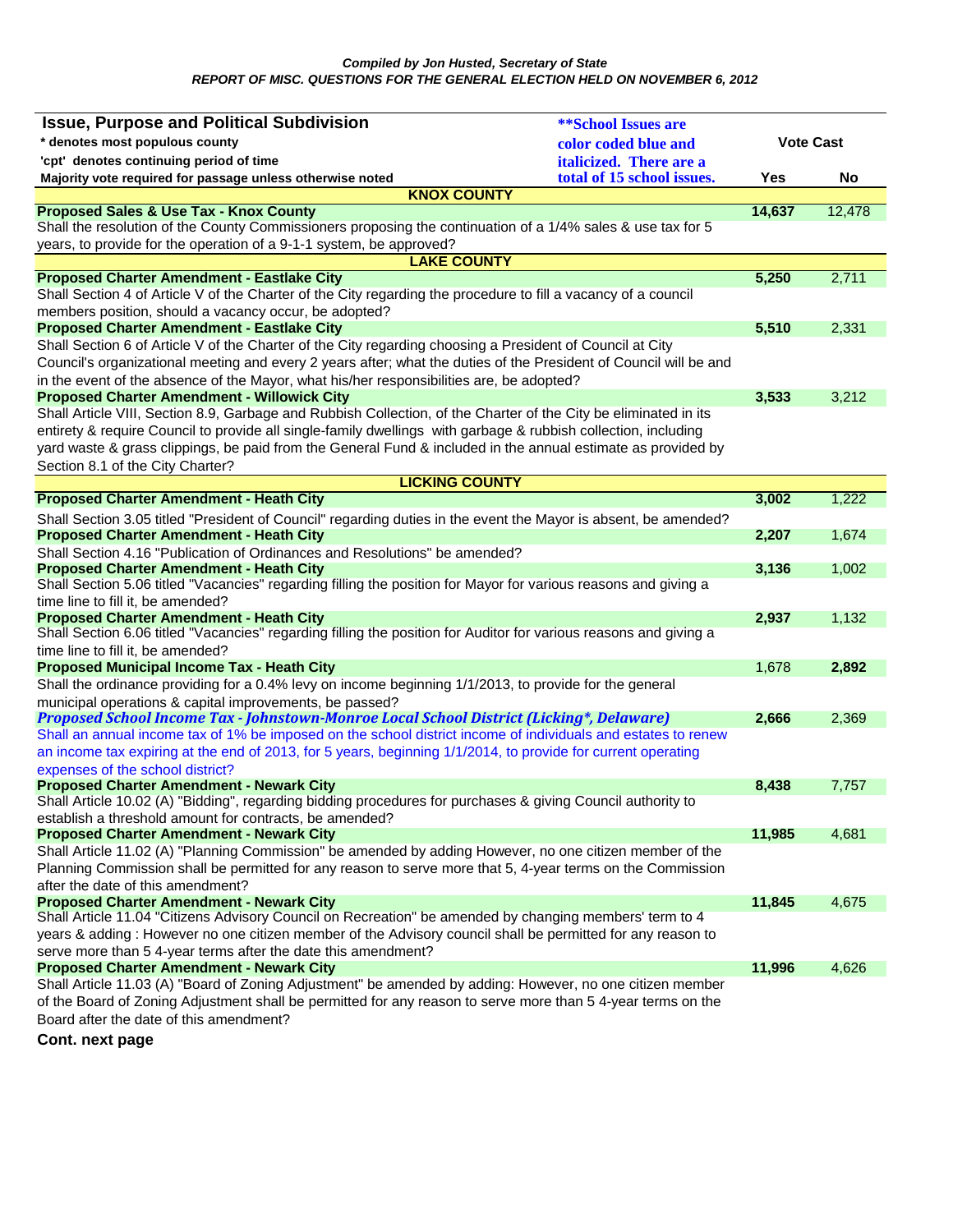| * denotes most populous county<br><b>Vote Cast</b><br>color coded blue and<br>'cpt' denotes continuing period of time<br>italicized. There are a<br>total of 15 school issues.<br>Majority vote required for passage unless otherwise noted<br>Yes<br>No<br><b>LICKING COUNTY cont.</b><br><b>Proposed Charter Amendment - Newark City</b><br>11,608<br>4,692<br>Shall Article 11.07 "Other Boards & Commission" be amended by adding: and no one citizen member of any<br>such Board or Commission shall be permitted for any reason to serve more than 5 4-year terms, or the<br>functional equivalent thereof, on such Board or Commission after the date of this amendment?<br><b>Proposed Charter Amendment - Newark City</b><br>10,573<br>5,275<br>Shall Article 12.01 "Classified & Unclassified Employees" be amended by adding under Section 9, "All<br>Department Heads: with the exception of the Director of Human Resources who shall be in the Classified<br>Service and who shall be appointed through a competitive selection process to the extent practicable?<br>Proposed School Income Tax - North Fork Local School District (Licking*, Knox)<br>2,155<br>3,205<br>Shall an annual income tax of 1% be levied on the earned income of individuals residing in the school district to<br>renew an income tax expiring at the end of 2013, for cpt, beginning 1/1/2014, to provide for current operating<br>expenses of the school district?<br><b>LOGAN COUNTY</b><br>$\overline{7}$<br><b>Proposed Zoning Plan - Stokes Township</b><br>$\Omega$<br>Shall the zoning plan for Wolfe Island, Stokes Township, relating to the building & structures & use of lots &<br>lands, as petitioned by the residents & adopted by the Board of Trustees, be approved?<br><b>LORAIN COUNTY</b><br>6,782<br>3,053<br><b>Proposed Charter Amendment - Avon City</b><br>Shall Article IV, Section 1 of the City Charter entitled "The Council - Power, Election and Term" be amended?<br><b>Proposed Charter Amendment - Avon City</b><br>3,026<br>6,242<br>Shall Article VI, Section 3 of the City Charter entitled "Civil Service - Duties" be amended?<br><b>Proposed Charter Amendment - Avon City</b><br>5,141<br>4,741<br>Shall Article VIII, Section 5 of the City Charter entitled "Public Bidding" be amended?<br>5,684<br><b>Proposed Charter Amendment - Avon City</b><br>3,089<br>Shall Article XIII, Section 7(a) and 7(b) of the City Charter entitled "General Provisions-Charter Review" be<br>11,584<br>7,174<br>Shall Article XI, Section 11.01 of the Charter of the City regarding the City becoming a separate health district<br>or contract with another health district to furnish public health services & the City shall be organized & have<br>powers & duties provided or permitted by the Constitution & laws of the State of Ohio, be adopted?<br><b>Proposed Charter Amendment - Elyria City</b><br>10,132<br>8,528<br>Shall Article XX Section 20.04 of the Charter of the City, regarding voter approval of income tax, be adopted?<br><b>Proposed Charter Amendment - Elyria City</b><br>10,481<br>8,170<br>Shall Article VI of the Charter of the City to change the title of City Auditor to City Finance Director, be<br>9,922<br><b>Proposed Charter Amendment - Elyria City</b><br>7,563<br>Shall Article XIX, Section 19.04 of the Charter of the City regarding Initiative, referendum & recall, be adopted?<br><b>Proposed Charter Amendment - Elyria City</b><br>9,175<br>8,600<br>Shall Article XVI, Section 16.04 of the Charter of the City regarding the Civil Service Commission, be adopted?<br><b>Proposed Charter Amendment - Elyria City</b><br>10,868<br>7,192<br>Shall Article XVI, Section 16.05 of the Charter of the City regarding the Civil Service Commission, be adopted?<br><b>Proposed Charter Amendment - Elyria City</b><br>10,371<br>7,982<br>Shall Article VIII of the Charter of the City to change the title of Finance Director to Administrative Finance<br>Counsel, be adopted?<br><b>Proposed Charter Amendment - Elyria City</b><br>12,316<br>6,589<br>Shall Article VII, Section 7.05 of the Charter of the City regarding an acting law director, be adopted? | <b>Issue, Purpose and Political Subdivision</b> | <b><i>**School Issues are</i></b> |  |  |
|---------------------------------------------------------------------------------------------------------------------------------------------------------------------------------------------------------------------------------------------------------------------------------------------------------------------------------------------------------------------------------------------------------------------------------------------------------------------------------------------------------------------------------------------------------------------------------------------------------------------------------------------------------------------------------------------------------------------------------------------------------------------------------------------------------------------------------------------------------------------------------------------------------------------------------------------------------------------------------------------------------------------------------------------------------------------------------------------------------------------------------------------------------------------------------------------------------------------------------------------------------------------------------------------------------------------------------------------------------------------------------------------------------------------------------------------------------------------------------------------------------------------------------------------------------------------------------------------------------------------------------------------------------------------------------------------------------------------------------------------------------------------------------------------------------------------------------------------------------------------------------------------------------------------------------------------------------------------------------------------------------------------------------------------------------------------------------------------------------------------------------------------------------------------------------------------------------------------------------------------------------------------------------------------------------------------------------------------------------------------------------------------------------------------------------------------------------------------------------------------------------------------------------------------------------------------------------------------------------------------------------------------------------------------------------------------------------------------------------------------------------------------------------------------------------------------------------------------------------------------------------------------------------------------------------------------------------------------------------------------------------------------------------------------------------------------------------------------------------------------------------------------------------------------------------------------------------------------------------------------------------------------------------------------------------------------------------------------------------------------------------------------------------------------------------------------------------------------------------------------------------------------------------------------------------------------------------------------------------------------------------------------------------------------------------------------------------------------------------------------------------------------------------------------------------------------------------------------------------------------------------------------------------------------------------------------------------------------------------------------------------------------------------------------------------------------------------------------------------------------------------------------------------------------------------------------------------------------------------------------------|-------------------------------------------------|-----------------------------------|--|--|
|                                                                                                                                                                                                                                                                                                                                                                                                                                                                                                                                                                                                                                                                                                                                                                                                                                                                                                                                                                                                                                                                                                                                                                                                                                                                                                                                                                                                                                                                                                                                                                                                                                                                                                                                                                                                                                                                                                                                                                                                                                                                                                                                                                                                                                                                                                                                                                                                                                                                                                                                                                                                                                                                                                                                                                                                                                                                                                                                                                                                                                                                                                                                                                                                                                                                                                                                                                                                                                                                                                                                                                                                                                                                                                                                                                                                                                                                                                                                                                                                                                                                                                                                                                                                                                                   |                                                 |                                   |  |  |
|                                                                                                                                                                                                                                                                                                                                                                                                                                                                                                                                                                                                                                                                                                                                                                                                                                                                                                                                                                                                                                                                                                                                                                                                                                                                                                                                                                                                                                                                                                                                                                                                                                                                                                                                                                                                                                                                                                                                                                                                                                                                                                                                                                                                                                                                                                                                                                                                                                                                                                                                                                                                                                                                                                                                                                                                                                                                                                                                                                                                                                                                                                                                                                                                                                                                                                                                                                                                                                                                                                                                                                                                                                                                                                                                                                                                                                                                                                                                                                                                                                                                                                                                                                                                                                                   |                                                 |                                   |  |  |
|                                                                                                                                                                                                                                                                                                                                                                                                                                                                                                                                                                                                                                                                                                                                                                                                                                                                                                                                                                                                                                                                                                                                                                                                                                                                                                                                                                                                                                                                                                                                                                                                                                                                                                                                                                                                                                                                                                                                                                                                                                                                                                                                                                                                                                                                                                                                                                                                                                                                                                                                                                                                                                                                                                                                                                                                                                                                                                                                                                                                                                                                                                                                                                                                                                                                                                                                                                                                                                                                                                                                                                                                                                                                                                                                                                                                                                                                                                                                                                                                                                                                                                                                                                                                                                                   |                                                 |                                   |  |  |
|                                                                                                                                                                                                                                                                                                                                                                                                                                                                                                                                                                                                                                                                                                                                                                                                                                                                                                                                                                                                                                                                                                                                                                                                                                                                                                                                                                                                                                                                                                                                                                                                                                                                                                                                                                                                                                                                                                                                                                                                                                                                                                                                                                                                                                                                                                                                                                                                                                                                                                                                                                                                                                                                                                                                                                                                                                                                                                                                                                                                                                                                                                                                                                                                                                                                                                                                                                                                                                                                                                                                                                                                                                                                                                                                                                                                                                                                                                                                                                                                                                                                                                                                                                                                                                                   |                                                 |                                   |  |  |
|                                                                                                                                                                                                                                                                                                                                                                                                                                                                                                                                                                                                                                                                                                                                                                                                                                                                                                                                                                                                                                                                                                                                                                                                                                                                                                                                                                                                                                                                                                                                                                                                                                                                                                                                                                                                                                                                                                                                                                                                                                                                                                                                                                                                                                                                                                                                                                                                                                                                                                                                                                                                                                                                                                                                                                                                                                                                                                                                                                                                                                                                                                                                                                                                                                                                                                                                                                                                                                                                                                                                                                                                                                                                                                                                                                                                                                                                                                                                                                                                                                                                                                                                                                                                                                                   |                                                 |                                   |  |  |
|                                                                                                                                                                                                                                                                                                                                                                                                                                                                                                                                                                                                                                                                                                                                                                                                                                                                                                                                                                                                                                                                                                                                                                                                                                                                                                                                                                                                                                                                                                                                                                                                                                                                                                                                                                                                                                                                                                                                                                                                                                                                                                                                                                                                                                                                                                                                                                                                                                                                                                                                                                                                                                                                                                                                                                                                                                                                                                                                                                                                                                                                                                                                                                                                                                                                                                                                                                                                                                                                                                                                                                                                                                                                                                                                                                                                                                                                                                                                                                                                                                                                                                                                                                                                                                                   |                                                 |                                   |  |  |
|                                                                                                                                                                                                                                                                                                                                                                                                                                                                                                                                                                                                                                                                                                                                                                                                                                                                                                                                                                                                                                                                                                                                                                                                                                                                                                                                                                                                                                                                                                                                                                                                                                                                                                                                                                                                                                                                                                                                                                                                                                                                                                                                                                                                                                                                                                                                                                                                                                                                                                                                                                                                                                                                                                                                                                                                                                                                                                                                                                                                                                                                                                                                                                                                                                                                                                                                                                                                                                                                                                                                                                                                                                                                                                                                                                                                                                                                                                                                                                                                                                                                                                                                                                                                                                                   |                                                 |                                   |  |  |
|                                                                                                                                                                                                                                                                                                                                                                                                                                                                                                                                                                                                                                                                                                                                                                                                                                                                                                                                                                                                                                                                                                                                                                                                                                                                                                                                                                                                                                                                                                                                                                                                                                                                                                                                                                                                                                                                                                                                                                                                                                                                                                                                                                                                                                                                                                                                                                                                                                                                                                                                                                                                                                                                                                                                                                                                                                                                                                                                                                                                                                                                                                                                                                                                                                                                                                                                                                                                                                                                                                                                                                                                                                                                                                                                                                                                                                                                                                                                                                                                                                                                                                                                                                                                                                                   |                                                 |                                   |  |  |
|                                                                                                                                                                                                                                                                                                                                                                                                                                                                                                                                                                                                                                                                                                                                                                                                                                                                                                                                                                                                                                                                                                                                                                                                                                                                                                                                                                                                                                                                                                                                                                                                                                                                                                                                                                                                                                                                                                                                                                                                                                                                                                                                                                                                                                                                                                                                                                                                                                                                                                                                                                                                                                                                                                                                                                                                                                                                                                                                                                                                                                                                                                                                                                                                                                                                                                                                                                                                                                                                                                                                                                                                                                                                                                                                                                                                                                                                                                                                                                                                                                                                                                                                                                                                                                                   |                                                 |                                   |  |  |
|                                                                                                                                                                                                                                                                                                                                                                                                                                                                                                                                                                                                                                                                                                                                                                                                                                                                                                                                                                                                                                                                                                                                                                                                                                                                                                                                                                                                                                                                                                                                                                                                                                                                                                                                                                                                                                                                                                                                                                                                                                                                                                                                                                                                                                                                                                                                                                                                                                                                                                                                                                                                                                                                                                                                                                                                                                                                                                                                                                                                                                                                                                                                                                                                                                                                                                                                                                                                                                                                                                                                                                                                                                                                                                                                                                                                                                                                                                                                                                                                                                                                                                                                                                                                                                                   |                                                 |                                   |  |  |
|                                                                                                                                                                                                                                                                                                                                                                                                                                                                                                                                                                                                                                                                                                                                                                                                                                                                                                                                                                                                                                                                                                                                                                                                                                                                                                                                                                                                                                                                                                                                                                                                                                                                                                                                                                                                                                                                                                                                                                                                                                                                                                                                                                                                                                                                                                                                                                                                                                                                                                                                                                                                                                                                                                                                                                                                                                                                                                                                                                                                                                                                                                                                                                                                                                                                                                                                                                                                                                                                                                                                                                                                                                                                                                                                                                                                                                                                                                                                                                                                                                                                                                                                                                                                                                                   |                                                 |                                   |  |  |
|                                                                                                                                                                                                                                                                                                                                                                                                                                                                                                                                                                                                                                                                                                                                                                                                                                                                                                                                                                                                                                                                                                                                                                                                                                                                                                                                                                                                                                                                                                                                                                                                                                                                                                                                                                                                                                                                                                                                                                                                                                                                                                                                                                                                                                                                                                                                                                                                                                                                                                                                                                                                                                                                                                                                                                                                                                                                                                                                                                                                                                                                                                                                                                                                                                                                                                                                                                                                                                                                                                                                                                                                                                                                                                                                                                                                                                                                                                                                                                                                                                                                                                                                                                                                                                                   |                                                 |                                   |  |  |
|                                                                                                                                                                                                                                                                                                                                                                                                                                                                                                                                                                                                                                                                                                                                                                                                                                                                                                                                                                                                                                                                                                                                                                                                                                                                                                                                                                                                                                                                                                                                                                                                                                                                                                                                                                                                                                                                                                                                                                                                                                                                                                                                                                                                                                                                                                                                                                                                                                                                                                                                                                                                                                                                                                                                                                                                                                                                                                                                                                                                                                                                                                                                                                                                                                                                                                                                                                                                                                                                                                                                                                                                                                                                                                                                                                                                                                                                                                                                                                                                                                                                                                                                                                                                                                                   |                                                 |                                   |  |  |
|                                                                                                                                                                                                                                                                                                                                                                                                                                                                                                                                                                                                                                                                                                                                                                                                                                                                                                                                                                                                                                                                                                                                                                                                                                                                                                                                                                                                                                                                                                                                                                                                                                                                                                                                                                                                                                                                                                                                                                                                                                                                                                                                                                                                                                                                                                                                                                                                                                                                                                                                                                                                                                                                                                                                                                                                                                                                                                                                                                                                                                                                                                                                                                                                                                                                                                                                                                                                                                                                                                                                                                                                                                                                                                                                                                                                                                                                                                                                                                                                                                                                                                                                                                                                                                                   |                                                 |                                   |  |  |
|                                                                                                                                                                                                                                                                                                                                                                                                                                                                                                                                                                                                                                                                                                                                                                                                                                                                                                                                                                                                                                                                                                                                                                                                                                                                                                                                                                                                                                                                                                                                                                                                                                                                                                                                                                                                                                                                                                                                                                                                                                                                                                                                                                                                                                                                                                                                                                                                                                                                                                                                                                                                                                                                                                                                                                                                                                                                                                                                                                                                                                                                                                                                                                                                                                                                                                                                                                                                                                                                                                                                                                                                                                                                                                                                                                                                                                                                                                                                                                                                                                                                                                                                                                                                                                                   |                                                 |                                   |  |  |
|                                                                                                                                                                                                                                                                                                                                                                                                                                                                                                                                                                                                                                                                                                                                                                                                                                                                                                                                                                                                                                                                                                                                                                                                                                                                                                                                                                                                                                                                                                                                                                                                                                                                                                                                                                                                                                                                                                                                                                                                                                                                                                                                                                                                                                                                                                                                                                                                                                                                                                                                                                                                                                                                                                                                                                                                                                                                                                                                                                                                                                                                                                                                                                                                                                                                                                                                                                                                                                                                                                                                                                                                                                                                                                                                                                                                                                                                                                                                                                                                                                                                                                                                                                                                                                                   |                                                 |                                   |  |  |
|                                                                                                                                                                                                                                                                                                                                                                                                                                                                                                                                                                                                                                                                                                                                                                                                                                                                                                                                                                                                                                                                                                                                                                                                                                                                                                                                                                                                                                                                                                                                                                                                                                                                                                                                                                                                                                                                                                                                                                                                                                                                                                                                                                                                                                                                                                                                                                                                                                                                                                                                                                                                                                                                                                                                                                                                                                                                                                                                                                                                                                                                                                                                                                                                                                                                                                                                                                                                                                                                                                                                                                                                                                                                                                                                                                                                                                                                                                                                                                                                                                                                                                                                                                                                                                                   |                                                 |                                   |  |  |
|                                                                                                                                                                                                                                                                                                                                                                                                                                                                                                                                                                                                                                                                                                                                                                                                                                                                                                                                                                                                                                                                                                                                                                                                                                                                                                                                                                                                                                                                                                                                                                                                                                                                                                                                                                                                                                                                                                                                                                                                                                                                                                                                                                                                                                                                                                                                                                                                                                                                                                                                                                                                                                                                                                                                                                                                                                                                                                                                                                                                                                                                                                                                                                                                                                                                                                                                                                                                                                                                                                                                                                                                                                                                                                                                                                                                                                                                                                                                                                                                                                                                                                                                                                                                                                                   |                                                 |                                   |  |  |
|                                                                                                                                                                                                                                                                                                                                                                                                                                                                                                                                                                                                                                                                                                                                                                                                                                                                                                                                                                                                                                                                                                                                                                                                                                                                                                                                                                                                                                                                                                                                                                                                                                                                                                                                                                                                                                                                                                                                                                                                                                                                                                                                                                                                                                                                                                                                                                                                                                                                                                                                                                                                                                                                                                                                                                                                                                                                                                                                                                                                                                                                                                                                                                                                                                                                                                                                                                                                                                                                                                                                                                                                                                                                                                                                                                                                                                                                                                                                                                                                                                                                                                                                                                                                                                                   |                                                 |                                   |  |  |
|                                                                                                                                                                                                                                                                                                                                                                                                                                                                                                                                                                                                                                                                                                                                                                                                                                                                                                                                                                                                                                                                                                                                                                                                                                                                                                                                                                                                                                                                                                                                                                                                                                                                                                                                                                                                                                                                                                                                                                                                                                                                                                                                                                                                                                                                                                                                                                                                                                                                                                                                                                                                                                                                                                                                                                                                                                                                                                                                                                                                                                                                                                                                                                                                                                                                                                                                                                                                                                                                                                                                                                                                                                                                                                                                                                                                                                                                                                                                                                                                                                                                                                                                                                                                                                                   |                                                 |                                   |  |  |
|                                                                                                                                                                                                                                                                                                                                                                                                                                                                                                                                                                                                                                                                                                                                                                                                                                                                                                                                                                                                                                                                                                                                                                                                                                                                                                                                                                                                                                                                                                                                                                                                                                                                                                                                                                                                                                                                                                                                                                                                                                                                                                                                                                                                                                                                                                                                                                                                                                                                                                                                                                                                                                                                                                                                                                                                                                                                                                                                                                                                                                                                                                                                                                                                                                                                                                                                                                                                                                                                                                                                                                                                                                                                                                                                                                                                                                                                                                                                                                                                                                                                                                                                                                                                                                                   |                                                 |                                   |  |  |
|                                                                                                                                                                                                                                                                                                                                                                                                                                                                                                                                                                                                                                                                                                                                                                                                                                                                                                                                                                                                                                                                                                                                                                                                                                                                                                                                                                                                                                                                                                                                                                                                                                                                                                                                                                                                                                                                                                                                                                                                                                                                                                                                                                                                                                                                                                                                                                                                                                                                                                                                                                                                                                                                                                                                                                                                                                                                                                                                                                                                                                                                                                                                                                                                                                                                                                                                                                                                                                                                                                                                                                                                                                                                                                                                                                                                                                                                                                                                                                                                                                                                                                                                                                                                                                                   |                                                 |                                   |  |  |
|                                                                                                                                                                                                                                                                                                                                                                                                                                                                                                                                                                                                                                                                                                                                                                                                                                                                                                                                                                                                                                                                                                                                                                                                                                                                                                                                                                                                                                                                                                                                                                                                                                                                                                                                                                                                                                                                                                                                                                                                                                                                                                                                                                                                                                                                                                                                                                                                                                                                                                                                                                                                                                                                                                                                                                                                                                                                                                                                                                                                                                                                                                                                                                                                                                                                                                                                                                                                                                                                                                                                                                                                                                                                                                                                                                                                                                                                                                                                                                                                                                                                                                                                                                                                                                                   |                                                 |                                   |  |  |
|                                                                                                                                                                                                                                                                                                                                                                                                                                                                                                                                                                                                                                                                                                                                                                                                                                                                                                                                                                                                                                                                                                                                                                                                                                                                                                                                                                                                                                                                                                                                                                                                                                                                                                                                                                                                                                                                                                                                                                                                                                                                                                                                                                                                                                                                                                                                                                                                                                                                                                                                                                                                                                                                                                                                                                                                                                                                                                                                                                                                                                                                                                                                                                                                                                                                                                                                                                                                                                                                                                                                                                                                                                                                                                                                                                                                                                                                                                                                                                                                                                                                                                                                                                                                                                                   |                                                 |                                   |  |  |
|                                                                                                                                                                                                                                                                                                                                                                                                                                                                                                                                                                                                                                                                                                                                                                                                                                                                                                                                                                                                                                                                                                                                                                                                                                                                                                                                                                                                                                                                                                                                                                                                                                                                                                                                                                                                                                                                                                                                                                                                                                                                                                                                                                                                                                                                                                                                                                                                                                                                                                                                                                                                                                                                                                                                                                                                                                                                                                                                                                                                                                                                                                                                                                                                                                                                                                                                                                                                                                                                                                                                                                                                                                                                                                                                                                                                                                                                                                                                                                                                                                                                                                                                                                                                                                                   |                                                 |                                   |  |  |
|                                                                                                                                                                                                                                                                                                                                                                                                                                                                                                                                                                                                                                                                                                                                                                                                                                                                                                                                                                                                                                                                                                                                                                                                                                                                                                                                                                                                                                                                                                                                                                                                                                                                                                                                                                                                                                                                                                                                                                                                                                                                                                                                                                                                                                                                                                                                                                                                                                                                                                                                                                                                                                                                                                                                                                                                                                                                                                                                                                                                                                                                                                                                                                                                                                                                                                                                                                                                                                                                                                                                                                                                                                                                                                                                                                                                                                                                                                                                                                                                                                                                                                                                                                                                                                                   |                                                 |                                   |  |  |
|                                                                                                                                                                                                                                                                                                                                                                                                                                                                                                                                                                                                                                                                                                                                                                                                                                                                                                                                                                                                                                                                                                                                                                                                                                                                                                                                                                                                                                                                                                                                                                                                                                                                                                                                                                                                                                                                                                                                                                                                                                                                                                                                                                                                                                                                                                                                                                                                                                                                                                                                                                                                                                                                                                                                                                                                                                                                                                                                                                                                                                                                                                                                                                                                                                                                                                                                                                                                                                                                                                                                                                                                                                                                                                                                                                                                                                                                                                                                                                                                                                                                                                                                                                                                                                                   |                                                 |                                   |  |  |
|                                                                                                                                                                                                                                                                                                                                                                                                                                                                                                                                                                                                                                                                                                                                                                                                                                                                                                                                                                                                                                                                                                                                                                                                                                                                                                                                                                                                                                                                                                                                                                                                                                                                                                                                                                                                                                                                                                                                                                                                                                                                                                                                                                                                                                                                                                                                                                                                                                                                                                                                                                                                                                                                                                                                                                                                                                                                                                                                                                                                                                                                                                                                                                                                                                                                                                                                                                                                                                                                                                                                                                                                                                                                                                                                                                                                                                                                                                                                                                                                                                                                                                                                                                                                                                                   | amended?                                        |                                   |  |  |
|                                                                                                                                                                                                                                                                                                                                                                                                                                                                                                                                                                                                                                                                                                                                                                                                                                                                                                                                                                                                                                                                                                                                                                                                                                                                                                                                                                                                                                                                                                                                                                                                                                                                                                                                                                                                                                                                                                                                                                                                                                                                                                                                                                                                                                                                                                                                                                                                                                                                                                                                                                                                                                                                                                                                                                                                                                                                                                                                                                                                                                                                                                                                                                                                                                                                                                                                                                                                                                                                                                                                                                                                                                                                                                                                                                                                                                                                                                                                                                                                                                                                                                                                                                                                                                                   | <b>Proposed Charter Amendment - Elyria City</b> |                                   |  |  |
|                                                                                                                                                                                                                                                                                                                                                                                                                                                                                                                                                                                                                                                                                                                                                                                                                                                                                                                                                                                                                                                                                                                                                                                                                                                                                                                                                                                                                                                                                                                                                                                                                                                                                                                                                                                                                                                                                                                                                                                                                                                                                                                                                                                                                                                                                                                                                                                                                                                                                                                                                                                                                                                                                                                                                                                                                                                                                                                                                                                                                                                                                                                                                                                                                                                                                                                                                                                                                                                                                                                                                                                                                                                                                                                                                                                                                                                                                                                                                                                                                                                                                                                                                                                                                                                   |                                                 |                                   |  |  |
|                                                                                                                                                                                                                                                                                                                                                                                                                                                                                                                                                                                                                                                                                                                                                                                                                                                                                                                                                                                                                                                                                                                                                                                                                                                                                                                                                                                                                                                                                                                                                                                                                                                                                                                                                                                                                                                                                                                                                                                                                                                                                                                                                                                                                                                                                                                                                                                                                                                                                                                                                                                                                                                                                                                                                                                                                                                                                                                                                                                                                                                                                                                                                                                                                                                                                                                                                                                                                                                                                                                                                                                                                                                                                                                                                                                                                                                                                                                                                                                                                                                                                                                                                                                                                                                   |                                                 |                                   |  |  |
|                                                                                                                                                                                                                                                                                                                                                                                                                                                                                                                                                                                                                                                                                                                                                                                                                                                                                                                                                                                                                                                                                                                                                                                                                                                                                                                                                                                                                                                                                                                                                                                                                                                                                                                                                                                                                                                                                                                                                                                                                                                                                                                                                                                                                                                                                                                                                                                                                                                                                                                                                                                                                                                                                                                                                                                                                                                                                                                                                                                                                                                                                                                                                                                                                                                                                                                                                                                                                                                                                                                                                                                                                                                                                                                                                                                                                                                                                                                                                                                                                                                                                                                                                                                                                                                   |                                                 |                                   |  |  |
|                                                                                                                                                                                                                                                                                                                                                                                                                                                                                                                                                                                                                                                                                                                                                                                                                                                                                                                                                                                                                                                                                                                                                                                                                                                                                                                                                                                                                                                                                                                                                                                                                                                                                                                                                                                                                                                                                                                                                                                                                                                                                                                                                                                                                                                                                                                                                                                                                                                                                                                                                                                                                                                                                                                                                                                                                                                                                                                                                                                                                                                                                                                                                                                                                                                                                                                                                                                                                                                                                                                                                                                                                                                                                                                                                                                                                                                                                                                                                                                                                                                                                                                                                                                                                                                   |                                                 |                                   |  |  |
|                                                                                                                                                                                                                                                                                                                                                                                                                                                                                                                                                                                                                                                                                                                                                                                                                                                                                                                                                                                                                                                                                                                                                                                                                                                                                                                                                                                                                                                                                                                                                                                                                                                                                                                                                                                                                                                                                                                                                                                                                                                                                                                                                                                                                                                                                                                                                                                                                                                                                                                                                                                                                                                                                                                                                                                                                                                                                                                                                                                                                                                                                                                                                                                                                                                                                                                                                                                                                                                                                                                                                                                                                                                                                                                                                                                                                                                                                                                                                                                                                                                                                                                                                                                                                                                   |                                                 |                                   |  |  |
|                                                                                                                                                                                                                                                                                                                                                                                                                                                                                                                                                                                                                                                                                                                                                                                                                                                                                                                                                                                                                                                                                                                                                                                                                                                                                                                                                                                                                                                                                                                                                                                                                                                                                                                                                                                                                                                                                                                                                                                                                                                                                                                                                                                                                                                                                                                                                                                                                                                                                                                                                                                                                                                                                                                                                                                                                                                                                                                                                                                                                                                                                                                                                                                                                                                                                                                                                                                                                                                                                                                                                                                                                                                                                                                                                                                                                                                                                                                                                                                                                                                                                                                                                                                                                                                   |                                                 |                                   |  |  |
|                                                                                                                                                                                                                                                                                                                                                                                                                                                                                                                                                                                                                                                                                                                                                                                                                                                                                                                                                                                                                                                                                                                                                                                                                                                                                                                                                                                                                                                                                                                                                                                                                                                                                                                                                                                                                                                                                                                                                                                                                                                                                                                                                                                                                                                                                                                                                                                                                                                                                                                                                                                                                                                                                                                                                                                                                                                                                                                                                                                                                                                                                                                                                                                                                                                                                                                                                                                                                                                                                                                                                                                                                                                                                                                                                                                                                                                                                                                                                                                                                                                                                                                                                                                                                                                   |                                                 |                                   |  |  |
|                                                                                                                                                                                                                                                                                                                                                                                                                                                                                                                                                                                                                                                                                                                                                                                                                                                                                                                                                                                                                                                                                                                                                                                                                                                                                                                                                                                                                                                                                                                                                                                                                                                                                                                                                                                                                                                                                                                                                                                                                                                                                                                                                                                                                                                                                                                                                                                                                                                                                                                                                                                                                                                                                                                                                                                                                                                                                                                                                                                                                                                                                                                                                                                                                                                                                                                                                                                                                                                                                                                                                                                                                                                                                                                                                                                                                                                                                                                                                                                                                                                                                                                                                                                                                                                   |                                                 |                                   |  |  |
|                                                                                                                                                                                                                                                                                                                                                                                                                                                                                                                                                                                                                                                                                                                                                                                                                                                                                                                                                                                                                                                                                                                                                                                                                                                                                                                                                                                                                                                                                                                                                                                                                                                                                                                                                                                                                                                                                                                                                                                                                                                                                                                                                                                                                                                                                                                                                                                                                                                                                                                                                                                                                                                                                                                                                                                                                                                                                                                                                                                                                                                                                                                                                                                                                                                                                                                                                                                                                                                                                                                                                                                                                                                                                                                                                                                                                                                                                                                                                                                                                                                                                                                                                                                                                                                   |                                                 |                                   |  |  |
|                                                                                                                                                                                                                                                                                                                                                                                                                                                                                                                                                                                                                                                                                                                                                                                                                                                                                                                                                                                                                                                                                                                                                                                                                                                                                                                                                                                                                                                                                                                                                                                                                                                                                                                                                                                                                                                                                                                                                                                                                                                                                                                                                                                                                                                                                                                                                                                                                                                                                                                                                                                                                                                                                                                                                                                                                                                                                                                                                                                                                                                                                                                                                                                                                                                                                                                                                                                                                                                                                                                                                                                                                                                                                                                                                                                                                                                                                                                                                                                                                                                                                                                                                                                                                                                   |                                                 |                                   |  |  |
|                                                                                                                                                                                                                                                                                                                                                                                                                                                                                                                                                                                                                                                                                                                                                                                                                                                                                                                                                                                                                                                                                                                                                                                                                                                                                                                                                                                                                                                                                                                                                                                                                                                                                                                                                                                                                                                                                                                                                                                                                                                                                                                                                                                                                                                                                                                                                                                                                                                                                                                                                                                                                                                                                                                                                                                                                                                                                                                                                                                                                                                                                                                                                                                                                                                                                                                                                                                                                                                                                                                                                                                                                                                                                                                                                                                                                                                                                                                                                                                                                                                                                                                                                                                                                                                   |                                                 |                                   |  |  |
|                                                                                                                                                                                                                                                                                                                                                                                                                                                                                                                                                                                                                                                                                                                                                                                                                                                                                                                                                                                                                                                                                                                                                                                                                                                                                                                                                                                                                                                                                                                                                                                                                                                                                                                                                                                                                                                                                                                                                                                                                                                                                                                                                                                                                                                                                                                                                                                                                                                                                                                                                                                                                                                                                                                                                                                                                                                                                                                                                                                                                                                                                                                                                                                                                                                                                                                                                                                                                                                                                                                                                                                                                                                                                                                                                                                                                                                                                                                                                                                                                                                                                                                                                                                                                                                   |                                                 |                                   |  |  |
|                                                                                                                                                                                                                                                                                                                                                                                                                                                                                                                                                                                                                                                                                                                                                                                                                                                                                                                                                                                                                                                                                                                                                                                                                                                                                                                                                                                                                                                                                                                                                                                                                                                                                                                                                                                                                                                                                                                                                                                                                                                                                                                                                                                                                                                                                                                                                                                                                                                                                                                                                                                                                                                                                                                                                                                                                                                                                                                                                                                                                                                                                                                                                                                                                                                                                                                                                                                                                                                                                                                                                                                                                                                                                                                                                                                                                                                                                                                                                                                                                                                                                                                                                                                                                                                   |                                                 |                                   |  |  |
|                                                                                                                                                                                                                                                                                                                                                                                                                                                                                                                                                                                                                                                                                                                                                                                                                                                                                                                                                                                                                                                                                                                                                                                                                                                                                                                                                                                                                                                                                                                                                                                                                                                                                                                                                                                                                                                                                                                                                                                                                                                                                                                                                                                                                                                                                                                                                                                                                                                                                                                                                                                                                                                                                                                                                                                                                                                                                                                                                                                                                                                                                                                                                                                                                                                                                                                                                                                                                                                                                                                                                                                                                                                                                                                                                                                                                                                                                                                                                                                                                                                                                                                                                                                                                                                   |                                                 |                                   |  |  |
|                                                                                                                                                                                                                                                                                                                                                                                                                                                                                                                                                                                                                                                                                                                                                                                                                                                                                                                                                                                                                                                                                                                                                                                                                                                                                                                                                                                                                                                                                                                                                                                                                                                                                                                                                                                                                                                                                                                                                                                                                                                                                                                                                                                                                                                                                                                                                                                                                                                                                                                                                                                                                                                                                                                                                                                                                                                                                                                                                                                                                                                                                                                                                                                                                                                                                                                                                                                                                                                                                                                                                                                                                                                                                                                                                                                                                                                                                                                                                                                                                                                                                                                                                                                                                                                   |                                                 |                                   |  |  |
|                                                                                                                                                                                                                                                                                                                                                                                                                                                                                                                                                                                                                                                                                                                                                                                                                                                                                                                                                                                                                                                                                                                                                                                                                                                                                                                                                                                                                                                                                                                                                                                                                                                                                                                                                                                                                                                                                                                                                                                                                                                                                                                                                                                                                                                                                                                                                                                                                                                                                                                                                                                                                                                                                                                                                                                                                                                                                                                                                                                                                                                                                                                                                                                                                                                                                                                                                                                                                                                                                                                                                                                                                                                                                                                                                                                                                                                                                                                                                                                                                                                                                                                                                                                                                                                   |                                                 |                                   |  |  |
|                                                                                                                                                                                                                                                                                                                                                                                                                                                                                                                                                                                                                                                                                                                                                                                                                                                                                                                                                                                                                                                                                                                                                                                                                                                                                                                                                                                                                                                                                                                                                                                                                                                                                                                                                                                                                                                                                                                                                                                                                                                                                                                                                                                                                                                                                                                                                                                                                                                                                                                                                                                                                                                                                                                                                                                                                                                                                                                                                                                                                                                                                                                                                                                                                                                                                                                                                                                                                                                                                                                                                                                                                                                                                                                                                                                                                                                                                                                                                                                                                                                                                                                                                                                                                                                   |                                                 |                                   |  |  |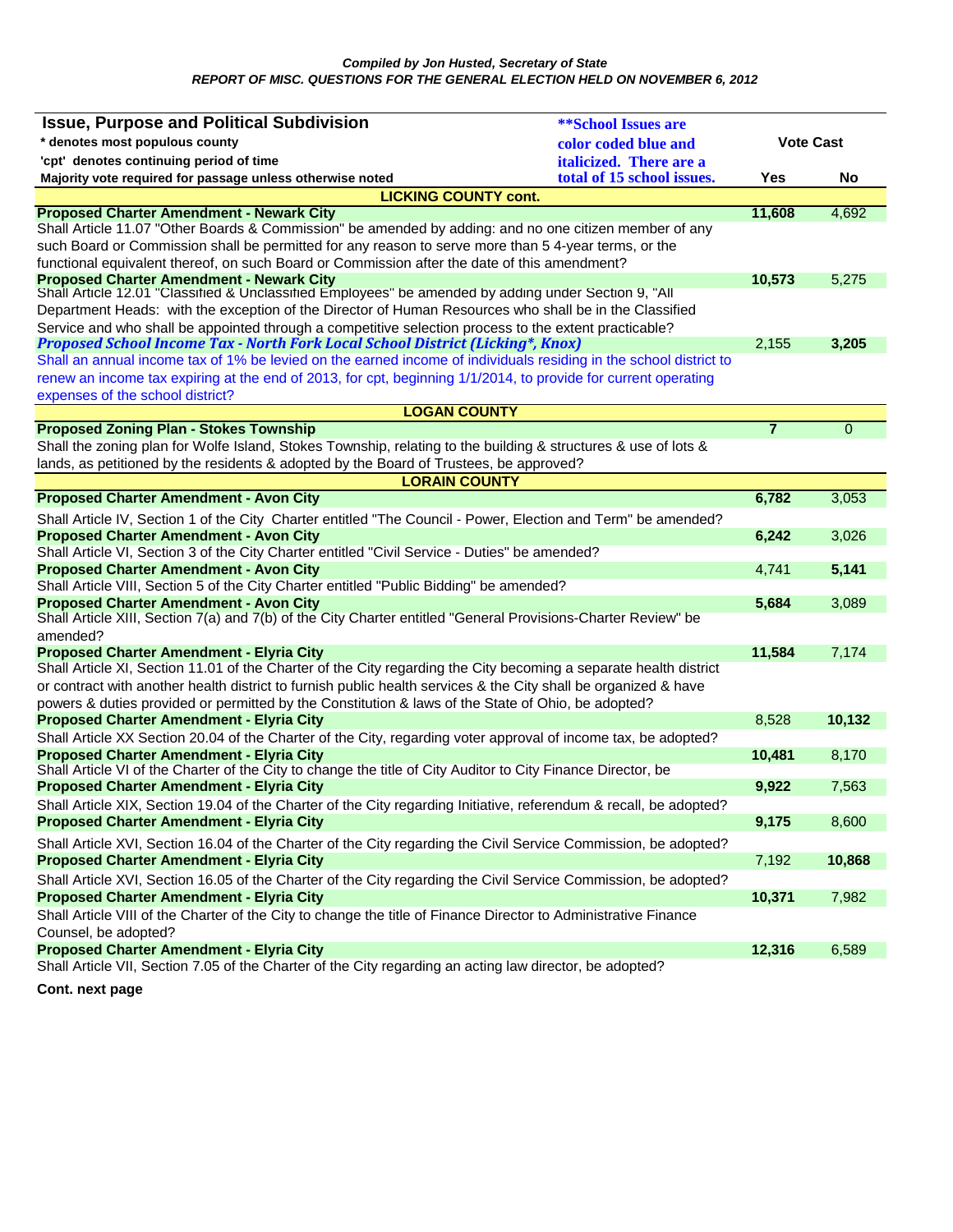*Compiled by Jon Husted, Secretary of State REPORT OF MISC. QUESTIONS FOR THE GENERAL ELECTION HELD ON NOVEMBER 6, 2012* 

| <b>Issue, Purpose and Political Subdivision</b>                                                                                                                                 | <b>**School Issues are</b> |                  |        |
|---------------------------------------------------------------------------------------------------------------------------------------------------------------------------------|----------------------------|------------------|--------|
| * denotes most populous county                                                                                                                                                  | color coded blue and       | <b>Vote Cast</b> |        |
| 'cpt' denotes continuing period of time                                                                                                                                         | italicized. There are a    |                  |        |
| Majority vote required for passage unless otherwise noted                                                                                                                       | total of 15 school issues. | Yes              | No     |
| <b>LORAIN COUNTY cont.</b>                                                                                                                                                      |                            |                  |        |
| <b>Proposed Municipal Income Tax - Lorain City</b>                                                                                                                              |                            | 12,354           | 11,663 |
| Shall the ordinance providing for an additional 1/2% levy on income, effective 1/1/2013, to provide general                                                                     |                            |                  |        |
| operating funds & roadway repairs for the City, be passed?                                                                                                                      |                            |                  |        |
| <b>Proposed School Income Tax - Oberlin City School District</b>                                                                                                                |                            | 3,739            | 1,780  |
| Shall an annual income tax of 0.75% be levied on the school district income of individuals and estates, to                                                                      |                            |                  |        |
| renew an income tax expiring at the end of 2012, for 5 years, beginning 1/1/2013, for current expenses?                                                                         |                            |                  |        |
| <b>Proposed Electric Aggregation - Sheffield Township</b><br>Shall the Township of Sheffield have the authority to aggregate the retail electric loads located in the Township, |                            | 714              | 615    |
| and for that purpose enter into service agreements to facilitate for those loads the sale & purchase of                                                                         |                            |                  |        |
| electricity, such aggregation to occur automatically except where any person elects to opt out?                                                                                 |                            |                  |        |
| Proposed Charter Amendment - Vermilion City (Lorain*, Erie)                                                                                                                     |                            | 2,952            | 1698   |
| Shall Article III, Section 4 of the Charter of the City regarding the President of Council, their election, duties,                                                             |                            |                  |        |
| powers & functions be amended?                                                                                                                                                  |                            |                  |        |
| Proposed Municipal Income Tax - Vermilion City (Lorain*, Erie)                                                                                                                  |                            | 1,716            | 3,429  |
| Shall the Ordinance providing for an increase of 1/2% levy on income, the proceeds to be allocated 1/2 to the                                                                   |                            |                  |        |
| general fund and 1/2 to the permissive use fund, commencing 1/1/2013, be passed?                                                                                                |                            |                  |        |
| Proposed Charter Amendment (by Petition) - Wellington Village                                                                                                                   |                            | 515              | 1,501  |
| Shall the charter amendment proposed by petition to enact a new section 2.10(M) to the Charter of the Village,                                                                  |                            |                  |        |
| regarding the Main Street/State Route 58 Underpass Project, be adopted?                                                                                                         |                            |                  |        |
| <b>LUCAS COUNTY</b>                                                                                                                                                             |                            |                  |        |
| <b>Proposed Charter Amendments - Oregon City</b>                                                                                                                                |                            | 5,254            | 3,735  |
| Shall the proposed charter amendments affecting the members of Council & the number of candidates for                                                                           |                            |                  |        |
| elective offices of the city, be adopted?<br><b>Proposed Resolution - Spencer Township</b>                                                                                      |                            | 329              | 488    |
| Shall the territory within the township be withdrawn from the Toledo Area Regional Transit Authority (TARTA)?                                                                   |                            |                  |        |
| <b>Proposed Resolution - Sylvania Township</b>                                                                                                                                  |                            | 5,777            | 10,002 |
| Shall the territory within the unincorporated areas of the township be withdrawn from the Toledo Area Regional                                                                  |                            |                  |        |
| <b>Transit Authority (TARTA)?</b>                                                                                                                                               |                            |                  |        |
| <b>Proposed Charter Amendments - Waterville City</b>                                                                                                                            |                            | 2,131            | 693    |
| Shall the proposed charter amendments to Sections 3.02, 3.03, 3.14, 6.03 & 10.01 of the City be adopted?                                                                        |                            |                  |        |
| <b>MADISON COUNTY</b>                                                                                                                                                           |                            |                  |        |
| <b>Proposed Municipal Income Tax - London City</b>                                                                                                                              |                            | 1,710            | 2,087  |
| Shall the Ordinance providing for a additional 1/2% levy on income to provide for general operating expenses &                                                                  |                            |                  |        |
| capital improvements for the fire department, commencing 1/1/2013, be passed?                                                                                                   |                            |                  |        |
| Proposed Municipal Income Tax - Plain City (Madison*, Union)                                                                                                                    |                            | 714              | 1,079  |
| Shall the Ordinance providing for an additional 1/2% levy on income to provide general municipal operations,                                                                    |                            |                  |        |
| maintenance & capital improvements, commencing 1/1/2013, be passed?                                                                                                             |                            |                  |        |
| <b>MAHONING COUNTY</b>                                                                                                                                                          |                            |                  |        |
| <b>Proposed Charter Amendment (by Petition) - Canfield City</b>                                                                                                                 |                            | 2,578            | 1,878  |
| Shall Article III, Section 3.01 of the Charter of the City regarding the legislative powers of the Municipality, and<br>the formation of a 5 member council, be adopted?        |                            |                  |        |
| <b>Proposed Charter Amendment (by Petition) - Canfield City</b>                                                                                                                 |                            | 2,701            | 1,704  |
| Shall Article III, Section 3.05 of the Charter of the City regarding the office of Mayor, be adopted?                                                                           |                            |                  |        |
| Proposed Continuation of Sales & Use Tax - Western Reserve Transit Authority                                                                                                    |                            | 68,671           | 44,923 |
| Shall the continuation of an existing sales & use tax be levied for all transit purposes of the Western Reserve                                                                 |                            |                  |        |
| Transit Authority at a rate not to exceed 1/4%, for 5 years, effective 4/14/2014?                                                                                               |                            |                  |        |
| <b>Proposed Charter Amendment - Youngstown City</b>                                                                                                                             |                            | 15,597           | 9,611  |
| Shall Section 4, The Mayor, of the Charter of the City, regarding the qualifications, duties and terms of office,                                                               |                            |                  |        |
| be amended?                                                                                                                                                                     |                            |                  |        |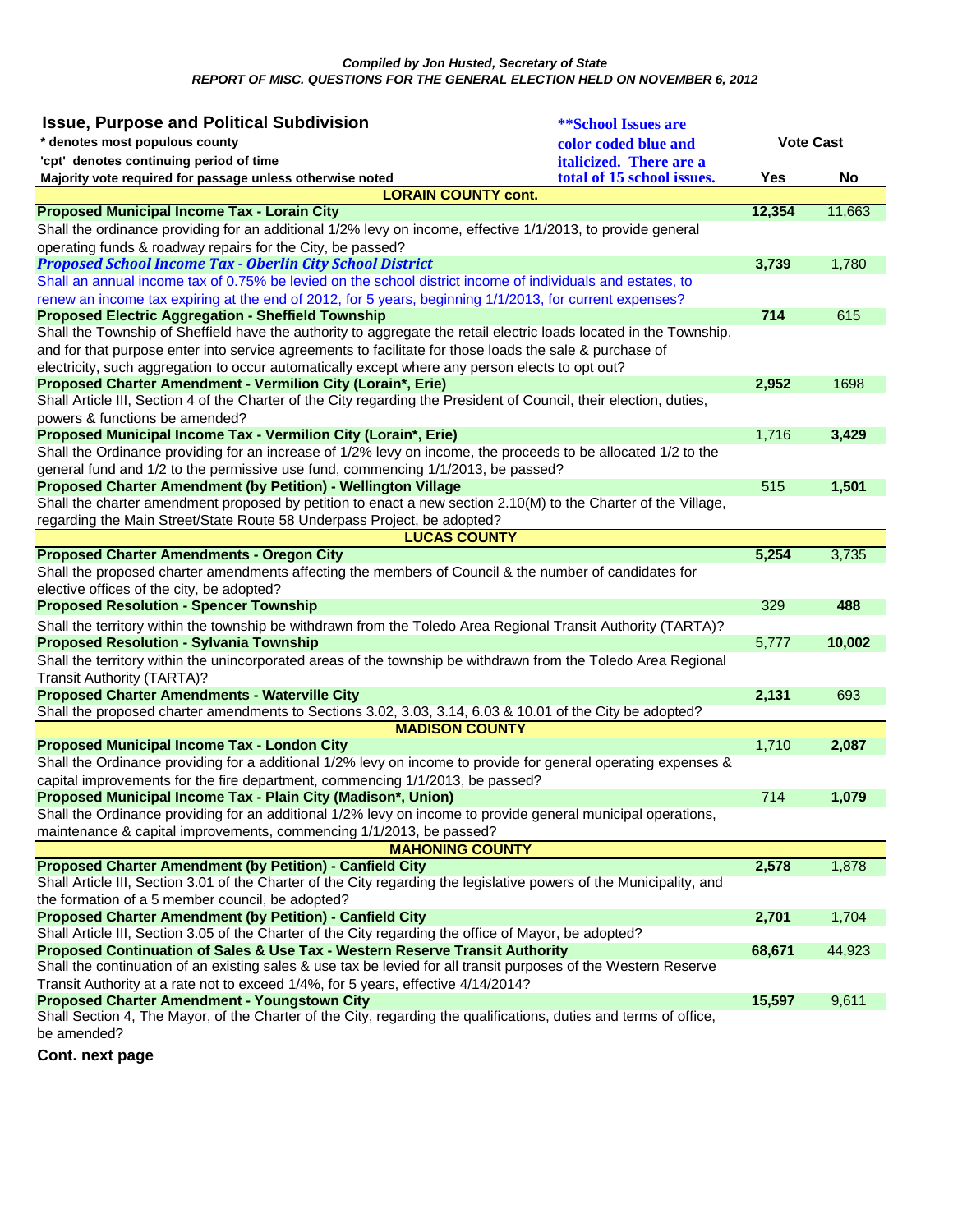| <b>Issue, Purpose and Political Subdivision</b>                                                                                                                                                                            | <b>**School Issues are</b> |                  |        |
|----------------------------------------------------------------------------------------------------------------------------------------------------------------------------------------------------------------------------|----------------------------|------------------|--------|
| * denotes most populous county                                                                                                                                                                                             | color coded blue and       | <b>Vote Cast</b> |        |
| 'cpt' denotes continuing period of time                                                                                                                                                                                    | italicized. There are a    |                  |        |
| Majority vote required for passage unless otherwise noted                                                                                                                                                                  | total of 15 school issues. | Yes              | No     |
| <b>MAHONING COUNTY cont.</b>                                                                                                                                                                                               |                            |                  |        |
| <b>Proposed Charter Amendment - Youngstown City</b>                                                                                                                                                                        |                            | 17,063           | 7,566  |
| Shall Section 83, Division of City into Wards, of the Charter of the City, regarding the present division of wards,                                                                                                        |                            |                  |        |
| be amended?                                                                                                                                                                                                                |                            |                  |        |
| <b>Proposed Charter Amendment - Youngstown City</b>                                                                                                                                                                        |                            | 20,470           | 4,607  |
| Shall Section 113, Interest in Contracts or Supplies, of the Charter of the City, be amended?                                                                                                                              |                            |                  |        |
| <b>Proposed Charter Amendment - Youngstown City</b>                                                                                                                                                                        |                            | 18,406           | 5,936  |
| Shall Section 115-1 under Official Time, of the Charter of the City, be amended?                                                                                                                                           |                            |                  |        |
| <b>MARION COUNTY</b>                                                                                                                                                                                                       |                            |                  |        |
| <b>Proposed Municipal Income Tax - Marion City</b>                                                                                                                                                                         |                            | 6,510            | 5,189  |
| Shall the Ordinance providing for an additional 0.25% of 1% levy on income, for the purpose of safety services,                                                                                                            |                            |                  |        |
| at a rate of 0.25 of 1% for the following, police department (40%); fire department (40%); dispatch                                                                                                                        |                            |                  |        |
| services/disaster services (10%); street improvements (10%), be passed?                                                                                                                                                    |                            |                  |        |
| <b>Proposed Sales &amp; Use Tax - Marion County</b>                                                                                                                                                                        |                            | 13,442           | 13,200 |
| Shall the resolution of the County Commissioners proposing an additional 0.25% sales & use tax to be                                                                                                                       |                            |                  |        |
| allocated as follows: operation of the Marion County Sheriff's office (40%), operation of Multi County                                                                                                                     |                            |                  |        |
| Correctional Center (30%), restoration of other county offices & agencies budgets, due to previous cuts as                                                                                                                 |                            |                  |        |
| determined by the commissioners (20%), capital improvements budget (10%), for a cpt, commencing in                                                                                                                         |                            |                  |        |
| 4/1/2013, and to be reviewed annually, be approved?                                                                                                                                                                        |                            |                  |        |
| <b>Proposed Gas Aggregation - Marion Township</b>                                                                                                                                                                          |                            | 1,894            | 1,602  |
| Shall the Township of Marion have the authority to aggregate the retail natural gas loads located in the<br>Township, and for that purpose enter into service agreements to facilitate for those loads the sale & purchase |                            |                  |        |
| of natural gas, such aggregation to occur automatically except where any person elects to opt out?                                                                                                                         |                            |                  |        |
| <b>Proposed Electric Aggregation - Waldo Village</b>                                                                                                                                                                       |                            | 89               | 81     |
| Shall the Village of Waldo have the authority to aggregate the retail electric loads located in the Village, and for                                                                                                       |                            |                  |        |
| that purpose enter into service agreements to facilitate for those loads the sale & purchase of electricity, such                                                                                                          |                            |                  |        |
| aggregation to occur automatically except where any person elects to opt out?                                                                                                                                              |                            |                  |        |
| <b>MEDINA COUNTY</b>                                                                                                                                                                                                       |                            |                  |        |
| <b>Proposed Municipal Income Tax - Brunswick</b>                                                                                                                                                                           |                            | 8,367            | 7,307  |
| Shall the ordinance providing for the continuation of a 0.5% levy on income to maintain staffing levels for the                                                                                                            |                            |                  |        |
| Safety Forces of the City for 4 years, be passed?                                                                                                                                                                          |                            |                  |        |
| <b>Proposed Charter Amendment - Medina City</b>                                                                                                                                                                            |                            | 6,408            | 4,615  |
| Shall the proposed amendment to Section 11 of Article III of the City Charter to prohibit City Council's                                                                                                                   |                            |                  |        |
| authorization of the sale, lease or trade of City park land by action taken as an emergency measure be                                                                                                                     |                            |                  |        |
| adopted?                                                                                                                                                                                                                   |                            |                  |        |
| <b>MERCER COUNTY</b>                                                                                                                                                                                                       |                            |                  |        |
| Proposed Municipal Income Tax - St. Henry Village                                                                                                                                                                          |                            | 657              | 789    |
| Shall the Ordinance providing for an increase of 0.5% levy on income to provide for public safety, capital<br>improvements, operating expenses, municipal services, acquisition, maintenance, repair & replacements of     |                            |                  |        |
| municipal property & all other municipal operations & obligations permitted by law, beginning 1/1/2013, be                                                                                                                 |                            |                  |        |
| passed?                                                                                                                                                                                                                    |                            |                  |        |
| <b>MIAMI COUNTY</b>                                                                                                                                                                                                        |                            |                  |        |
| <b>Proposed Zoning Amendment - Concord Township</b>                                                                                                                                                                        |                            | 1,011            | 2,086  |
| Shall Resolution 12-01-71 adopted by the Board of County Commissioners to approve a zoning change                                                                                                                          |                            |                  |        |
| application from Trafalgar Inc. for a 50 acre tract located at 1619 Monroe Concord Road, Section 5, Town 4,                                                                                                                |                            |                  |        |
| Range 6 to be changed from A-2, General Agriculture to R-1AA, single Family Residential, be approved?                                                                                                                      |                            |                  |        |
| <b>Proposed School Income Tax - Newton Local School District</b>                                                                                                                                                           |                            | 933              | 803    |
| Shall an annual income tax of 0.75% be imposed on the school district income of individuals and estates to                                                                                                                 |                            |                  |        |
| renew an income tax expiring at the end of 2013, for 3 years, beginning 1/1/2014, for current operating                                                                                                                    |                            |                  |        |
| expenses?                                                                                                                                                                                                                  |                            |                  |        |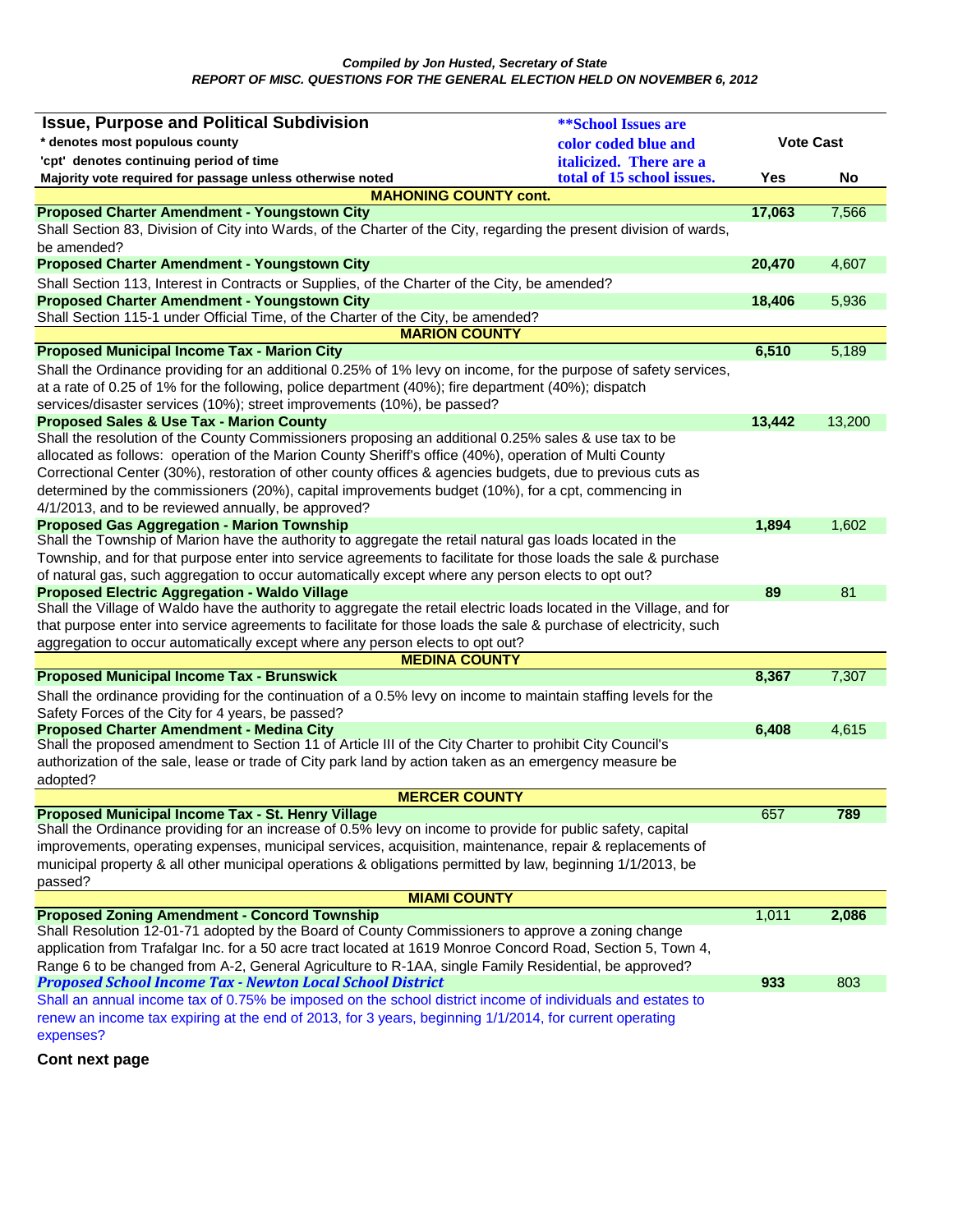| <b>Issue, Purpose and Political Subdivision</b>                                                                                                                    | <b>**School Issues are</b>     |                  |        |
|--------------------------------------------------------------------------------------------------------------------------------------------------------------------|--------------------------------|------------------|--------|
| * denotes most populous county                                                                                                                                     | color coded blue and           | <b>Vote Cast</b> |        |
| 'cpt' denotes continuing period of time                                                                                                                            | <i>italicized.</i> There are a |                  |        |
| Majority vote required for passage unless otherwise noted                                                                                                          | total of 15 school issues.     | Yes              | No     |
| <b>MIAMI COUNTY cont.</b>                                                                                                                                          |                                |                  |        |
| <b>Proposed Municipal Income Tax - Piqua City</b>                                                                                                                  |                                | 2,426            | 5,596  |
| Shall Sections 36.03, 36.04 & 36.13 of the City's Codified Ordinances be amended to increase the city income                                                       |                                |                  |        |
| tax from 1.75% to 2%, beginning 1/1/2013, with the additional 0.25% levy to be used solely for the capital &                                                       |                                |                  |        |
| operating needs of police, fire & public safety related services?                                                                                                  |                                |                  |        |
| <b>MONTGOMERY COUNTY</b><br><b>Proposed Charter Amendment - Clayton City</b>                                                                                       |                                | 4,540            | 2,146  |
| Shall section Article XI of the Charter of the City regarding Personnel, Administration & Merit System, be                                                         |                                |                  |        |
| amended?                                                                                                                                                           |                                |                  |        |
| <b>Proposed Charter Amendment - Germantown City</b>                                                                                                                |                                | 1,800            | 529    |
| Shall Section 2.01 of the Charter of the Municipality regarding the Mayor, his/her qualifications & duties of                                                      |                                |                  |        |
| office, be amended as recommended by the Charter Review Commission & the Council?                                                                                  |                                |                  |        |
| <b>Proposed Charter Amendment - Germantown City</b>                                                                                                                |                                | 1,494            | 605    |
| Shall Section 2.02 of the Charter of the Municipality regarding the Council, its qualifications and duties, be                                                     |                                |                  |        |
| amended as recommended by the Charter Review Commission & the Council?                                                                                             |                                |                  |        |
| <b>Proposed Charter Amendment - Germantown City</b>                                                                                                                |                                | 1,434            | 762    |
| Shall Section 2.05 of the Charter of the Municipality regarding emergency ordinances and resolutions, be                                                           |                                |                  |        |
| amended as recommended by the Charter Review Commission & the Council?                                                                                             |                                |                  |        |
| <b>Proposed Charter Amendment - Germantown City</b>                                                                                                                |                                | 1,082            | 1,084  |
| Shall Section 4.01 of the Charter of the Municipality regarding appointments, qualifications & compensation be                                                     |                                |                  |        |
| amended as recommended by the Charter Review Commission & the Council?<br><b>Proposed Charter Amendment - Germantown City</b>                                      |                                | 1,579            | 611    |
| Shall Section 4.03 of the Charter of the Municipality regarding appointing an Acting Manager, be amended as                                                        |                                |                  |        |
| recommended by the Charter Review Commission & the Council?                                                                                                        |                                |                  |        |
| <b>Proposed Charter Amendment - Germantown City</b>                                                                                                                |                                | 1,743            | 527    |
| Shall Section 4.05 of the Charter of the Municipality regarding the powers & duties of the Manager be                                                              |                                |                  |        |
| amended, as recommended by the Charter Review Commission & the Council?                                                                                            |                                |                  |        |
| <b>Proposed Charter Amendment - Germantown City</b>                                                                                                                |                                | 1,563            | 669    |
| Shall Section 5.01 of the Charter of the Municipality regarding the Creation of Departments, be amended as                                                         |                                |                  |        |
| recommended by the Charter Review Commission & the Council?                                                                                                        |                                |                  |        |
| <b>Proposed Charter Amendment - Germantown City</b>                                                                                                                |                                | 1,459            | 667    |
| Shall Section 5.03 of the Charter of the Municipality regarding Department Heads, be amended as                                                                    |                                |                  |        |
| recommended by the Charter Review Commission & the Council?                                                                                                        |                                |                  |        |
| <b>Proposed Charter Amendment - Germantown City</b>                                                                                                                |                                | 1,565            | 578    |
| Shall Section 6.01 of the Charter of the Municipality regarding the Merit System, be amended as recommended                                                        |                                |                  |        |
| by the Charter Review Commission & the Council?                                                                                                                    |                                |                  |        |
| <b>Proposed Charter Amendment - Germantown City</b>                                                                                                                |                                | 1,404            | 771    |
| Shall Section 6.02 of the Charter of the Municipality regarding the Probation Period, be amended as<br>recommended by the Charter Review Commission & the Council? |                                |                  |        |
| <b>Proposed Charter Amendment - Germantown City</b>                                                                                                                |                                | 1,519            | 607    |
| Shall Section 8.06 of the Charter of the Municipality regarding Council Action on Budget, be amended as                                                            |                                |                  |        |
| recommended by the Charter Review Commission & the Council?                                                                                                        |                                |                  |        |
| Proposed Charter Amendment (by Petition) - Kettering City (Montgomery*, Greene)                                                                                    |                                | 15,012           | 12,259 |
| Shall Section 3-5 of the Charter of the City, be amended to repeal the existing section and replace it with a new                                                  |                                |                  |        |
| section entitled Compensation?                                                                                                                                     |                                |                  |        |
| Proposed Charter Amendment (by Petition) - Kettering City (Montgomery*, Greene)                                                                                    |                                | 17,311           | 10,535 |
| Shall new Section 3-10 of the Charter of the City, entitled Term Limitation, be enacted?                                                                           |                                |                  |        |
| <b>Proposed Charter Amendment - Trotwood City</b>                                                                                                                  |                                | 8,287            | 2,973  |
| Shall Section 3-4 of the Charter of the City regarding Removal & Vacancies, be amended?                                                                            |                                |                  |        |
| <b>Proposed Charter Amendment - Trotwood City</b>                                                                                                                  |                                | 8,155            | 3,059  |
| Shall Section 3-7 of the Charter of the City regarding the Vice Mayor, be amended?                                                                                 |                                |                  |        |
| <b>Proposed Charter Amendment - Trotwood City</b>                                                                                                                  |                                | 7,013            | 3,407  |
| Shall Section 3-8 of the Charter of the City regarding Meetings of Council, be amended?                                                                            |                                |                  |        |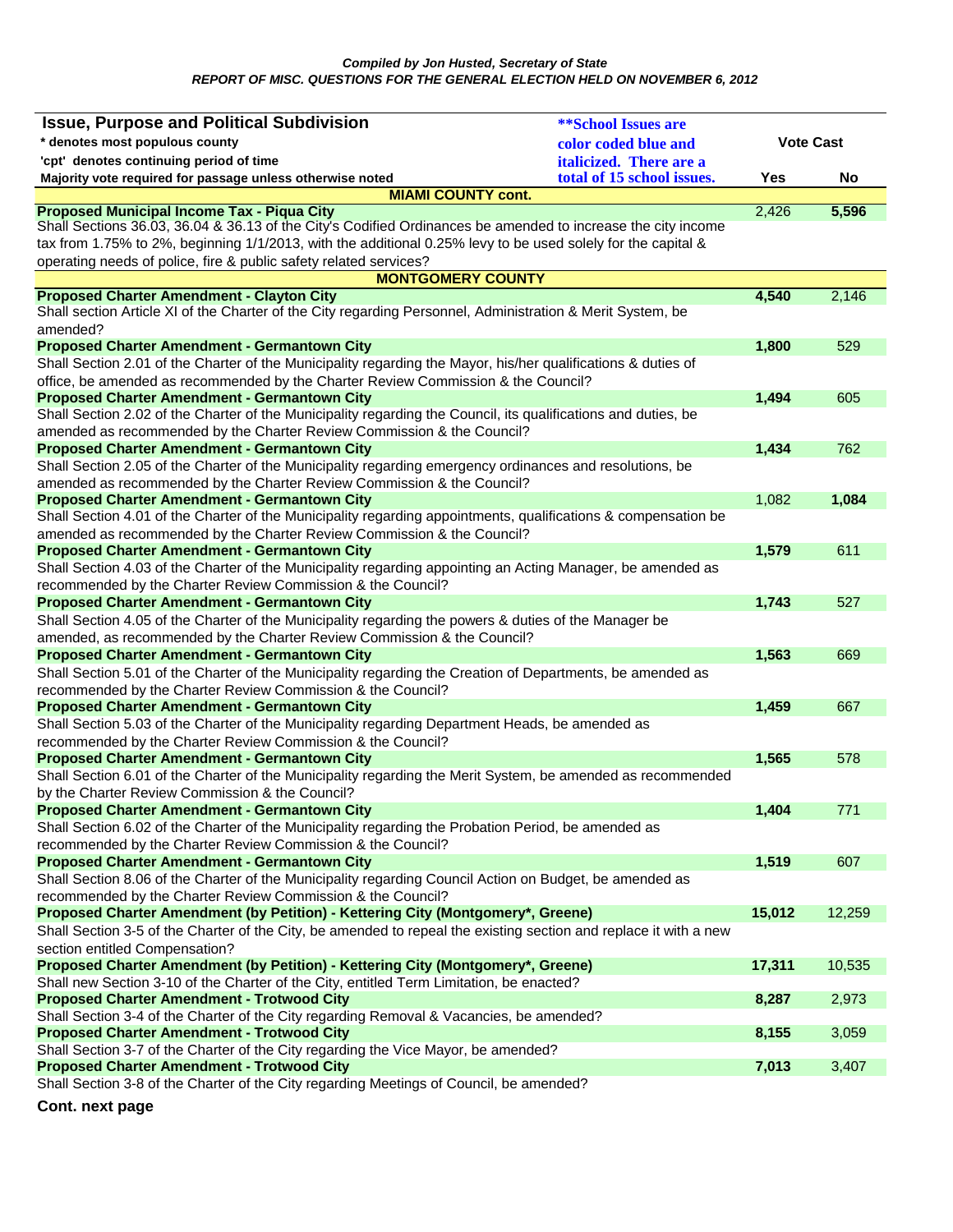| <b>Issue, Purpose and Political Subdivision</b>                                                                                                                                                                            | <b>**School Issues are</b>     |                  |                  |
|----------------------------------------------------------------------------------------------------------------------------------------------------------------------------------------------------------------------------|--------------------------------|------------------|------------------|
| * denotes most populous county                                                                                                                                                                                             | color coded blue and           | <b>Vote Cast</b> |                  |
| 'cpt' denotes continuing period of time                                                                                                                                                                                    | <i>italicized.</i> There are a |                  |                  |
| Majority vote required for passage unless otherwise noted                                                                                                                                                                  | total of 15 school issues.     | Yes              | No               |
| <b>MONTGOMERY COUNTY cont.</b>                                                                                                                                                                                             |                                |                  |                  |
| <b>Proposed Charter Amendment - Trotwood City</b>                                                                                                                                                                          |                                | 6,845            | 3,662            |
| Shall Section 6-7, Municipal Clerk, be repealed and new Section 3-10 Clerk of Council, of the Charter be<br>adopted?                                                                                                       |                                |                  |                  |
| <b>Proposed Charter Amendment - Trotwood City</b>                                                                                                                                                                          |                                | 7,268            | 3,168            |
| Shall Section 7-2 of the Charter of the City regarding Appeals from Boards & Commissions, be amended?                                                                                                                      |                                |                  |                  |
| <b>Proposed Charter Amendment - Trotwood City</b>                                                                                                                                                                          |                                | 7,541            | 3,183            |
| Shall Section 9-3 of the Charter of the City regarding Recalls, be amended?                                                                                                                                                |                                |                  |                  |
| <b>MORGAN COUNTY</b>                                                                                                                                                                                                       |                                |                  |                  |
| <b>Proposed Ordinance (by Petition) - Stockport Village</b><br>Shall the proposed ordinance vacating Madison Street between Main Street and Broadway Street, to facilitate                                                 |                                | $142$            | 71               |
| the expansion of Windsor Store, LLC & Burt Building Supplies, be adopted?                                                                                                                                                  |                                |                  |                  |
| <b>MORROW COUNTY</b>                                                                                                                                                                                                       |                                |                  |                  |
| Proposed School Income Tax - Cardington-Lincoln Local School District (Morrow*, Marion)                                                                                                                                    |                                | 952              | 1,811            |
| Shall an annual income tax of 0.75% be levied on the earned income of individuals residing in the school                                                                                                                   |                                |                  |                  |
| district for 5 years, beginning 1/1/2013, for current expenses?                                                                                                                                                            |                                |                  |                  |
| Proposed Annual Motor Vehicle License Tax - Morrow County                                                                                                                                                                  |                                | 3,472            | 12,291           |
| Shall the resolution of the County Commissioners proposing two annual vehicle license taxes of \$5.00 to                                                                                                                   |                                |                  |                  |
| constitute an additional annual motor vehicle license tax of \$10.00, commencing 1/1/2013, to pay the costs &                                                                                                              |                                |                  |                  |
| expenses of planning, constructing, reconstructing, improving, maintaining & repairing roads & bridges, be                                                                                                                 |                                |                  |                  |
| approved?                                                                                                                                                                                                                  |                                |                  |                  |
| <b>MUSKINGUM COUNTY</b>                                                                                                                                                                                                    |                                |                  |                  |
| <b>Proposed Electric Aggregation - Dresden Village</b><br>Shall the Village of Dresden have the authority to aggregate the retail electric loads located in the Village, and                                               |                                | 258              | 299              |
| for that purpose enter into service agreements to facilitate for those loads the sale & purchase of electricity,                                                                                                           |                                |                  |                  |
| such aggregation to occur automatically except where any person elects to opt out?                                                                                                                                         |                                |                  |                  |
| <b>NOBLE COUNTY</b>                                                                                                                                                                                                        |                                |                  |                  |
| <b>Proposed Ordinance - Caldwell Village</b>                                                                                                                                                                               |                                | 663              | 228              |
| Shall the proposed ordinance to repeal the village income tax, be adopted?                                                                                                                                                 |                                |                  |                  |
| <b>PAULDING COUNTY</b>                                                                                                                                                                                                     |                                |                  |                  |
| <b>Proposed Zoning Amendment - Benton Township</b>                                                                                                                                                                         |                                | 198              | $\overline{145}$ |
| Shall the proposed zoning amendment, proposed by the Township trustees, to amend the current zoning                                                                                                                        |                                |                  |                  |
| regulations for the unincorporated territory of the Township, be approved?                                                                                                                                                 |                                |                  |                  |
| <b>PORTAGE COUNTY</b>                                                                                                                                                                                                      |                                |                  |                  |
| Proposed Municipal Income Tax - Kent City<br>Shall Ordinance No. 2012-111, providing for a 0.25% increase in the existing 2% levy on income to pay costs                                                                   |                                | 4,486            | 5,490            |
| of the design, construction, maintenance, repair, replacement, expansion & equipping of a police facility, &                                                                                                               |                                |                  |                  |
| related property acquisition & debt service, excluding any City salaries, with any excess receipts up to \$1                                                                                                               |                                |                  |                  |
| million to be placed in a contingency fund for those purposes, & if that fund exceeds \$1 million, the excess to                                                                                                           |                                |                  |                  |
| be used to pay costs of street & sidewalk construction, maintenance & repair, be passed?                                                                                                                                   |                                |                  |                  |
| Proposed Adoption of Limited Home Rule - Randolph Township<br>Shall the township of Randolph adopt a limited home rule government, under which government the board of                                                     |                                | 291              | 2,431            |
| township trustees, by resolution, may exercise limited powers of local self-government & limited police powers?                                                                                                            |                                |                  |                  |
| <b>Proposed Charter Amendment - Ravenna City</b>                                                                                                                                                                           |                                | 2,850            | 1,332            |
| Shall Article VI, Section 2 of the Charter of the City concerning mayoral appointment of the City Engineer, be<br>amended to allow the City Engineer to obtain registration in the State of Ohio within 6 months of hire?  |                                |                  |                  |
| <b>Proposed Charter Amendment - Ravenna City</b>                                                                                                                                                                           |                                | 2,973            | 1,058            |
| Shall Article X, Section 8 of the Charter of the City concerning council elections, be amended by adding Wards                                                                                                             |                                |                  |                  |
| 1 & 2 not previously mentioned to the list of Council elections?                                                                                                                                                           |                                |                  |                  |
| <b>Proposed Charter Amendment - Ravenna City</b>                                                                                                                                                                           |                                | 2,649            | 1,407            |
| Shall Article X, Section 9 of the Charter of the City concerning council salaries be amended by changing the<br>effective date of salaries changes for members of Council to make it consistent with other sections of the |                                |                  |                  |
|                                                                                                                                                                                                                            |                                |                  |                  |

Charter?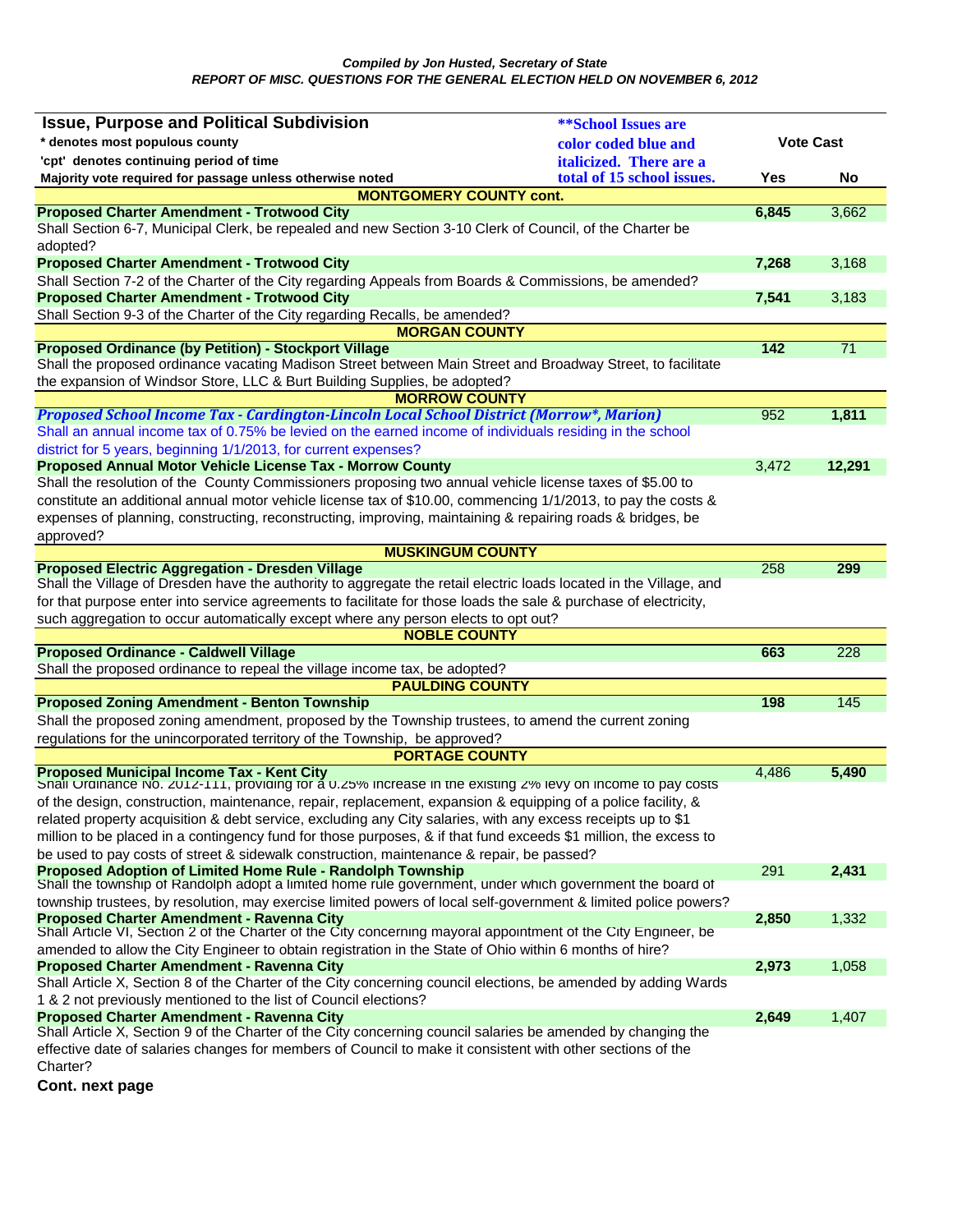| <b>Issue, Purpose and Political Subdivision</b>                                                                                                                                                                                   | <b><i>**School Issues are</i></b> |                  |       |
|-----------------------------------------------------------------------------------------------------------------------------------------------------------------------------------------------------------------------------------|-----------------------------------|------------------|-------|
| * denotes most populous county<br>color coded blue and                                                                                                                                                                            |                                   | <b>Vote Cast</b> |       |
| 'cpt' denotes continuing period of time                                                                                                                                                                                           | italicized. There are a           |                  |       |
| Majority vote required for passage unless otherwise noted                                                                                                                                                                         | total of 15 school issues.        | Yes              | No    |
| <b>PORTAGE COUNTY cont.</b>                                                                                                                                                                                                       |                                   |                  |       |
| <b>Proposed Charter Amendment - Ravenna City</b>                                                                                                                                                                                  |                                   | 1,783            | 2,266 |
| Shall Article X, Section 10 of the Charter of the City concerning council's organizational meeting, be amended                                                                                                                    |                                   |                  |       |
| to eliminate the requirement that the Clerk of Council be an elector of the City?                                                                                                                                                 |                                   |                  |       |
| <b>Proposed Charter Amendment - Ravenna City</b>                                                                                                                                                                                  |                                   | 2,369            | 1,496 |
| Shall Article X, Section 11 of the Charter of the City concerning fixing salaries and bonds be amended to make<br>the section consistent with previous sections in the Charter by eliminating the word "earliest" in paragraph 2? |                                   |                  |       |
| <b>Proposed Charter Amendment - Ravenna City</b>                                                                                                                                                                                  |                                   | 2,009            | 1,820 |
| Shall Article XIV, Section 3 of the Charter of the City concerning special provisions for continuance in office be                                                                                                                |                                   |                  |       |
| eliminated?                                                                                                                                                                                                                       |                                   |                  |       |
| <b>Proposed Charter Amendment - Ravenna City</b>                                                                                                                                                                                  |                                   | 3,115            | 969   |
| Shall Article XXIV of the Charter of the City concerning removal of city officials be amended to allow for an                                                                                                                     |                                   |                  |       |
| official to have an opportunity to present evidence & examine witnesses appearing in favor of his or her                                                                                                                          |                                   |                  |       |
| removal from office?                                                                                                                                                                                                              |                                   |                  |       |
| <b>Proposed Charter Amendment - Ravenna City</b>                                                                                                                                                                                  |                                   | 3,170            | 857   |
| Shall Article XXV, Section 1 of the Charter of the City concerning primary elections be amended to conform the                                                                                                                    |                                   |                  |       |
| dates of primary elections in the City with the dates established by the State of Ohio?                                                                                                                                           |                                   |                  |       |
| <b>Proposed Charter Amendment - Streetsboro City</b>                                                                                                                                                                              |                                   | 5,467            | 1,415 |
| Shall Section 3.02 of Article III of the Charter of the City be amended to prohibit a candidate from Mayor from                                                                                                                   |                                   |                  |       |
| being on the ballot if he or she fails to comply with the filing requirements set forth in the Charter & further                                                                                                                  |                                   |                  |       |
| regulating the use of the Mayor's vacation time?                                                                                                                                                                                  |                                   |                  |       |
| <b>Proposed Charter Amendment - Streetsboro City</b>                                                                                                                                                                              |                                   | 5,335            | 1,357 |
| Shall Article IV of the Charter of the City be amended to prohibit a candidate for Council from being on the                                                                                                                      |                                   |                  |       |
| ballot if he or she fails to comply with the filing requirements set forth in the Charter & changing the date of                                                                                                                  |                                   |                  |       |
| selection of the President & Vice President of Council?                                                                                                                                                                           |                                   |                  |       |
| <b>Proposed Charter Amendment - Streetsboro City</b>                                                                                                                                                                              |                                   | 5,125            | 1,371 |
| Shall Section 6.05 of Article VI of the Charter of the City be amended to require the Finance Director to comply                                                                                                                  |                                   |                  |       |
| with the requirements of the State Auditor instead of the Bureau of Inspection & Supervision of Public Offices?                                                                                                                   |                                   |                  |       |
| <b>Proposed Charter Amendment - Streetsboro City</b>                                                                                                                                                                              |                                   | 3,837            | 2,528 |
| Shall Section 7.05 of Article VII of the Charter of the City permitting the Director of Public Service to act as the<br>purchasing agent for the City, be deleted in its entirety?                                                |                                   |                  |       |
| <b>Proposed Charter Amendment - Streetsboro City</b>                                                                                                                                                                              |                                   | 3,357            | 3,331 |
| Shall Section 8.02 of Article VIII of the Charter of the City be amended to delete the requirement that the                                                                                                                       |                                   |                  |       |
| Director of Public Safety become a resident of the municipality within 6 months of appointment?                                                                                                                                   |                                   |                  |       |
| <b>Proposed Charter Amendment - Streetsboro City</b>                                                                                                                                                                              |                                   | 4,944            | 1,532 |
| Shall Article VIII of the Charter of the City be amended to provide for the selection of the Police & Fire Chief                                                                                                                  |                                   |                  |       |
| from a list of 5 candidates certified by the Civil Service Commission?                                                                                                                                                            |                                   |                  |       |
| <b>Proposed Charter Amendment - Streetsboro City</b>                                                                                                                                                                              |                                   | 4,625            | 1,873 |
| Shall Section 11.04 of Article XI of the Charter of the City be amended to place the duties of the Building                                                                                                                       |                                   |                  |       |
| Director under the authority of the Mayor & Council?                                                                                                                                                                              |                                   |                  |       |
| <b>Proposed Charter Amendment - Streetsboro City</b>                                                                                                                                                                              |                                   | 3,115            | 3,145 |
| Shall Section 17.02 of Article XVII of the Charter of the City be amended to remove the requirement that the                                                                                                                      |                                   |                  |       |
| Charter Review Commission report to Council within the same year they are appointed?                                                                                                                                              |                                   |                  |       |
| <b>Proposed Charter Amendment - Streetsboro City</b>                                                                                                                                                                              |                                   | 5,379            | 1,058 |
| Shall Section 19.01 of Article XIX of the Charter of the City be amended to align the dates of the Primary                                                                                                                        |                                   |                  |       |
| Election & filing deadlines for elective office with those of the State of Ohio?                                                                                                                                                  |                                   |                  |       |
| <b>Proposed Charter Amendment - Streetsboro City</b>                                                                                                                                                                              |                                   | 3,598            | 2,878 |
| Shall Article XXIV of the Charter of the City be amended to provide for the creation of an Economic<br>Dovelopment Department that is concreted from the Planning & Zening Department?                                            |                                   |                  |       |

Development Department that is separated from the Planning & Zoning Department?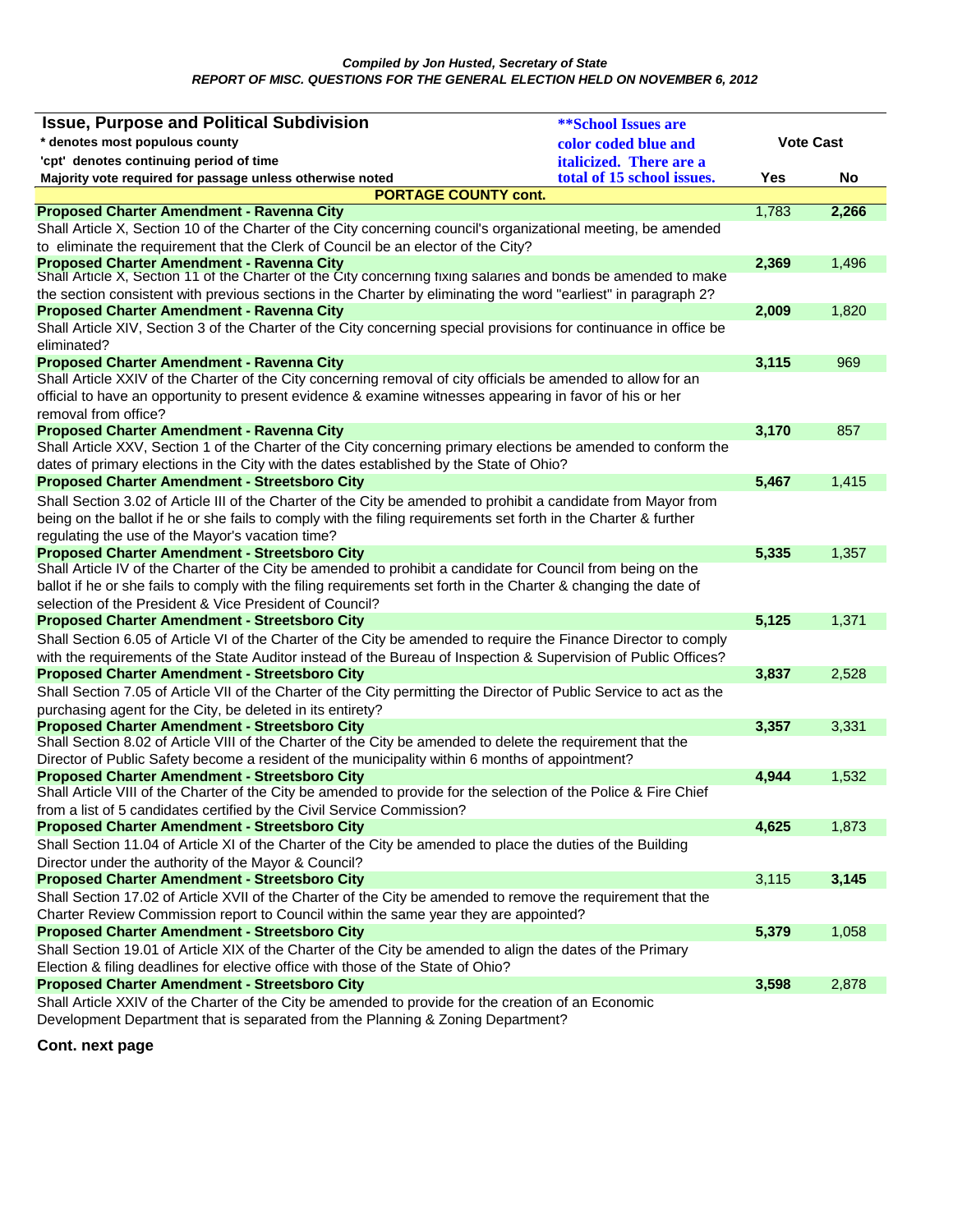| <b>Issue, Purpose and Political Subdivision</b>                                                                                                                                                                             | <b>**School Issues are</b> |                  |        |
|-----------------------------------------------------------------------------------------------------------------------------------------------------------------------------------------------------------------------------|----------------------------|------------------|--------|
| * denotes most populous county                                                                                                                                                                                              | color coded blue and       | <b>Vote Cast</b> |        |
| 'cpt' denotes continuing period of time                                                                                                                                                                                     | italicized. There are a    |                  |        |
| Majority vote required for passage unless otherwise noted                                                                                                                                                                   | total of 15 school issues. | Yes              | No     |
| <b>PORTAGE COUNTY cont.</b>                                                                                                                                                                                                 |                            |                  |        |
| <b>Proposed Charter Amendment - Streetsboro City</b>                                                                                                                                                                        |                            | 3,000            | 3,252  |
| Shall Article XXV of the Charter of the City be amended to change the composition of the Master Plan Review                                                                                                                 |                            |                  |        |
| Commission by allowing members to be appointed solely by Council & to further allow the Planning                                                                                                                            |                            |                  |        |
| Commission additional time to review any proposed changes?                                                                                                                                                                  |                            |                  |        |
| Proposed Municipal Income Tax - Windham Village                                                                                                                                                                             |                            | 163              | 505    |
| Shall the Ordinance providing for an additional 0.5% levy on income to provide for police, street maintenance &                                                                                                             |                            |                  |        |
| other services, effective 1/1/2013, be passed?                                                                                                                                                                              |                            |                  |        |
| <b>PREBLE COUNTY</b>                                                                                                                                                                                                        |                            |                  |        |
| <b>Proposed Electric Aggregation - Jackson Township</b>                                                                                                                                                                     |                            | 296              | 236    |
| Shall the Township of Jackson have the authority to aggregate the retail electric loads located in the Township,<br>and for that purpose enter into service agreements to facilitate for those loads the sale & purchase of |                            |                  |        |
|                                                                                                                                                                                                                             |                            | 267              | 285    |
| <b>Proposed Zoning Amendment - Jackson Township</b><br>Shall the zoning amendment adopted by the county Commissioners to reclassify approximately 6.957 acres,                                                              |                            |                  |        |
| exclusive of road right-of-way, if any, from Agriculture to Special Use Provision? The proposed land use will be                                                                                                            |                            |                  |        |
| for the creation of 2 new residential building sites, consisting of 3.809 acres for new single family homes on                                                                                                              |                            |                  |        |
| each parcel.                                                                                                                                                                                                                |                            |                  |        |
| <b>PUTNAM COUNTY</b>                                                                                                                                                                                                        |                            |                  |        |
| <b>Advisory Election - Kalida Village</b>                                                                                                                                                                                   |                            | 482              | 263    |
| Shall the construction & operation of wind turbines be allowed in industrially zoned areas of the Village with the                                                                                                          |                            |                  |        |
| prior approval of the village council?                                                                                                                                                                                      |                            |                  |        |
| <b>Proposed Electric Aggregation - Ottawa Village</b>                                                                                                                                                                       |                            | 1,019            | 1,049  |
| Shall the Village of Ottawa have the authority to aggregate the retail electric loads located in the Village, and                                                                                                           |                            |                  |        |
| for that purpose enter into service agreements to facilitate for those loads the sale & purchase of electricity,                                                                                                            |                            |                  |        |
| such aggregation to occur automatically except where any person elects to opt out?                                                                                                                                          |                            |                  |        |
| <b>Proposed Gas Aggregation - Ottawa Village</b>                                                                                                                                                                            |                            | 1,012            | 1,026  |
| Shall the Village of Ottawa have the authority to aggregate the retail natural gas loads located in the Village,                                                                                                            |                            |                  |        |
| and for that purpose enter into service agreements to facilitate for those loads the sale & purchase of natural                                                                                                             |                            |                  |        |
| gas, such aggregation to occur automatically except where any person elects to opt out?                                                                                                                                     |                            |                  |        |
| Proposed School Income Tax - Pandora-Gilboa Local School District (Putnam*, Allen)                                                                                                                                          |                            | 1,129            | 788    |
| Shall an annual income tax of 0.75% be imposed on the school district income of individuals and estates to                                                                                                                  |                            |                  |        |
| renew an income tax expiring at the end of 2013, for 5 years, beginning 1/1/2014, for current expenses?                                                                                                                     |                            |                  |        |
| <b>RICHLAND COUNTY</b>                                                                                                                                                                                                      |                            |                  |        |
| <b>Proposed Charter Amendment - Mansfield City</b>                                                                                                                                                                          |                            | 10,633           | 6,216  |
| Shall Section 1.03 of the Charter of the City be amended to add a Bill of Rights for the citizens of Mansfield?                                                                                                             |                            |                  |        |
| <b>Proposed Charter Amendment - Mansfield City</b>                                                                                                                                                                          |                            | 7,050            | 9,212  |
| Shall Section 7.01 of the Charter of the City be amended to make the term of office for the Director of Law 6                                                                                                               |                            |                  |        |
| years?                                                                                                                                                                                                                      |                            |                  |        |
| <b>Proposed Charter Amendment - Mansfield City</b><br>Shall Section 9.02 of the Charter of the City be amended to provide for new term starting & finishing dates for                                                       |                            | 8,336            | 7,598  |
| elected officials?                                                                                                                                                                                                          |                            |                  |        |
|                                                                                                                                                                                                                             |                            | 8,094            | 7,709  |
| <b>Proposed Charter Amendment - Mansfield City</b>                                                                                                                                                                          |                            |                  |        |
| Shall Section 10.03 of the Charter of the City be amended to provide for the appointment of chief & assistant<br>chief(s) of police?                                                                                        |                            |                  |        |
| <b>Proposed Charter Amendment - Mansfield City</b>                                                                                                                                                                          |                            | 8,651            | 7,255  |
| Shall Section 11.04 of the Charter of the City be amended to provide for a Board of Control to approve                                                                                                                      |                            |                  |        |
| contracts in excess of \$25,000?                                                                                                                                                                                            |                            |                  |        |
| <b>Proposed Charter Amendment - Mansfield City</b>                                                                                                                                                                          |                            | 4,396            | 11,745 |
| Shall Section 16.02 of the Charter of the City be amended to abolish term limits for elected officials?                                                                                                                     |                            |                  |        |
|                                                                                                                                                                                                                             |                            |                  |        |
| Cont. next page                                                                                                                                                                                                             |                            |                  |        |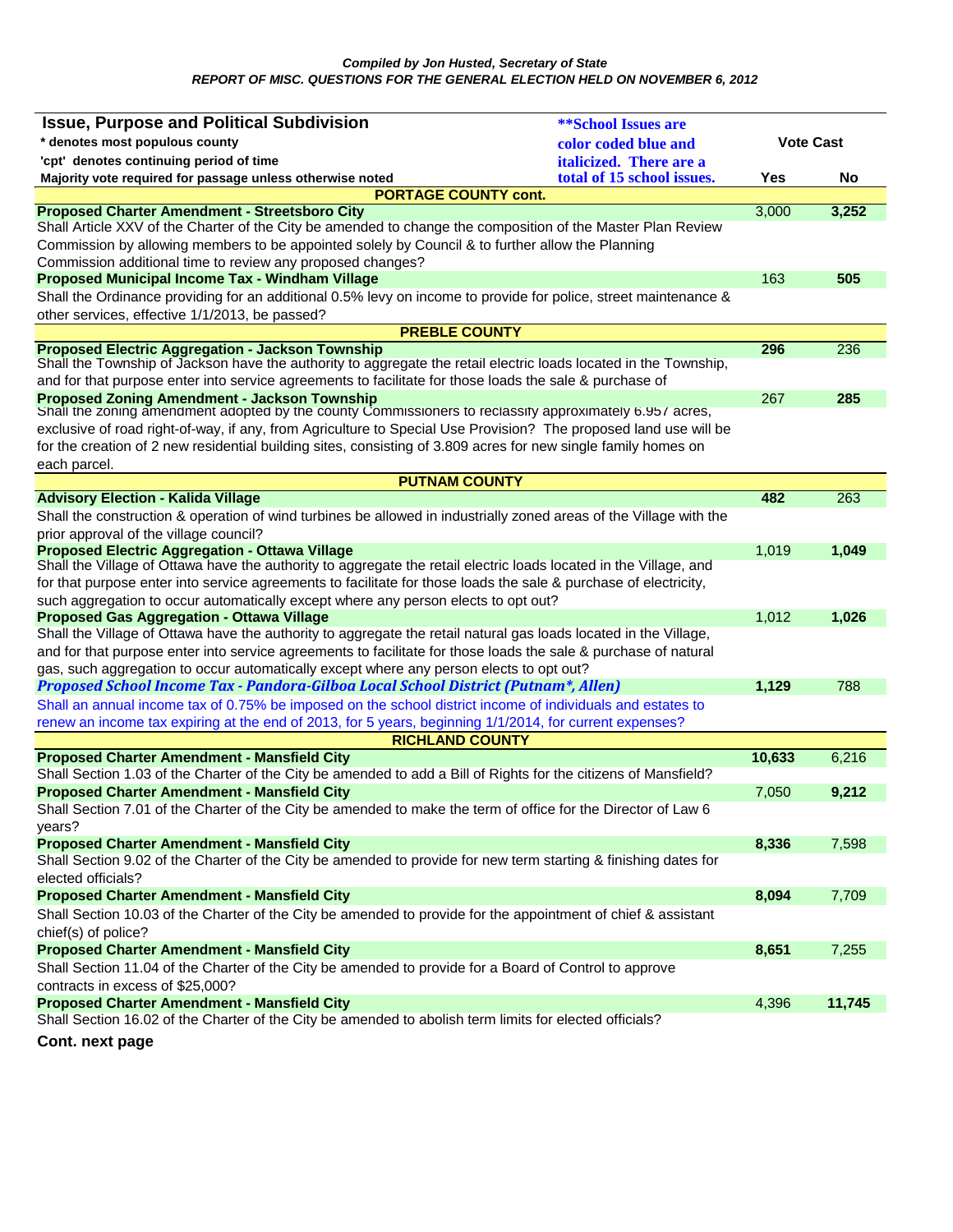| <b>Issue, Purpose and Political Subdivision</b>                                                                                                                   | <b>**School Issues are</b> |                  |        |
|-------------------------------------------------------------------------------------------------------------------------------------------------------------------|----------------------------|------------------|--------|
| * denotes most populous county<br>color coded blue and                                                                                                            |                            | <b>Vote Cast</b> |        |
| 'cpt' denotes continuing period of time                                                                                                                           | italicized. There are a    |                  |        |
| Majority vote required for passage unless otherwise noted                                                                                                         | total of 15 school issues. | Yes              | No     |
| <b>RICHLAND COUNTY cont.</b>                                                                                                                                      |                            |                  |        |
| <b>Proposed Municipal Income Tax - Mansfield City</b>                                                                                                             |                            | 7,314            | 10,119 |
| Shall the Ordinance providing for an additional 0.25% levy on income for calendar years 2013 through 2016, to                                                     |                            |                  |        |
| provide essential public services, including, but not limited to streets, jailing of prisoners & providing police &                                               |                            |                  |        |
| fire protection, be passed?                                                                                                                                       |                            |                  |        |
| <b>Proposed Municipal Income Tax - Shelby City</b>                                                                                                                |                            | 1,664            | 2,519  |
| Shall the Ordinance providing for a 0.2% levy on income for roadway improvement & repair (97%) & sidewalk                                                         |                            |                  |        |
| improvement & repair (3%), for 5 years, beginning 1/1/2013, be passed?                                                                                            |                            |                  |        |
| <b>SANDUSKY COUNTY</b>                                                                                                                                            |                            |                  |        |
| <b>Proposed School Income Tax - Fremont City School District</b>                                                                                                  |                            | 7,928            | 6,102  |
| Shall an annual income tax of 1.25% be imposed on the school district income of individuals and estates, to                                                       |                            |                  |        |
| renew an income tax expiring at the end of 2013, for 5 years, beginning 1/1/2014, for current expenses?                                                           |                            |                  |        |
| <b>SENECA COUNTY</b>                                                                                                                                              |                            |                  |        |
| <b>Proposed School Income Tax - Bettsville Local School District</b>                                                                                              |                            | 281              | 286    |
| Shall an annual income tax of 1% be imposed on the school district income of individuals and estates, to renew                                                    |                            |                  |        |
| an income tax expiring at the end of 2013, for 5 years, beginning 1/1/2014, for current operating expenses?<br><b>Proposed Municipal Income Tax - Tiffin City</b> |                            | 3,269            | 3,871  |
| Shall Ordinance No. 12-54 providing for an increased levy on income from 1-3/4% to 2%, effective 1/1/2013, to                                                     |                            |                  |        |
| provide for general municipal operations, maintenance, new equipment, extension & enlargement of municipal                                                        |                            |                  |        |
| services & facilities & capital improvements, including the payment of debt service charges on bonds & notes                                                      |                            |                  |        |
| issued for that purpose, as determined by Council, be passed?                                                                                                     |                            |                  |        |
| <b>STARK COUNTY</b>                                                                                                                                               |                            |                  |        |
| <b>Proposed Municipal Income Tax - Beach City Village</b>                                                                                                         |                            | 153              | 251    |
| Shall the Ordinance providing for a 0.5% levy on income to provide additional income for general use of                                                           |                            |                  |        |
| operations, maintenance, new equipment, extension & enlargement of Village services & facilities & capital                                                        |                            |                  |        |
| improvements, effective 1/1/2013, be passed?                                                                                                                      |                            |                  |        |
| <b>Proposed Zoning Amendment - Nimishillen Township</b>                                                                                                           |                            | 2,220            | 2,680  |
| Shall the zoning amendment as provided by Township Resolution No. 11-300, to reclassify land from R-1                                                             |                            |                  |        |
| Single Family Residential to I-2 General Industrial for a portion of one parcel, parcel #33-08525, totaling                                                       |                            |                  |        |
| approximately 34 acres, located on the south side of Bosler Street & east of Broadway Avenue in SE 1/4                                                            |                            |                  |        |
| section 31 of the Township, be approved?                                                                                                                          |                            |                  |        |
| <b>Proposed Ordinance (by Petition) - North Canton City</b>                                                                                                       |                            | 6,480            | 2,550  |
| Shall the proposed ordinance ending city-paid family health insurance benefits for family members of part-time                                                    |                            |                  |        |
| elected officials, & limiting city-paid health insurance benefits to individual primary coverage only for part-time                                               |                            |                  |        |
| elected officials who do not have access to health insurance benefits through their full-time employer, be                                                        |                            |                  |        |
| adopted?                                                                                                                                                          |                            |                  |        |
| <b>SUMMIT COUNTY</b>                                                                                                                                              |                            |                  |        |
| <b>Proposed Charter Amendment - Akron City</b>                                                                                                                    |                            | 49,084           | 27,354 |
| Shall Section 28.2 & 53 of the Charter of the City be amended to eliminate the cost of an extra election, to elect                                                |                            |                  |        |
| all council members to a 4 year term at the same election & to limit raises for member of Council & the Mayor?                                                    |                            |                  |        |
| <b>Proposed Charter Amendment - Green City</b>                                                                                                                    |                            | 5,741            | 7,036  |
| Shall Section 3.1 of the Charter of the City be amended to permit the Mayor to serve 3 successive 4-year                                                          |                            |                  |        |
| terms?                                                                                                                                                            |                            |                  |        |
| <b>Proposed Charter Amendment - Green City</b>                                                                                                                    |                            | 10,093           | 2,453  |
| Shall Section 3.2 of the Charter of the City be amended to require the Mayor to devote his entire time & effort                                                   |                            |                  |        |
| during regular business hours & all other times as are necessary to properly conduct the business of the City?                                                    |                            |                  |        |
| <b>Proposed Charter Amendment - Green City</b>                                                                                                                    |                            | 9,201            | 2,850  |
| Shall Section 4.6 of the Charter of the City be amended to provide that City Council shall fill any vacancy on                                                    |                            |                  |        |
| City Council not less than 30 days, nor more that 45 days after it occurs?                                                                                        |                            |                  |        |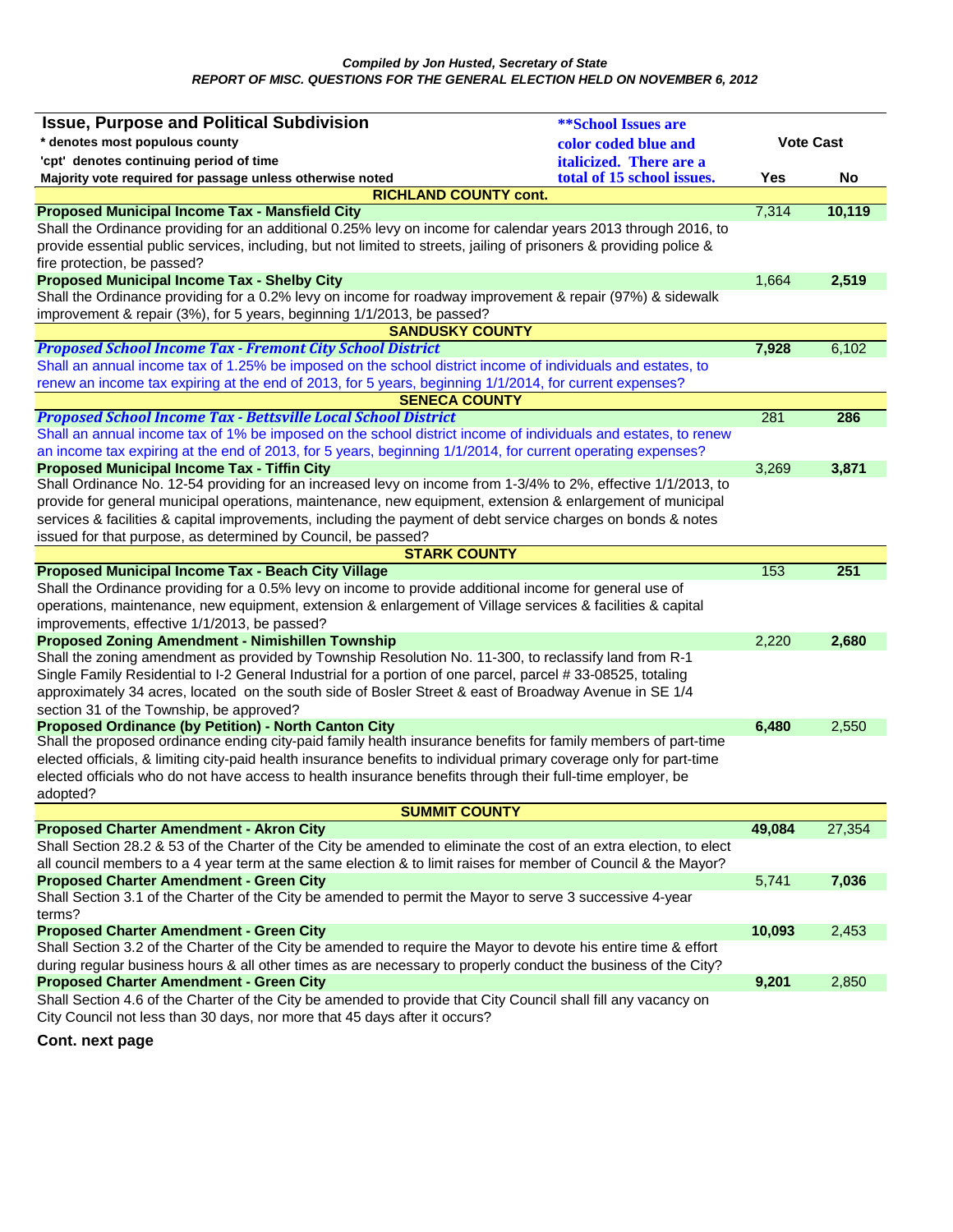| <b>Issue, Purpose and Political Subdivision</b>                                                                                                                          | <b><i>**School Issues are</i></b> |                  |       |
|--------------------------------------------------------------------------------------------------------------------------------------------------------------------------|-----------------------------------|------------------|-------|
| * denotes most populous county                                                                                                                                           | color coded blue and              | <b>Vote Cast</b> |       |
| 'cpt' denotes continuing period of time                                                                                                                                  | italicized. There are a           |                  |       |
| Majority vote required for passage unless otherwise noted                                                                                                                | total of 15 school issues.        | Yes              | No    |
| <b>SUMMIT COUNTY cont.</b>                                                                                                                                               |                                   |                  |       |
| <b>Proposed Charter Amendment - Green City</b>                                                                                                                           |                                   | 5,792            | 5,707 |
| Shall Section 7.3 of the Charter of the City be amended to provide that the Civil Service Commission may                                                                 |                                   |                  |       |
| adopt rules & regulations that establish standards, examination rules & credits & procedures for appointments                                                            |                                   |                  |       |
| & promotions within the Classified Civil Service that differ from those established by the Ohio Revised Code as                                                          |                                   |                  |       |
| long as such rules & regulations are reviewed & approved by City Council?                                                                                                |                                   |                  |       |
| <b>Proposed Charter Amendment - Green City</b>                                                                                                                           |                                   | 6,791            | 5,563 |
| Shall Section 8.2(B) of the Charter of the City be amended to allow up to 15% of the 7% of income tax revenue                                                            |                                   |                  |       |
| available to the parks & recreation program to be used for special events & programming?                                                                                 |                                   |                  |       |
| <b>Proposed Charter Amendment - Green City</b><br>Shall Section 12.10 of the Charter of the City be approved to allow the City Council to correct typographical          |                                   | 9,999            | 2,234 |
| errors in the Charter, removing inconsistent language & correct language that violates Ohio Law to ensure that                                                           |                                   |                  |       |
| the Charter complies with Ohio Law?                                                                                                                                      |                                   |                  |       |
| <b>Proposed Charter Amendment (by Petition) - Green City</b>                                                                                                             |                                   | 7,520            | 5,264 |
| Shall the Charter of the City be amended to state that casino gaming, horseracing, scheme of chance, game of                                                             |                                   |                  |       |
| chance or gambling device shall not be allowed or operated in the City, except for non-profit charitable                                                                 |                                   |                  |       |
| purposes as authorized under Ohio law of City Ordinances. Nothing in this provision shall be construed to                                                                |                                   |                  |       |
| nullify the provisions of the Ohio Constitution Article 15, Section 6.                                                                                                   |                                   |                  |       |
| <b>Proposed Charter Amendment - Hudson City</b>                                                                                                                          |                                   | 7,357            | 4,593 |
| Shall the proposed amendment to Section 7.01 of the City Charter to revise the time deadline for filing                                                                  |                                   |                  |       |
| nominating petitions with the Board of Elections for elective offices of the City from 75 to 90 days before the                                                          |                                   |                  |       |
| day of the election be adopted?                                                                                                                                          |                                   |                  |       |
| <b>Proposed Charter Amendment - Munroe Falls City</b>                                                                                                                    |                                   | 2,120            | 510   |
| Shall the Charter of the City be amended to establish January 1st as the commencement date for the term of                                                               |                                   |                  |       |
| Office of Mayor of Munroe Falls?                                                                                                                                         |                                   |                  |       |
| <b>Proposed Charter Amendment - Munroe Falls City</b>                                                                                                                    |                                   | 1,528            | 992   |
| Shall the Charter of the City be amended to define a permanent vacancy in the Office of Mayor of the City of                                                             |                                   |                  |       |
| Munroe Falls?                                                                                                                                                            |                                   |                  |       |
| <b>Proposed Charter Amendment - Munroe Falls City</b>                                                                                                                    |                                   | 1,722            | 789   |
| Shall the Charter of the City be amended to define temporary absence in the Office of the Mayor of the City of<br>Munroe Falls?                                          |                                   |                  |       |
|                                                                                                                                                                          |                                   |                  | 540   |
| <b>Proposed Charter Amendment - Munroe Falls City</b><br>Shall the Charter of the City be amended to further define the rights & obligations of the President of Council |                                   | 2,012            |       |
| while serving as the Acting Mayor?                                                                                                                                       |                                   |                  |       |
| <b>Proposed Charter Amendment - Munroe Falls City</b>                                                                                                                    |                                   | 1,962            | 552   |
| Shall the Charter of the City be amended to clarify the 4-year term of office for electors appointed to the                                                              |                                   |                  |       |
| Planning & Zoning Commission?                                                                                                                                            |                                   |                  |       |
| <b>Proposed Charter Amendment - Munroe Falls City</b>                                                                                                                    |                                   | 1,354            | 1,188 |
| Shall the Charter of the City be amended to expand the Parks & Recreation Board to 9 members with 3-year                                                                 |                                   |                  |       |
| terms?                                                                                                                                                                   |                                   |                  |       |
| <b>Proposed Charter Amendment - Munroe Falls City</b>                                                                                                                    |                                   | 1,846            | 602   |
| Shall the Charter of the City be amended to clarify that Mayoral appointees names be separately submitted or                                                             |                                   |                  |       |
| presented on an individual basis when seeking confirmation of appointment to City Boards & Commissions?                                                                  |                                   |                  |       |
| <b>Proposed Charter Amendment - Northfield Village</b>                                                                                                                   |                                   | 934              | 421   |
| Shall Section 4.05 of the Village's Charter be amended to remove the requirement that the Finance Director                                                               |                                   |                  |       |
| also serve as Clerk of the Village's Council & shall Section 4.05 be further amended to update the word                                                                  |                                   |                  |       |
| "journal" to "minutes"?<br><b>Proposed Charter Amendment - Northfield Village</b>                                                                                        |                                   | 878              | 460   |
| Shall Section 4.06 of the Village's Charter be amended to remove the requirement that voting on ordinances,                                                              |                                   |                  |       |
| resolutions, or motions be by roll call when the vote is unanimous among those Council members present at a                                                              |                                   |                  |       |
| meeting & shall 4.06 be further amended to update the word "journal" to "minutes"?                                                                                       |                                   |                  |       |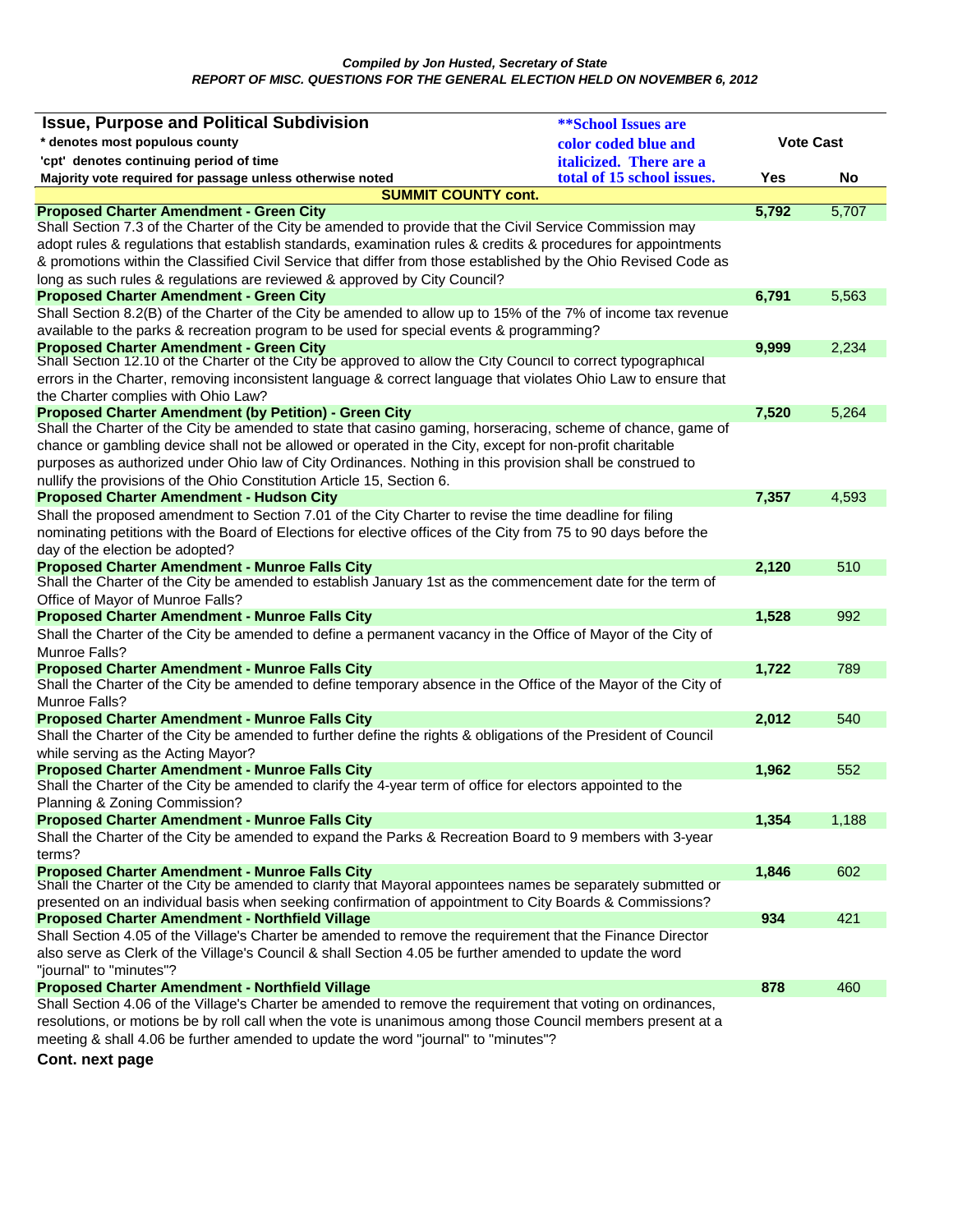| <b>Issue, Purpose and Political Subdivision</b>                                                                                                                       | <b><i>**School Issues are</i></b> |                  |       |
|-----------------------------------------------------------------------------------------------------------------------------------------------------------------------|-----------------------------------|------------------|-------|
| * denotes most populous county                                                                                                                                        | color coded blue and              | <b>Vote Cast</b> |       |
| 'cpt' denotes continuing period of time                                                                                                                               | italicized. There are a           |                  |       |
| Majority vote required for passage unless otherwise noted                                                                                                             | total of 15 school issues.        | Yes              | No    |
| <b>SUMMIT COUNTY cont.</b>                                                                                                                                            |                                   |                  |       |
| <b>Proposed Charter Amendment - Northfield Village</b>                                                                                                                |                                   | 861              | 460   |
| Shall Section 5.02 of the Village's Charter be amended to require ward redistricting to occur, if necessary,                                                          |                                   |                  |       |
| within 1 year of issuance of the federal census results (rather than every 5 years), & shall Section 5.03                                                             |                                   |                  |       |
| containing the ward descriptions be repealed & replaced with language requiring the ward descriptions to be                                                           |                                   |                  |       |
| contained in the Codified Ordinances instead of the Charter.                                                                                                          |                                   |                  |       |
| <b>Proposed Charter Amendment - Northfield Village</b><br>Shall Section 8.01 of the Village's Charter be amended to clarify that the Mayor is the Director of the     |                                   | 869              | 468   |
| Department of Public Safety & repeal language enabling Council to direct that another person be appointed to                                                          |                                   |                  |       |
| that position.                                                                                                                                                        |                                   |                  |       |
| <b>Proposed Charter Amendment - Northfield Village</b>                                                                                                                |                                   | 932              | 409   |
| Shall Section 8.04 of the Village's Charter be amended to provide that the Fire Chief may be removed from                                                             |                                   |                  |       |
| office by the Director of Public Safety with the confirmation of 2/3's vote of those members to elected to Council                                                    |                                   |                  |       |
| & all other Fire Department members & officers shall be appointed by the Director of Public Safety with the                                                           |                                   |                  |       |
| confirmation of a majority vote of Council?                                                                                                                           |                                   |                  |       |
| <b>Proposed Charter Amendment - Northfield Village</b>                                                                                                                |                                   | 1,053            | 284   |
| Shall Section 18.05 of the Village's Charter be amended to clarify that the salaries of elected officers shall be                                                     |                                   |                  |       |
| fixed at least 120 days prior to the date of the next Municipal Election & clarify language permitting the payment                                                    |                                   |                  |       |
| or reimbursement of reasonable expenses for municipal purposes to officers or employees of the Village?                                                               |                                   |                  |       |
| <b>Proposed Charter Amendment - Northfield Village</b><br>Shall the Village's Charter be amended to permit certain non-substantive changes to the Charter to make the |                                   | 1,076            | 255   |
| format consistent, correct spelling & grammatical errors, make the titles of positions consistent & establish                                                         |                                   |                  |       |
| gender neutral content throughout?                                                                                                                                    |                                   |                  |       |
| <b>Proposed Charter Amendment - Northfield Village</b>                                                                                                                |                                   | 974              | 343   |
| Shall Sections 4.02, 4.04 & 4.07 of the Village's Charter be amended to change the commencement date for                                                              |                                   |                  |       |
| the terms of office of the Village's Councilpersons from December 1 to January 1 & eliminate the December                                                             |                                   |                  |       |
| organizational meeting of Council?                                                                                                                                    |                                   |                  |       |
| Proposed Charter Amendment (by Petition) - Norton City (Summit*, Wayne)                                                                                               |                                   | 2,875            | 2,626 |
| Shall the proposed amendment to Article III Section 3.06 of the Charter of the City regarding Vacancies of                                                            |                                   |                  |       |
| Council members, be adopted?                                                                                                                                          |                                   |                  |       |
| <b>Proposed Charter Amendment (by Petition) - Norton City (Summit*, Wayne)</b>                                                                                        |                                   | 3,002            | 2,569 |
| Shall the proposed amendment to Article III Section 3.20 of the Charter of the City requiring the Administration                                                      |                                   |                  |       |
| & Council to arrange and televise public council meetings, work sessions & workshops, be adopted?                                                                     |                                   |                  |       |
| Proposed Charter Amendment (by Petition) - Norton City (Summit*, Wayne)                                                                                               |                                   | 2,846            | 2,565 |
| Shall the proposed amendment to Article V Section 5.03(b) of the Charter of the City concerning the approval                                                          |                                   |                  |       |
| of contracts by the Board of Control, be adopted?                                                                                                                     |                                   |                  |       |
| Proposed Municipal Income Tax - Peninsula Village<br>Shall the Ordinance providing for an additional 1% levy on income, resulting in a total income tax of 2% to      |                                   | 196              | 163   |
| finance general municipal operations of the Village, be passed?                                                                                                       |                                   |                  |       |
| Proposed Charter Amendment - Reminderville Village                                                                                                                    |                                   | 759              | 749   |
| Shall Section 4.03 of the Charter of the Village establishing 3 Councilmanic Districts be repealed & abolished?                                                       |                                   |                  |       |
| <b>Proposed Gas Aggregation - Richfield Village</b>                                                                                                                   |                                   | 1,419            | 510   |
| Shall the Village of Richfield have the authority to aggregate the retail natural gas loads located in the Village,                                                   |                                   |                  |       |
| and for that purpose enter into service agreements to facilitate for those loads the sale & purchase of natural                                                       |                                   |                  |       |
| gas, such aggregation to occur automatically except where any person elects to opt out?                                                                               |                                   |                  |       |
| <b>Proposed Charter Amendment - Twinsburg City</b>                                                                                                                    |                                   | 6,584            | 1,968 |
| Shall Section 7.01 of Article VII of the Charter of the City be amended combining the Historic Preservation                                                           |                                   |                  |       |
| Commission with the Architectural Review Board?                                                                                                                       |                                   |                  |       |
| <b>Proposed Charter Amendment - Twinsburg City</b>                                                                                                                    |                                   | 3,816            | 3,628 |
| Shall Section 7.05 of Article VII of the Charter of the City establishing the members of the Unclassified Service<br>of the Civil Service be amended?                 |                                   |                  |       |
|                                                                                                                                                                       |                                   |                  |       |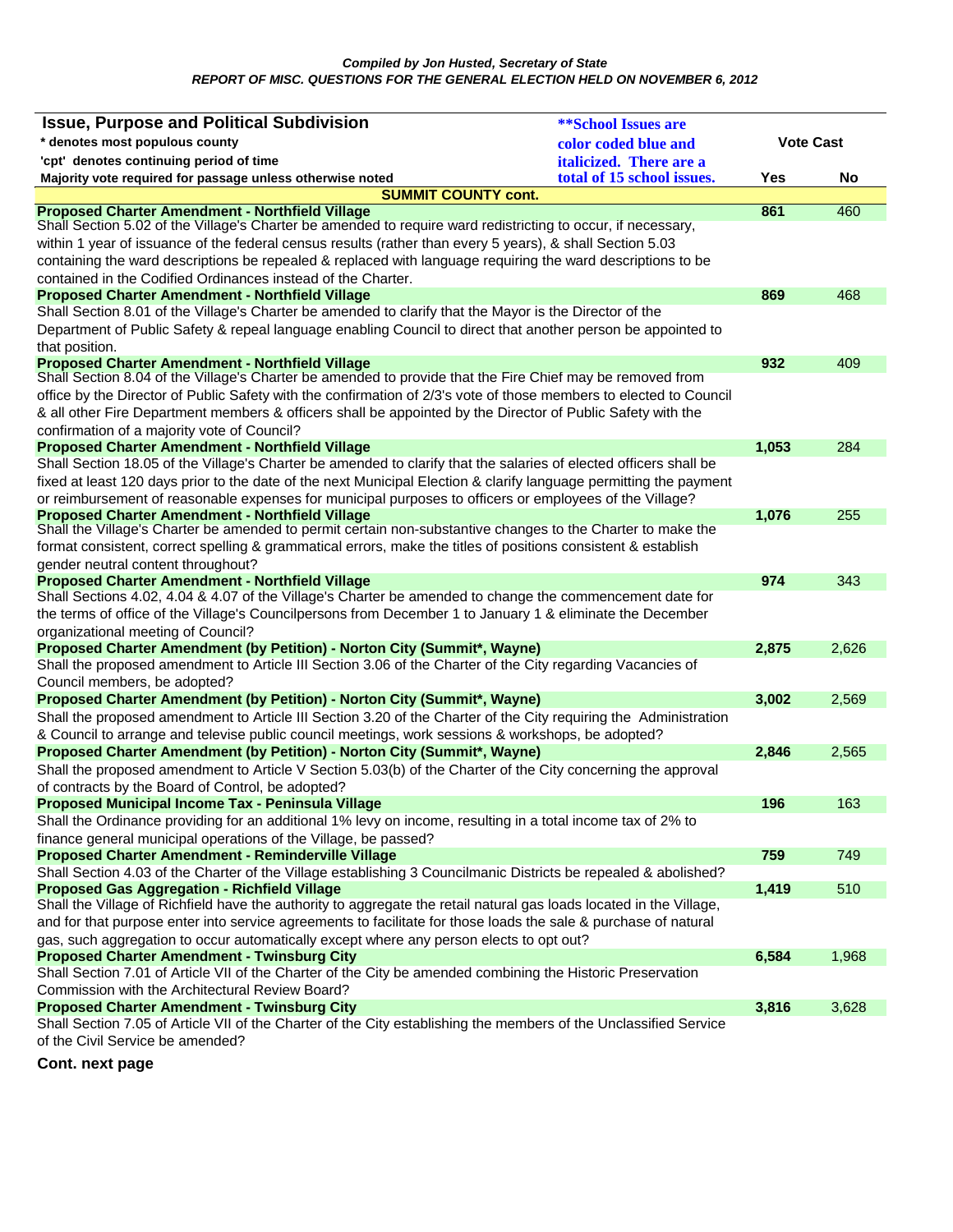| <b>Issue, Purpose and Political Subdivision</b>                                                                                                               | <b>**School Issues are</b> |                  |                 |
|---------------------------------------------------------------------------------------------------------------------------------------------------------------|----------------------------|------------------|-----------------|
| * denotes most populous county<br>color coded blue and                                                                                                        |                            | <b>Vote Cast</b> |                 |
| 'cpt' denotes continuing period of time                                                                                                                       | italicized. There are a    |                  |                 |
| Majority vote required for passage unless otherwise noted                                                                                                     | total of 15 school issues. | Yes              | No              |
| <b>SUMMIT COUNTY cont.</b>                                                                                                                                    |                            |                  |                 |
| <b>Proposed Charter Amendment - Twinsburg City</b>                                                                                                            |                            | 6,590            | 1,867           |
| Shall Section 7.06 of Article VII of the Charter of the City be amended establishing minimum criteria for the                                                 |                            |                  |                 |
| position of Law Director; establishing that the appointment of Law Director by the Mayor shall be confirmed by                                                |                            |                  |                 |
| Council & acknowledging that the City may engage outside legal counsel as required?<br><b>Proposed Charter Amendment - Twinsburg City</b>                     |                            | 5,443            | 2,876           |
| Shall section 7A.01 & 7A.05 of Article VII of the Charter of the City be amended to permit City Council, upon                                                 |                            |                  |                 |
| report & recommendation of the Planning Commission, to designate the zoning classification of land annexed                                                    |                            |                  |                 |
| to the City?                                                                                                                                                  |                            |                  |                 |
| <b>Proposed Charter Amendment - Twinsburg City</b>                                                                                                            |                            | 6,346            | 1,751           |
| Shall section 10.01 of Article X of the Charter of the City be amended to require that all alterations, revisions                                             |                            |                  |                 |
| &/or amendments to the Charter as recommended by the Charter Review Commission be submitted to the                                                            |                            |                  |                 |
| electorate unless rejected by 5 or more members of Council?                                                                                                   |                            |                  |                 |
| <b>Proposed Zoning Amendment - Twinsburg City</b>                                                                                                             |                            | 6,526            | 2,010           |
| Shall Ordinance 59-2012 establishing section 1166 regulating wind energy turbines & establishing definitions                                                  |                            |                  |                 |
| therein be adopted & approved?<br><b>Proposed Zoning Amendment - Twinsburg City</b>                                                                           |                            | 4,892            |                 |
| Shall Ordinance 60-2012 establishing section 1195 regulating rain barrels & rain gardens be adopted &                                                         |                            |                  | 3,519           |
| approved?                                                                                                                                                     |                            |                  |                 |
| <b>TRUMBULL COUNTY</b>                                                                                                                                        |                            |                  |                 |
| <b>Proposed School Income Tax - Brookfield Local School District</b>                                                                                          |                            | 1,707            | 2,559           |
| Shall an annual income tax of 1% be imposed on the school district income of individuals and estates, for 5                                                   |                            |                  |                 |
| years, beginning 1/1/2013, for current expenses?                                                                                                              |                            |                  |                 |
| <b>Proposed Charter Amendment - Newton Falls City</b>                                                                                                         |                            | 1,141            | 694             |
| Shall Article VI, Commissions & Boards, Section 3 of the Charter of the city, regarding the Parks & Recreation                                                |                            |                  |                 |
| Board, the members' terms of office, filling of vacancies and the purpose of the board, be amended?                                                           |                            |                  |                 |
| <b>TUSCARAWAS COUNTY</b>                                                                                                                                      |                            |                  |                 |
| <b>Proposed Zoning Resolution - Parral Village</b>                                                                                                            |                            | 54               | $\overline{73}$ |
| Shall the zoning resolution #157 as adopted by the township trustees, be approved?                                                                            |                            |                  |                 |
| Proposed Municipal Income Tax - Sugarcreek Village                                                                                                            |                            | 689              | 391             |
| Shall the Ordinance providing for the continuation of an existing 1/2% levy on income to retire the debt from the                                             |                            |                  |                 |
| Village's sewer treatment plant & thereafter used for general purposes, be passed?<br><b>Proposed Ordinance - Uhrichsville City</b>                           |                            | 717              | 942             |
| Shall the ordinance proposing the repeal of a voter approved 2 mill tax levy for a general hospital with                                                      |                            |                  |                 |
| collection to discontinue in 2013, be approved?                                                                                                               |                            |                  |                 |
| <b>UNION COUNTY</b>                                                                                                                                           |                            |                  |                 |
| <b>Proposed Electric Aggregation - Claibourne Township</b>                                                                                                    |                            | 294              | 286             |
| Shall the Township of Claibourne have the authority to aggregate the retail electric loads located in the                                                     |                            |                  |                 |
| Township, and for that purpose enter into service agreements to facilitate for those loads the sale & purchase                                                |                            |                  |                 |
| of electricity, such aggregation to occur automatically except where any person elects to opt out?                                                            |                            |                  |                 |
| <b>Proposed Municipal Income Tax - Milford Center Village</b>                                                                                                 |                            | 122              | 230             |
| Shall the Ordinance providing for an increase of an existing 1% levy on income to a rate of 1-1/2% for general                                                |                            |                  |                 |
| municipal operations, maintenance, new equipment, & capital improvements of the village, effective 1/1/2013,                                                  |                            |                  |                 |
| be passed?                                                                                                                                                    |                            |                  |                 |
| Proposed Municipal Income Tax - Richwood Village<br>Shall the Ordinance providing for an increase of an existing 1% levy on income to a rate of 2% for street |                            | 223              | 588             |
| improvements, other general improvements & general municipal operations of the village, effective 1/1/2013,                                                   |                            |                  |                 |
| be passed?                                                                                                                                                    |                            |                  |                 |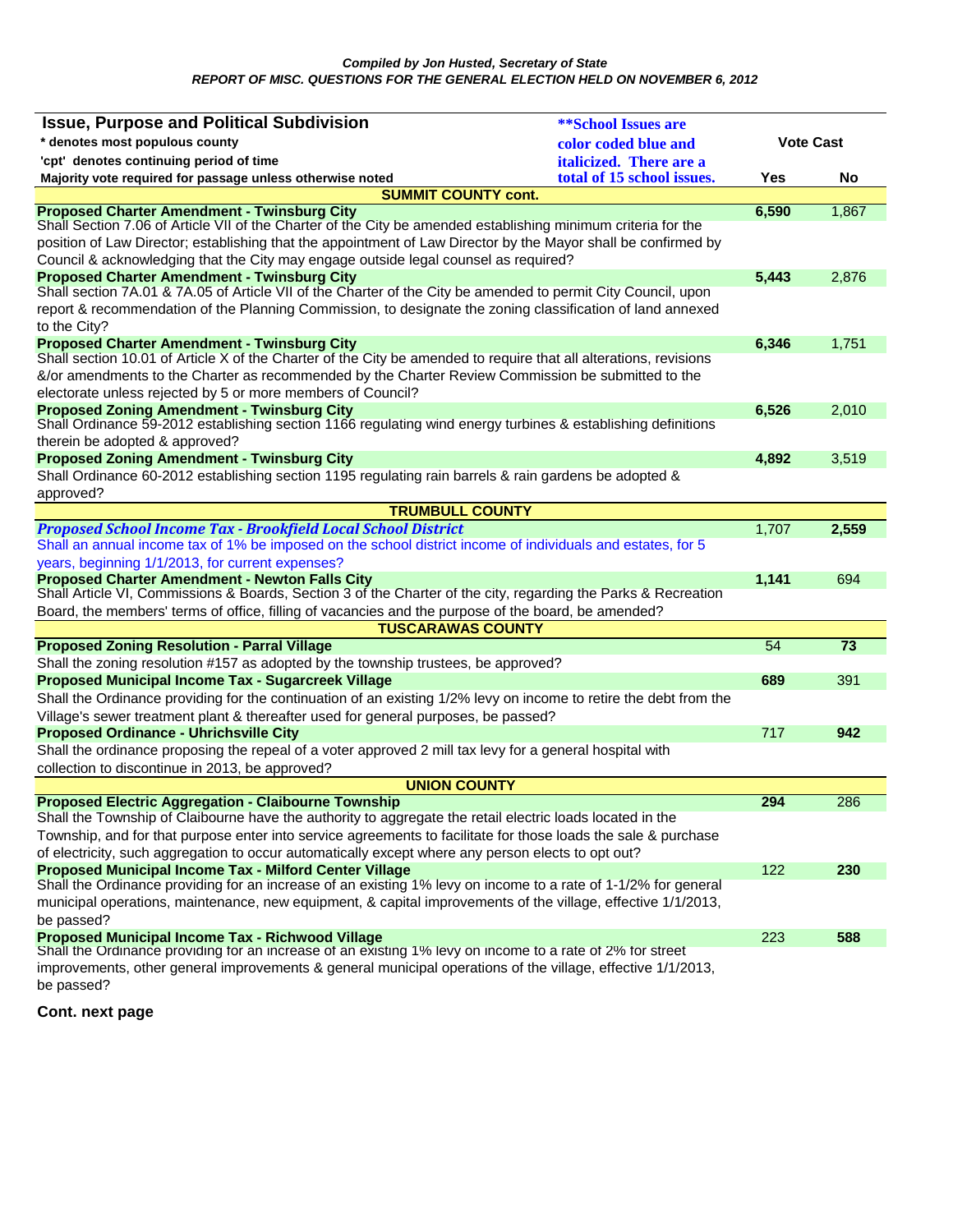| <b>Issue, Purpose and Political Subdivision</b><br><b>**School Issues are</b><br><b>Vote Cast</b><br>* denotes most populous county<br>color coded blue and<br>'cpt' denotes continuing period of time<br>italicized. There are a<br>total of 15 school issues.<br>Majority vote required for passage unless otherwise noted<br>Yes<br>No |  |
|-------------------------------------------------------------------------------------------------------------------------------------------------------------------------------------------------------------------------------------------------------------------------------------------------------------------------------------------|--|
|                                                                                                                                                                                                                                                                                                                                           |  |
|                                                                                                                                                                                                                                                                                                                                           |  |
|                                                                                                                                                                                                                                                                                                                                           |  |
| <b>UNION COUNTY cont.</b>                                                                                                                                                                                                                                                                                                                 |  |
| <b>Proposed Sales &amp; Use Tax - Union County</b><br>14,805<br>9,959                                                                                                                                                                                                                                                                     |  |
| Shall the renewal of a 0.25% sales & use tax to generate revenue to benefit the general fund to be allocated &                                                                                                                                                                                                                            |  |
| split 50% for the improvement, construction, reconstruction, maintenance & repair of Union County roads &                                                                                                                                                                                                                                 |  |
| bridges & 50% for direct senior services including meals on wheels, home health care, transportation & other                                                                                                                                                                                                                              |  |
| senior services for 5 years, commencing 7/1/2013, to be approved?                                                                                                                                                                                                                                                                         |  |
| <b>VAN WERT COUNTY</b>                                                                                                                                                                                                                                                                                                                    |  |
| <b>Proposed Electric Aggregation - Willshire Township</b><br>131<br>83                                                                                                                                                                                                                                                                    |  |
| Shall the Township of Willshire have the authority to aggregate the retail electric loads located in the Township,                                                                                                                                                                                                                        |  |
| and for that purpose enter into service agreements to facilitate for those loads the sale & purchase of                                                                                                                                                                                                                                   |  |
| electricity, such aggregation to occur automatically except where any person elects to opt out?                                                                                                                                                                                                                                           |  |
| <b>WARREN COUNTY</b>                                                                                                                                                                                                                                                                                                                      |  |
| Proposed Charter Amendment - Carlisle Village (Warren*, Montgomery)<br>1,381<br>749                                                                                                                                                                                                                                                       |  |
| Shall Section 4.02, Eligibility of each member of Council & Section 4.05, Vacancies, Forfeiture of Office and                                                                                                                                                                                                                             |  |
| Filling Vacancies in regards to the Council, of the Charter be amended?                                                                                                                                                                                                                                                                   |  |
| Proposed Charter Amendment - Carlisle Village (Warren*, Montgomery)<br>1,137<br>951                                                                                                                                                                                                                                                       |  |
| Shall Section 4.07, Compensation regarding the salaries of the Mayor & Council members and Section                                                                                                                                                                                                                                        |  |
| 12.04(d), further duties of the Charter Review Commission, be amended?                                                                                                                                                                                                                                                                    |  |
| Proposed Charter Amendment - Carlisle Village (Warren*, Montgomery)<br>1,068<br>1,018                                                                                                                                                                                                                                                     |  |
| Shall Section 5.01, Ordinances & Resolutions, Section 5.03, Passage of Ordinances & Resolutions, Section<br>5.04 Effective Date & Section 5.05 Emergency Ordinances, be amended?                                                                                                                                                          |  |
| Proposed Charter Amendment - Carlisle Village (Warren*, Montgomery)<br>1,241<br>916                                                                                                                                                                                                                                                       |  |
| Shall Section 4.01 of the Charter of the City concerning City Council, their powers the number & terms of office,                                                                                                                                                                                                                         |  |
| be amended? If adopted, Section 11.03 & Section 13.03(b) shall be amended to eliminate any references to                                                                                                                                                                                                                                  |  |
| wards.                                                                                                                                                                                                                                                                                                                                    |  |
| <b>Proposed Charter Amendment - Franklin City</b><br>1,852<br>1,968                                                                                                                                                                                                                                                                       |  |
| Shall Section 4.10 of the Charter concerning Adoption of Technical Codes by Reference, be amended to                                                                                                                                                                                                                                      |  |
| change the amount of copies kept in the office and to eliminate the requirement to sell copies of any                                                                                                                                                                                                                                     |  |
| ordinances by the City Clerk?                                                                                                                                                                                                                                                                                                             |  |
| <b>Proposed Charter Amendment - Franklin City</b><br>1,834<br>2,038                                                                                                                                                                                                                                                                       |  |
| Shall Section 8.04 of the Charter of the City concerning the Civil Service Commission be amended to eliminate                                                                                                                                                                                                                             |  |
| the requirement that 3 of the members of the commission be of the same political party?                                                                                                                                                                                                                                                   |  |
| <b>Proposed Charter Amendment - Franklin City</b><br>2,097<br>1,622                                                                                                                                                                                                                                                                       |  |
| Shall the proposed amendment to Section 3.12, Council Rules & Journal & Section 4.09, Recording of                                                                                                                                                                                                                                        |  |
| Ordinances & Resolutions, of the Charter of the City, be amended to add the records of proceedings of the                                                                                                                                                                                                                                 |  |
| Council will be entered into the Clerk's journal & along with each resolution & ordinance?                                                                                                                                                                                                                                                |  |
| 11,309<br><b>Proposed Charter Amendment - Mason City</b><br>4,116                                                                                                                                                                                                                                                                         |  |
| Shall the proposed amendment to Section 10.05 of the Charter of the City to change the current funding for the                                                                                                                                                                                                                            |  |
| City's Fire, EMS & Safety services, be adopted?                                                                                                                                                                                                                                                                                           |  |
| <b>Proposed Charter Amendment - Mason City</b><br>9,652<br>3,975                                                                                                                                                                                                                                                                          |  |
| Shall the proposed amendment of Section 8.01 of the Charter of the City be amended regarding Nominations                                                                                                                                                                                                                                  |  |
| for members of Council?                                                                                                                                                                                                                                                                                                                   |  |
| <b>WAYNE COUNTY</b>                                                                                                                                                                                                                                                                                                                       |  |
| <b>Proposed Electric Aggregation - Green Township</b><br>697<br>779                                                                                                                                                                                                                                                                       |  |
| Shall the Township of Green have the authority to aggregate the retail electric loads located in the Township,                                                                                                                                                                                                                            |  |
| and for that purpose enter into service agreements to facilitate for those loads the sale & purchase of                                                                                                                                                                                                                                   |  |
| electricity, such aggregation to occur automatically except where any person elects to opt out?                                                                                                                                                                                                                                           |  |
| Proposed Resolution - Rittman City (Wayne*, Medina)<br>1,195<br>1,194<br>Shall the present 0.375% income tax allocated to the Water Fund be changed to distribute that revenue to the                                                                                                                                                     |  |
| General Fund?                                                                                                                                                                                                                                                                                                                             |  |